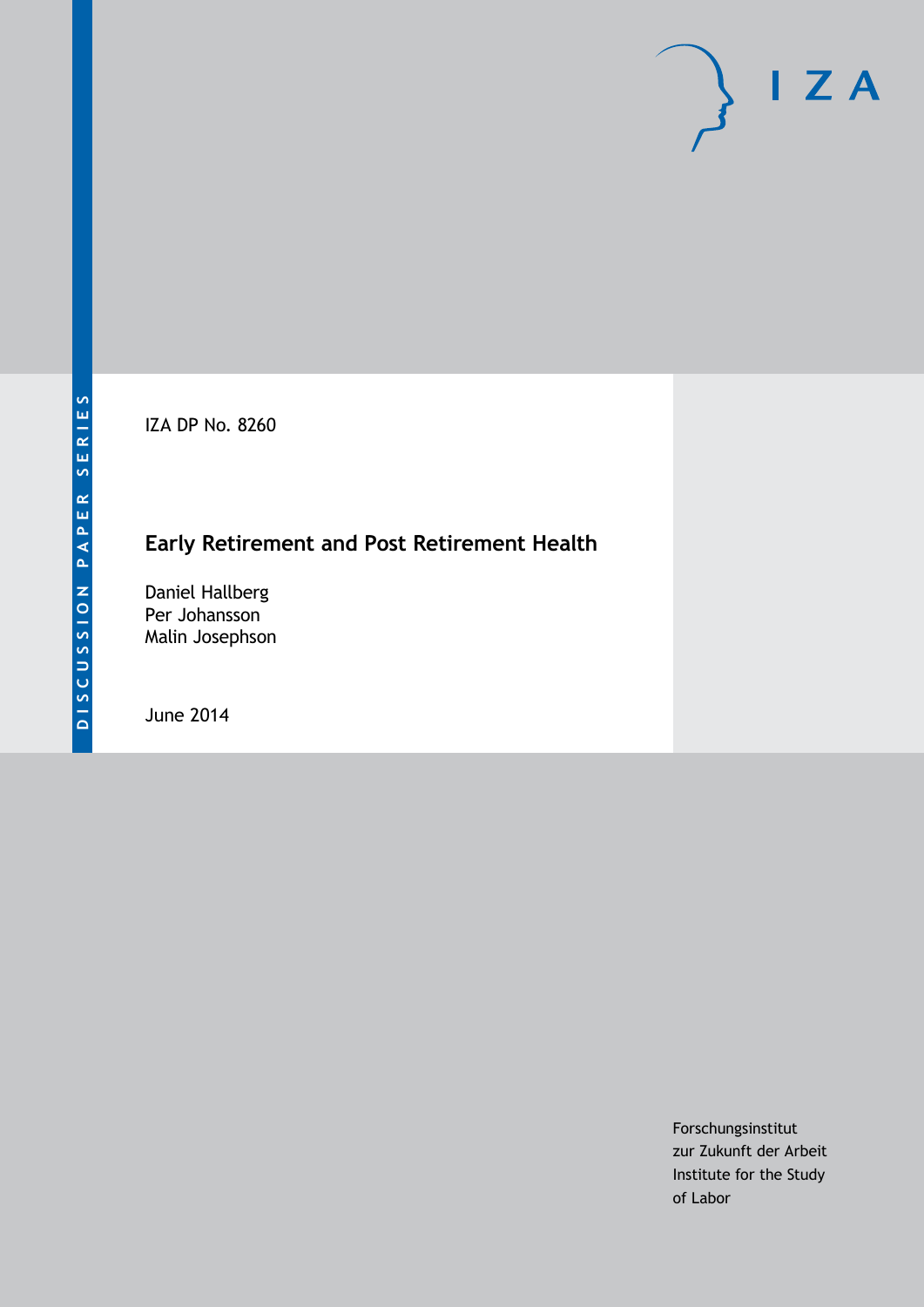# **Early Retirement and Post Retirement Health**

# **Daniel Hallberg**

*Swedish Social Insurance Inspectorate (ISF) and UCLS*

# **Per Johansson**

*Uppsala University, UCLS, IFAU, ISF and IZA*

# **Malin Josephson**

*Swedish Social Insurance Inspectorate (ISF) and University of Uppsala*

> Discussion Paper No. 8260 June 2014

> > IZA

P.O. Box 7240 53072 Bonn Germany

Phone: +49-228-3894-0 Fax: +49-228-3894-180 E-mail: [iza@iza.org](mailto:iza@iza.org)

Any opinions expressed here are those of the author(s) and not those of IZA. Research published in this series may include views on policy, but the institute itself takes no institutional policy positions. The IZA research network is committed to the IZA Guiding Principles of Research Integrity.

The Institute for the Study of Labor (IZA) in Bonn is a local and virtual international research center and a place of communication between science, politics and business. IZA is an independent nonprofit organization supported by Deutsche Post Foundation. The center is associated with the University of Bonn and offers a stimulating research environment through its international network, workshops and conferences, data service, project support, research visits and doctoral program. IZA engages in (i) original and internationally competitive research in all fields of labor economics, (ii) development of policy concepts, and (iii) dissemination of research results and concepts to the interested public.

<span id="page-1-0"></span>IZA Discussion Papers often represent preliminary work and are circulated to encourage discussion. Citation of such a paper should account for its provisional character. A revised version may be available directly from the author.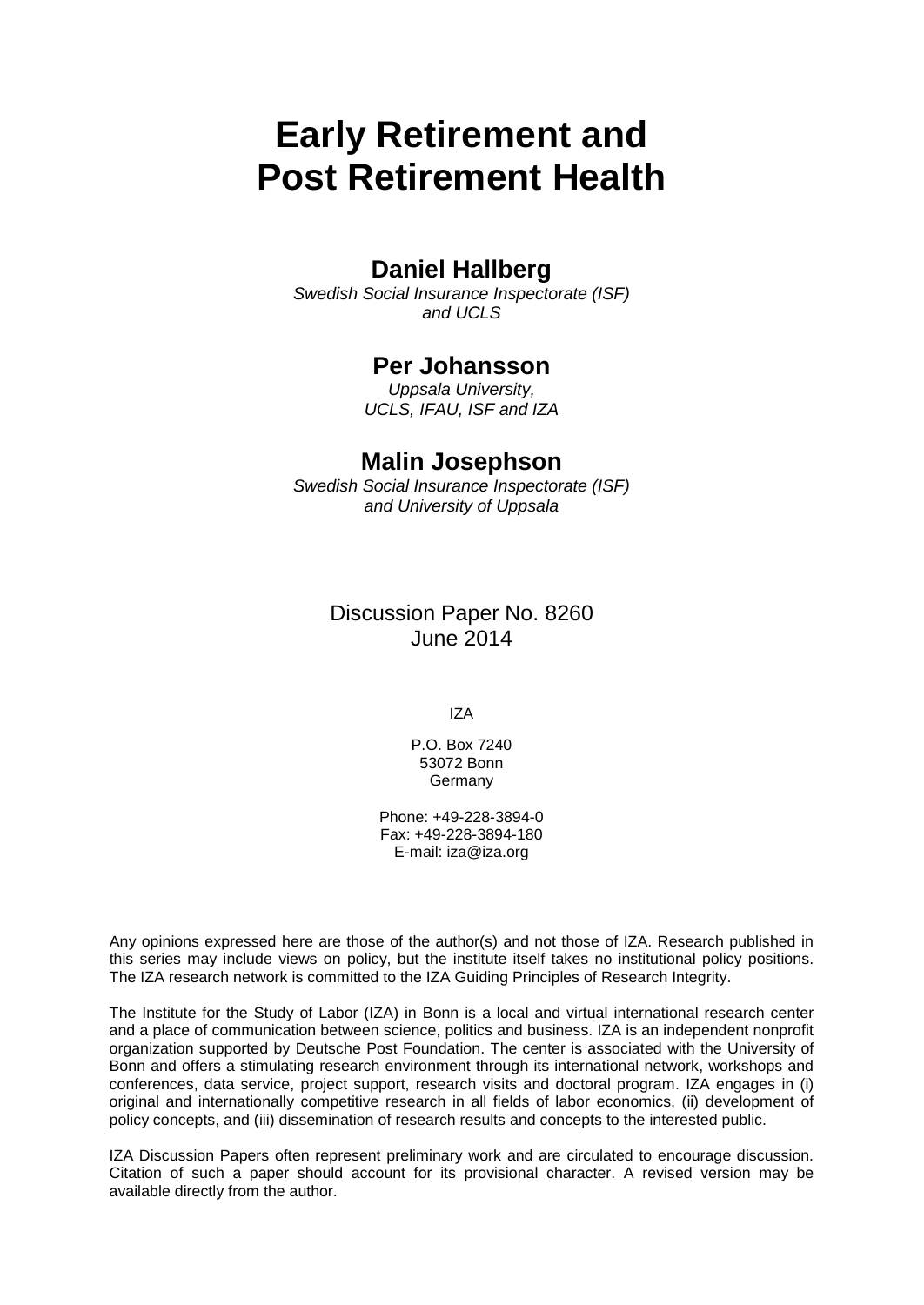IZA Discussion Paper No. 8260 June 2014

# **ABSTRACT**

# **Early Retirement and Post Retirement Health[\\*](#page-1-0)**

This paper studies empirically the consequences of retirement on health. We make use of a targeted retirement offer to army employees 55 years of age or older. Before the offer was implemented in the Swedish defense, the normal retirement age was 60 years of age. Estimating the effect of the offer on individuals' health within the age range 56-70, we find support for a reduction in both mortality and in inpatient care as a consequence of the early retirement offer. Increasing the mandatory retirement age may thus not only have positive government income effects but also negative effects on increasing government health care expenditures.

JEL Classification: J22, J26, I18

Keywords: health, mortality, inpatient care, retirement, health care, pensions, occupational pensions

Corresponding author:

Per Johansson Department of Economics Uppsala University Box 513 751 20 Uppsala Sweden E-mail: [per.johansson@ifau.uu.se](mailto:per.johansson@ifau.uu.se)

We are grateful to Marcus Eliasson, Peter Nilsson and Helena Holmlund for their very useful comments on an earlier version of the paper. Comments from seminar participants at Uppsala Center for Labor Studies (UCLS), Linnaeus University and the Swedish Social Insurance Inspectorate (ISF) are also gratefully acknowledged. Johansson acknowledges the financial support from Forte Financial support (DNR 2013-2482)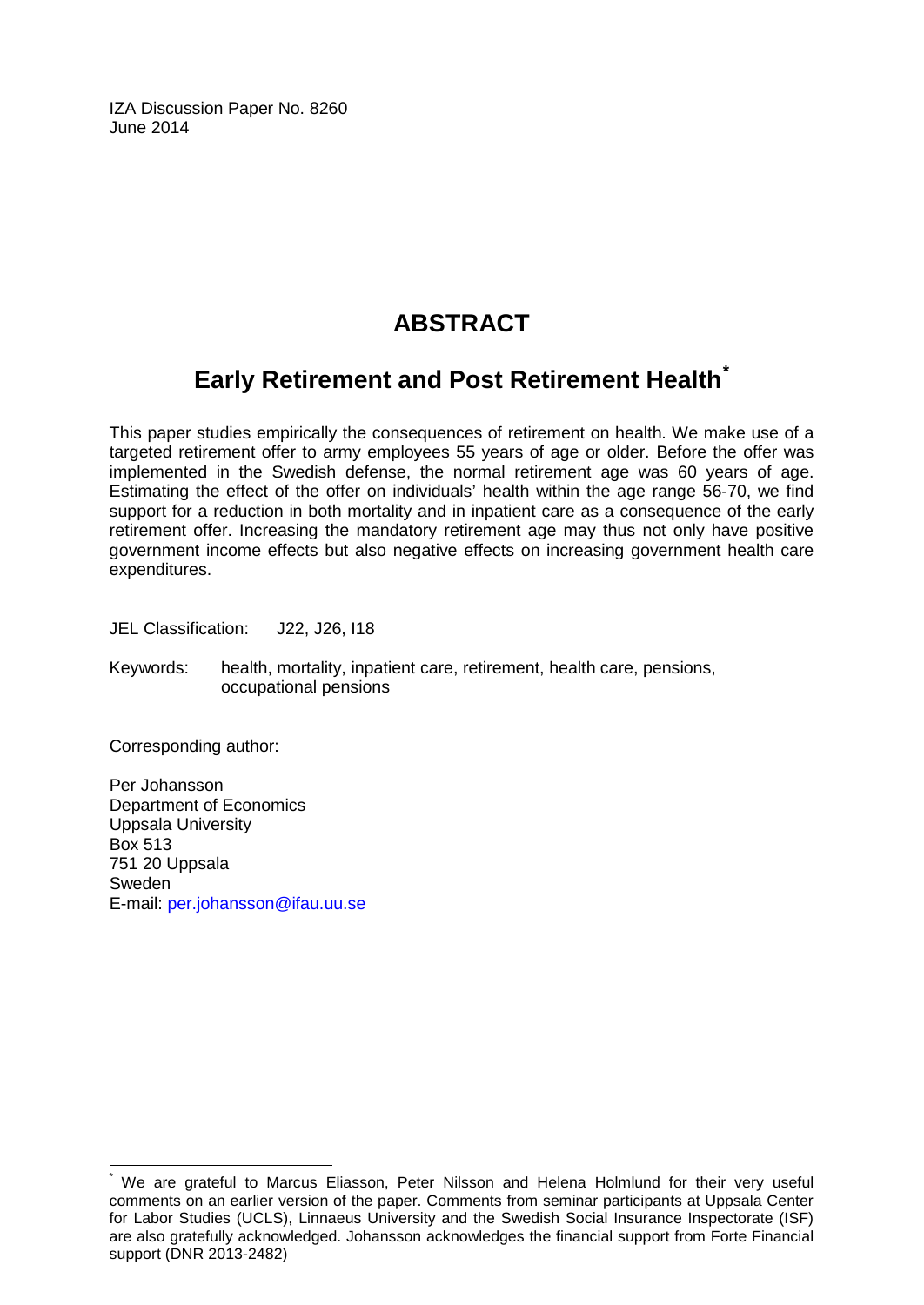### 1 Introduction

Demographic projections clearly show that the population in most OECD countries is ageing, and that the working-age population as a share of the total population will decrease. This development will exert pressure on government budgets. This is both because a larger fraction of elderly people will create greater demand for welfare services and also because each potential taxpayer will have more non-workers to support. As a consequence, most OECD countries are undertaking measures to prolong the careers of older workers. However, a natural question — which has been largely overlooked by policy makers — concerns the effect of postponing retirement, on individual well-being and, in particular, on health. Unfavorable (or favorable) effects from retirement timing on health may not only influence individual wellbeing, but also have direct effects on health care costs in society.

The aim of this study is to enhance the understanding of the consequences of voluntary retirement on health. To this end, we make use of detailed longitudinal data on inpatient care and mortality. In order to identify the causal effect of retirement timing on subsequent health, we make use of a targeted retirement offer, implemented during 1992-1994, to army employees 55 years of age or older (explained in detail below). Before this offer was instigated, the normal retirement age was 60 years of age for regular military officers. The motivation behind the targeted retirement offer was the need to rejuvenate staff in order to better serve the future needs of the Swedish defense. As a result, early retirement for employees 55 years of age or older was offered in negotiated agreements. We aim to estimate the effect of this early retirement offer on the health of individuals who accepted this offer between the ages of 55—59 years, by examining their subsequent health from ages 56—70. The identification strategy is based on cohort variation in the timing of the offer and by using other civil servants not affected by the early retirement offer to control for secular trends in schooling, nutrition (i.e. early childhood difference at the cohort level), health care technology, and general period effects.

We show that the targeted offer increased early voluntary retirement and decreased market work. Moreover, the targeted offer had no effect on disposable income after the regular retirement age of 60. We find that the opportunity to retire early reduced the number of days of inpatient care. The results are robust to the model specification. We also find a lower risk of mortality for those who retired early.

From a heterogeneity analysis we find a greater reduction in inpatient care days for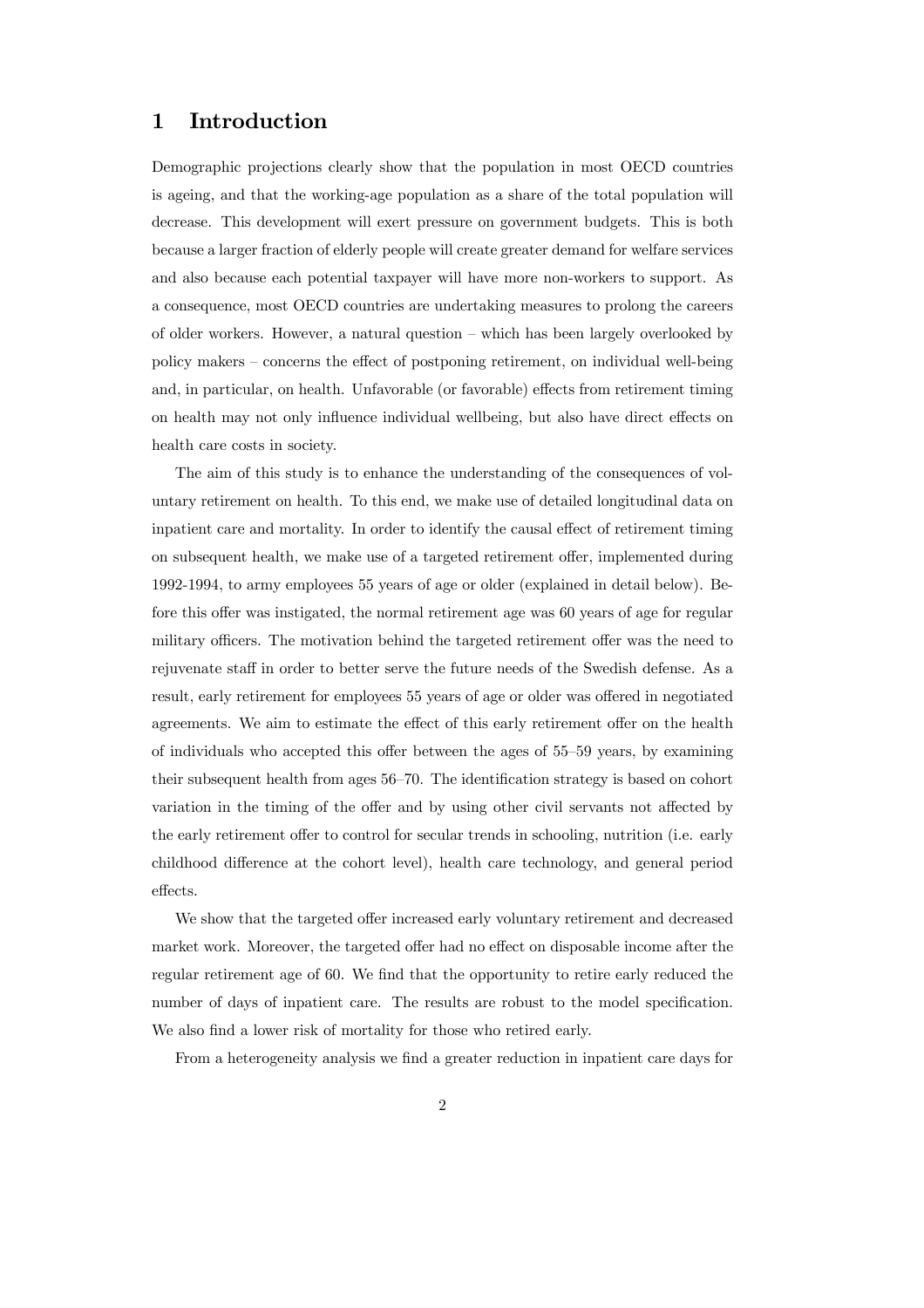those with low pre-retirement incomes and low education. One interpretation of this could be that the effect is linked to less stress and less exposure to workplace hazards. A second heterogeneity analysis, using different causes of death and number of days in inpatient care due to different diagnoses, gives some support to a reduced risk of dying from acute myocardial infarction.

The rest of the paper is structured as follows. Section 2 provides a discussion of the earlier literature. Section 3 discusses the Swedish pension system. Section 4 describes the early retirement reform. Section 5 discusses the methodological framework, the data analyzed in this study, and the sample selections made. Section 6 provides the analyses. Section 7 discusses the findings regarding effects of retirement on health. Section 8 concludes the study.

### 2 Earlier literature

Cross-sectional analyses usually find that those who retire early have worse postretirement health.<sup>1</sup> Taking these studies as evidence of a positive effect on the health of later retirement suggests a "win-win" situation of prolonging or extending retirement age in the population. However, the results from cross-sectional studies are questionable, as individual decisions to retire are most likely influenced by health reasons. That is, the population sector that retires early has worse health in general than the population sector that retires later.

Now, though, there is an emerging literature, using data from both Europe and the US, that deals with the potential problem of selection that uses longitudinal data and quasi-experimental designs (e.g., Neuman, 2007; Bound & Waidmann, 2008; Coe & Lindeboom, 2008; Westerlund et al., 2009; Vahtera et al., 2009; Coe & Zamarro, 2011; Hernaes et al., 2013; Kuhn et al., 2010; Bloemen et al., 2013). The general result from these studies suggests a positive effect of early retirement on health, at least when self-reported measures on health are used to assess health. For instance, the longitudinal studies by Westerlund et al. (2009) and Vahtera et al. (2009) find

<sup>&</sup>lt;sup>1</sup>An exception is Hult et al. (2010), who found no effect on mortality. Their study is based on a cohort of male construction workers. They exclude individuals with diagnoses normally connected to increased mortality. For the remaining individuals, they compare the increased risk of those entering early retirement against those who are still working. Hult et al. (2010) have detailed information on individuals' health before (potential) retirement and use longitudinal data. However, since they use death as a health outcome, they have no possible way to use the longitudinal aspect of the data.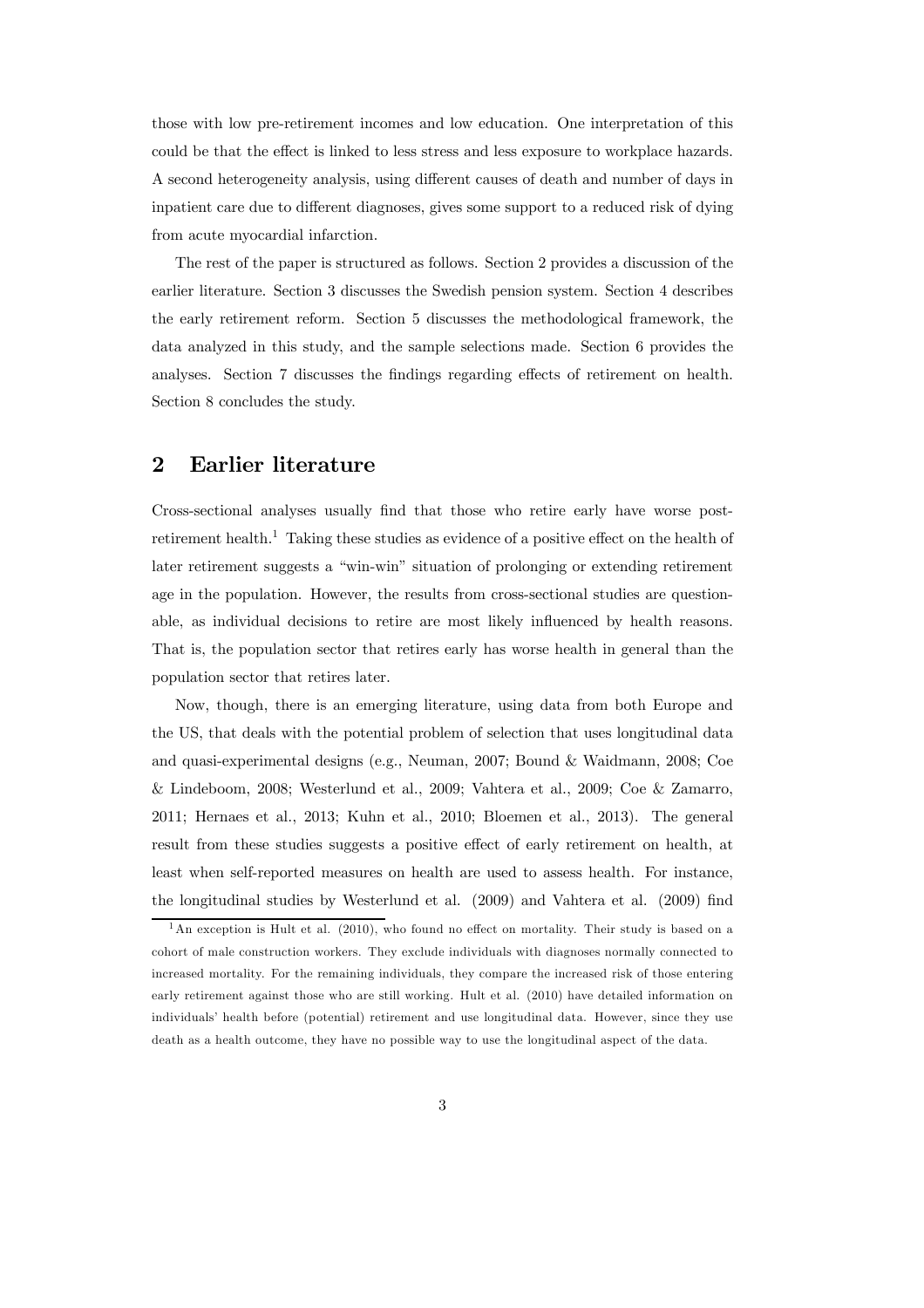positive effects based on self-reported health measures on mental and physical fatigue, depressive symptoms, and a decrease in sleep disturbances. However, studies using self-reported health measures in a longitudinal design may also have problems, since answers to questions about health may vindicate the active choice of retiring. Using the same data as in Westerlund et al. (2009) and Vahtera et al. (2009),<sup>2</sup> Westerlund et al. (2010) could not, for instance, find a positive effect of retirement on respiratory diseases, diabetes, coronary heart disease, or stroke.

An exception to the general result is Kuhn et al.'s study (2010), which finds negative effects on health (measured as mortality before age 67) of early retirement for men. In the estimation, the researchers exploit changes in unemployment rules that allowed workers to retire early in some regions in Austria. Coe and Lindeboom (2008) find a positive effect on self-reported health. Their study concerns an offer of early retirement from the employer, as an instrument for actual retirement. Hernaes et al. (2013) use a series of retirement policy changes in Norway, which reduced the retirement age for one group of workers but not for others. They find no effect on mortality of retirement age. Coe and Zamarro (2011) use European cross-national data and exploit country variation in legislated (normal) pension age and legislated early retirement age as instruments for retiring. They find positive effects on health from retirement Charles (2002) and Neuman (2007) use the incentives imbedded in the US Social Security regulations at certain ages, as an exogenous shift in retirement probability. The identifying assumption is hence that there are no sudden changes in health at those ages for reasons other than retirement. Charles (2002) finds a positive effect on mental well-being. Neuman (2007) finds a positive effect on subjective health but no effect on objective measures. Bound and Waidmann (2008) employ a similar method to institutional features in the UK pension system. They find an indication of a positive health effect of retirement for men. Bloemen et al. (2013) focus on a group of civil servants who became eligible for retirement earlier than expected during a short time window. They find that early retirement decreased mortality for men.

This study and similar studies of the effects of retirement on subsequent health relate closely to the field of literature (by now, quite large) on the health effects of job loss (e.g., Eliason & Storrie, 2009a, 2009b, 2010; Browning & Heinesen, 2012; Black et al., 2013). All things considered, the evidence suggests that there are considerable

<sup>2</sup>That is, the French Gazel cohort. This is a yearly panel that includes, among others, self-reported measures on health 7 years before to 7 years after retirement at the age of 55-60.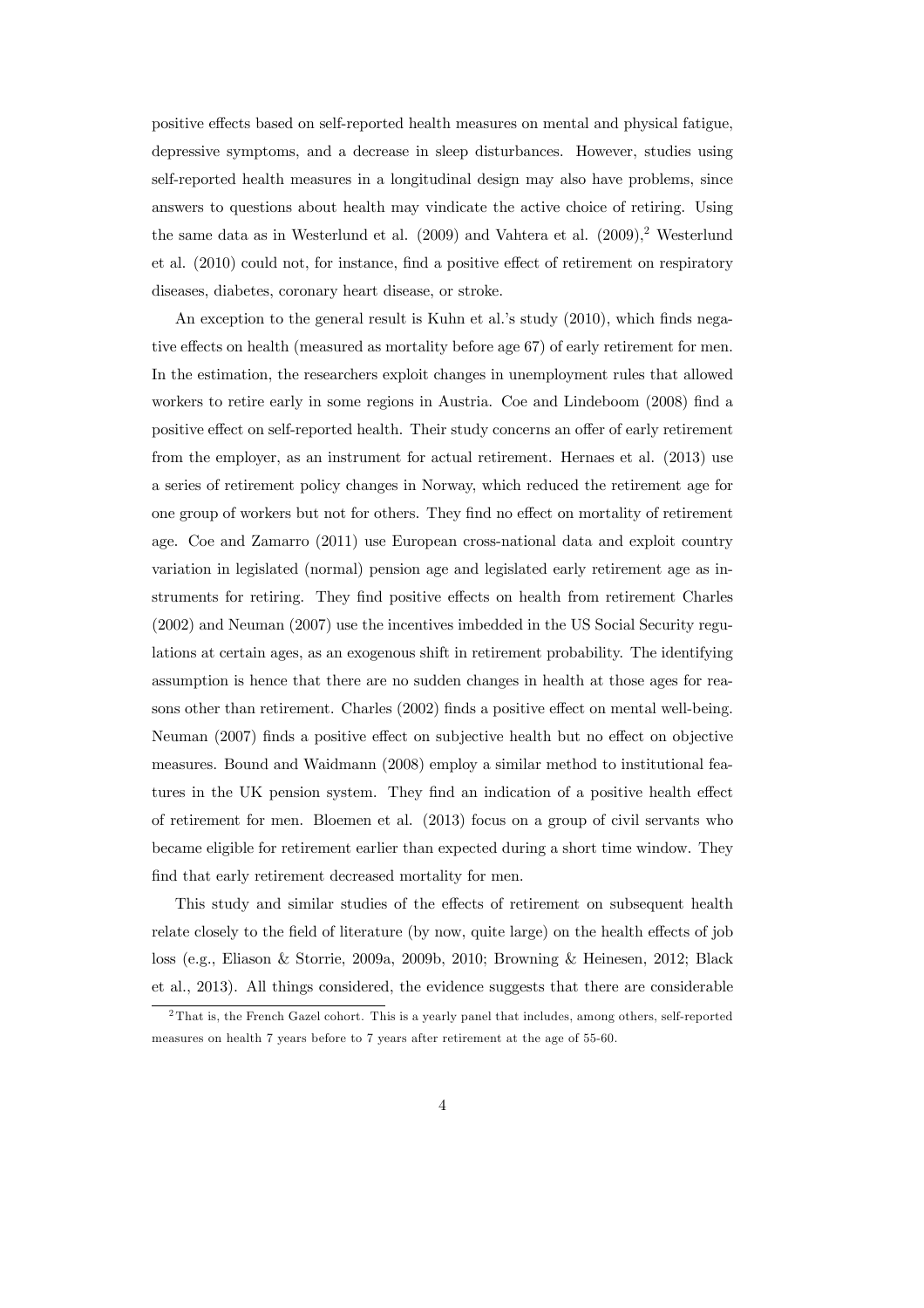adverse health effects from losing a job and becoming unemployed. However, for several reasons, the effects of unemployment most likely differ from the effects of (voluntary) retirement. First, unlike unemployment, retirement is likely to have a smaller impact on the disposable income, especially in the long run. That is, income loss due to early retirement presumably has a smaller effect on income later in life than (longterm) unemployment. The early retirement program investigated in this study left the retirement income at normal retirement age unchanged, given that the individual had a full record of 30 years of service. Second, one can assume that it is much more stressful to become unemployed than to enter retirement, since being unemployed may impose a social stigma different from that of retirement. Unplanned "retirement" (via unemployment) may furthermore be stressful because of uncertainty about the future, which in turn may reduce the possibility to invest in one's own health.

# 3 The Swedish pension system<sup>3</sup>

The public pension system for the cohorts under study was mainly<sup>4</sup> a defined benefit scheme consisting of a flat-rate basic pension and an income-related supplementary pension based on the best 15 out of 30 years of earnings.<sup>5</sup> The normal pension age was 65. In case of early (or late) retirement via the national pension system, the replacement rates were reduced (increased) through actuarial adjustments.

Most workers have supplementary pensions via occupational pension schemes, formed through collective agreements by the unions and employers' federations. The public system has a cap, which was 333,750 SEK in 2013 prices (about 38,000 Euro) at the time of the reform. $6$  For most employees, incomes above the cap are covered by occupational pensions. There exist four large collectively-agreed occupational pension

<sup>&</sup>lt;sup>3</sup>A more detailed description of the Swedish institutions is provided in the Appendix.

<sup>4</sup>A new pension scheme was phased in in 1998. Individuals born 1938-1953 are in both the new and the old schemes. Those born 1938 had 16/20 (those born 1939 had 15/20) of their national pension from the old system. Thus the cohorts studied here — born 1931 to 1939 — receive public pensions mainly from the old system.

<sup>&</sup>lt;sup>5</sup>For those with fewer than 30 years of service, the benefit was reduced proportionally.

<sup>6</sup>The cap was linked to prices and was 7.5 times the price base amount (PBA). The price base amount is determined by the government each year and follows the price level. In 2013 the PBA was 44,500 SEK (5,170 Euro). The price base amount is used for indexation of the compensation levels in nominal kronor, for the ma jority of benefits in the Swedish social insurance system. Since 2003 the cap has instead been linked to incomes and is 7.5 times the income base amount (IBA). In 2013 the IBA was 56,600 (6,576 Euro) and the cap was 424,500 SEK in 2013 prices (48,000 Euro).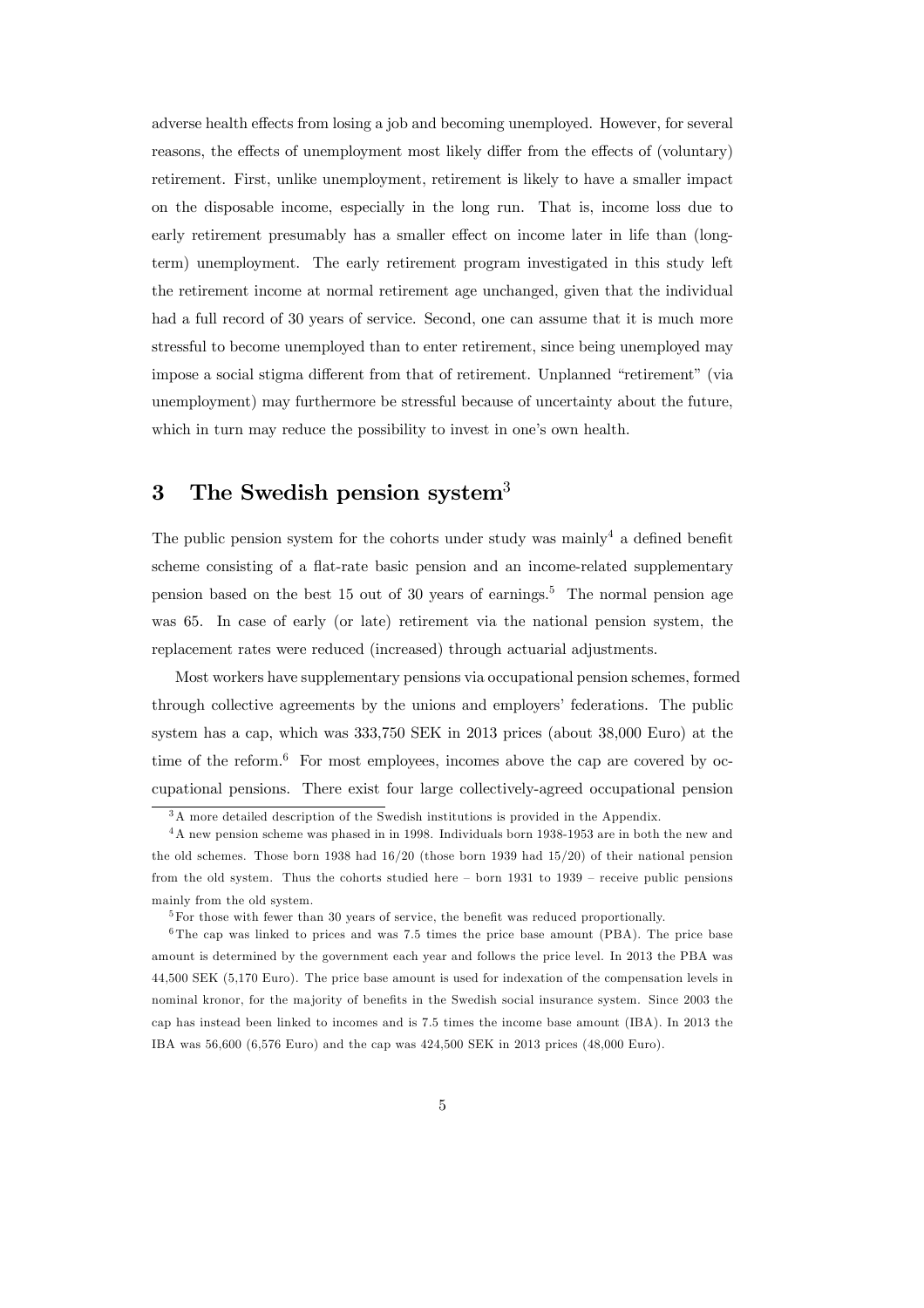systems: (i) central government employees, (ii) local government employees, (iii) privately employed white-collar workers, and (iv) privately employed blue-collar workers. For central government employees in the period studied here, these pensions awarded extra pension income amounting to about 10 percent of additional income replacement for income below the cap, and about 65 percent for income above the cap.<sup>7</sup> For a large share of civil servants, the occupational pensions are important for the income in their old age.8

Generally the occupational pensions offer relatively favorable possibilities for early retirement. During the period under study, several professions, particularly in the public sector, had a normal retirement age below the national retirement age of 65 as part of the collective agreement. Those employees, including military employees, retired with incomes from occupational pensions only, thus postponing the start of public pension withdrawal to the  $65<sup>th</sup>$  birthday. For central government employees with full earnings history (30 years), the level of compensation in early retirement was about 65 percent of earnings (for those with less than 30 years of service the benefit was reduced proportionally). Since public pension withdrawal was postponed until age 65, retirement with occupational pension implied no cost in terms of reduced public pension benefits after age 65.

### 4 The reform: the defense bill in 1992

The defense bill was taken by the Swedish Parliament in February 1992 and covered the years 1992 to 1997 (Prop. 1991/92:102, p 102). The defense bill declared that the Swedish military defense needed structural changes that required the personnel to be better trained. It was, furthermore, stated that the number of personnel in the Armed Forces were to be reduced by more than 1,500 regular military officers, more than 4,500 civilian employees, and approximately 1,200 reserve officers (Prop. 1991/92:102, p. 86). The reduction in personnel was estimated to be completed by the end of 1994. In particular it was stated that "the age structure of professional

<sup>7</sup> Blue-collar workers only had extra pension income below the cap from their collective agreement.

<sup>8</sup>For the importance of this with regard to our studied population, see the data description. Försäkringskassan (2012) shows that occupational pensions have become more important over time. For instance, about 15 percent, 30 percent, and 50 percent of all 50-59 year olds (independently of profession) had incomes above the cap of 7.5 times the PBA in 1991, 2001, and 2010, respectively. Försäkringskassan (2012) also shows that for military personnel between the ages 28-64, almost 80 percent had incomes above the cap in 2010.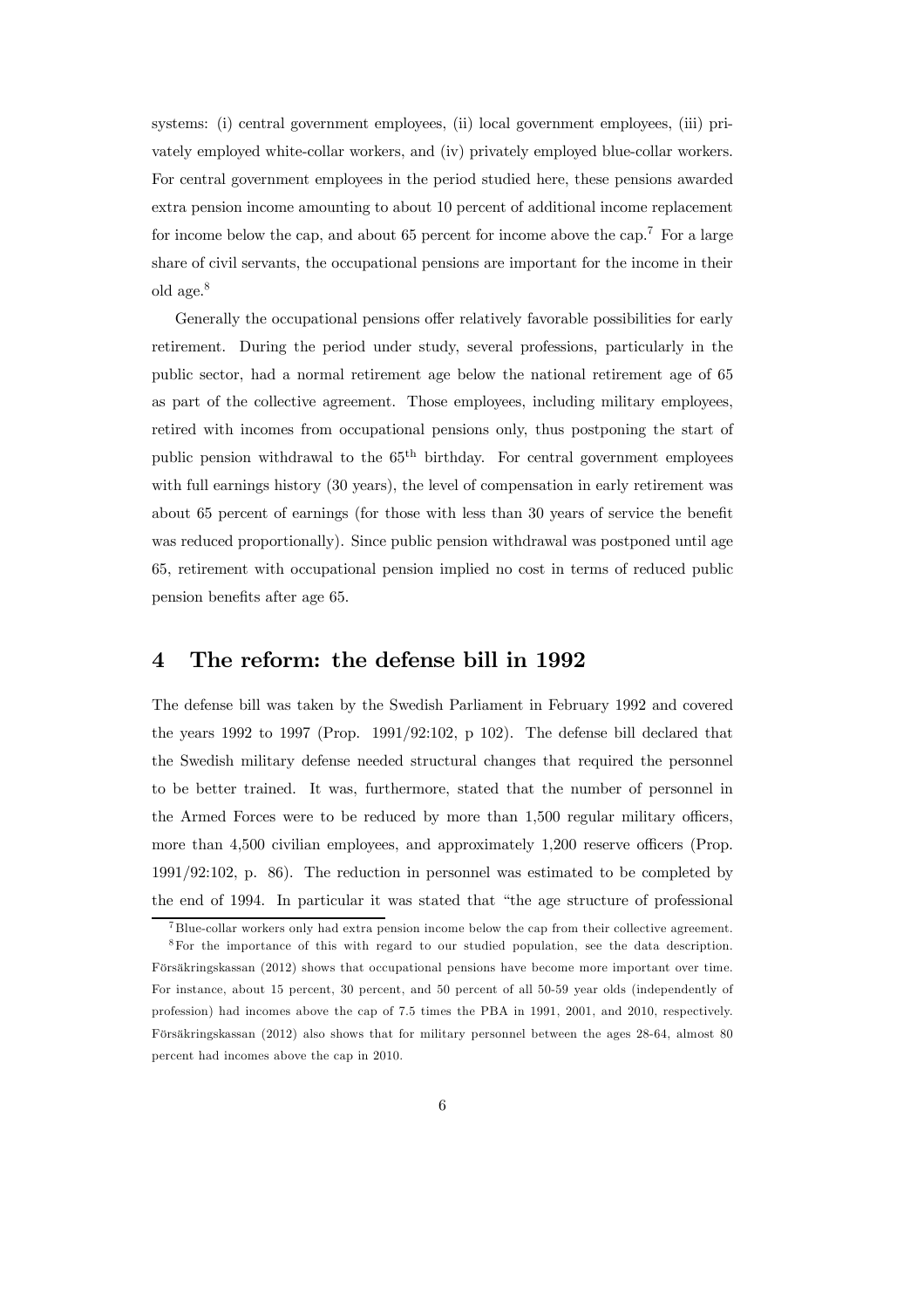officers should be changed and adopted to better meet the needs of the defense forces of younger officers [own translation]" (Prop. 1991/92:102, p.86). To adopt the age structure of the officers, it was suggested that the reduction in personnel should be solved by collective agreement arrangements, providing beneficial conditions for older personnel to take an early retirement (SOU 1991: 87).

Via their employment contracts, the majority of military officers had strong employment protection ("fullmaktsanställning"), which meant that they could not be dismissed due to redundancy. The targeted early retirement offer was voluntary for the individual to accept. The bill states that there was a need for extraordinary measures in order to encourage individuals to retire voluntarily. The bill states that severance pay or leave of absence with full pay could be used for those aged 55 or older. This means that those military officers who did not accept the early retirement offer could be granted leave of absence with full pay.

The previous defense bill in 1986 (prop. 1986/87:95) declared that the workforce in the Armed Forces were undersized. Contrary to the subsequent bill, it stated that more recruits were needed and early retirement needed to be reduced. There is no statement regarding rejuvenation or a need for structural changes as regards to the personnel, except the requirement that the personnel were to be better trained.

Table 1 provides an overview of ages, years and birth cohorts that were affected by the 1992 Defense Bill. Birth cohorts 1931 and 1932 are not affected by the Bill. Birth cohorts 1933-1937 were partly affected, and birth cohorts 1938-1939 were fully affected, i.e., from the age of 55. The reform was implemented during 1992, which means that the birth cohort 1933 may also have been affected. Therefore, for our main analysis, we will discard the birth cohorts 1933-1937. Under the Bill, the estimated personnel reduction was expected to take about 2 years.

### 5 Methodological framework and data

The interest is in estimating the effects from the Bill that gave the cohorts born 1938- 1939 the possibility of retiring at the age of 55 instead of at 60. As measurements of health we have hospital admissions and mortality. We make use of the cohorts born 1931-1932 in the estimation of the counterfactual health of those born 1938-1939. One crux of using the cohort variation in the estimation is that there may be health differences at the same age across the cohorts, for instance stemming from differences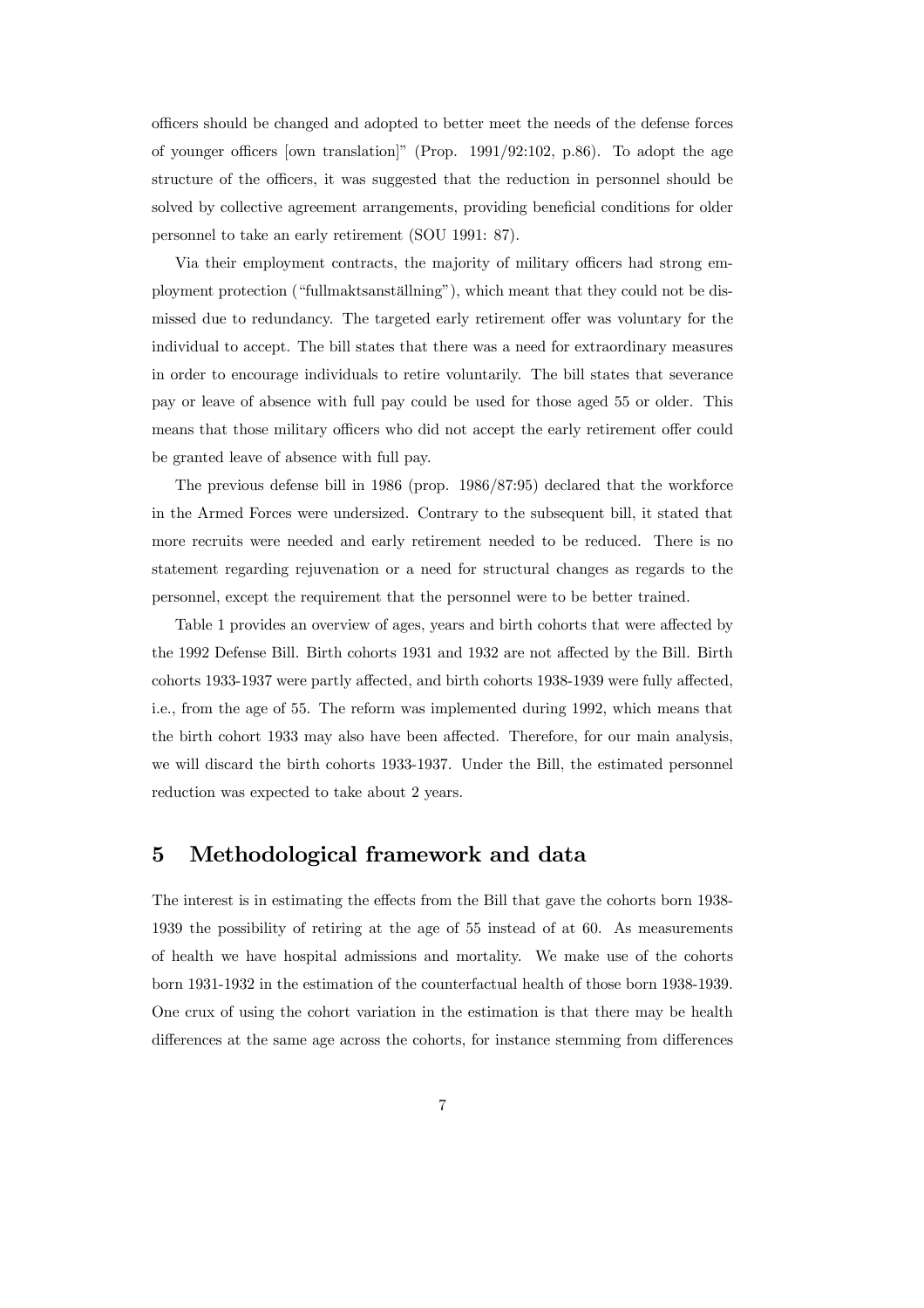in the upbringing. The studied cohorts were young during World War II, and even though the circumstances in Sweden were not at all comparable to the rest of Europe, this could have had long consequences for the health of the younger cohorts especially.<sup>9</sup> Another potential problem is technological improvement in health care from which the younger cohort gains more than the older. In order to take into account these potential differences in health at a given age across cohorts, we make use of male<sup>10</sup> government employees, other than military personnel, to estimate the potential cohort effect. That is, the effect on one's health of being offered early retirement can be estimated using the following, difference-in-difference, regression model:

$$
E(H_a \mid M, C_{38-39}) = g(\alpha_0 + \alpha_1 C_{38-39}M + \alpha_2 C_{38-39} + \alpha_3 M) \tag{1}
$$

Here g is an unknown functional form,  $H_a$  is the health at age 56  $\le a \le 70$ ,  $C_{38-39}$  is 1 (0 else) if the individual is born 1938–1939,  $M$  is 1 (0 else) if the individual was a military employee at age 54 and  $E$  is the expectation operator. The Greek letters are parameters that will be estimated. Here  $\alpha_1$  measures the effect of the reform given that in the absence of the reform the health of military personnel born 1938—1939 is equal to the health of other government employees born 1938—1938. The model allows for a potential parallel shift for military personnel. The assumption thus implies that, in the absence of the 1992 Bill any trend in health or consumption of health care during ages 56-70 should be the same for both military and non-military government male employees. Since we have data on inpatient care for the two groups of civil servants before the age of 55 the assumption is informally tested in section 6.1 by studying the trends in the health of non-military government employees against the trends of military government employees before the age of 55.

#### 5.1 Data and sampling

Our empirical analysis exploits micro data originating from administrative registers maintained by Statistics Sweden. Our data cover the entire Swedish population aged 16—65 during the period 1985—1999, and individuals aged 16—74 during the period 2000—2010. The data contain annual information on a wide range of educational and demographic characteristics as well as different income sources: income from work, pensions, social security benefits, and disposable income.

 $9Cf.$  Victora et al. (2008).

 $10$ The reason for sampling only men is that no women military personnel exist for these cohorts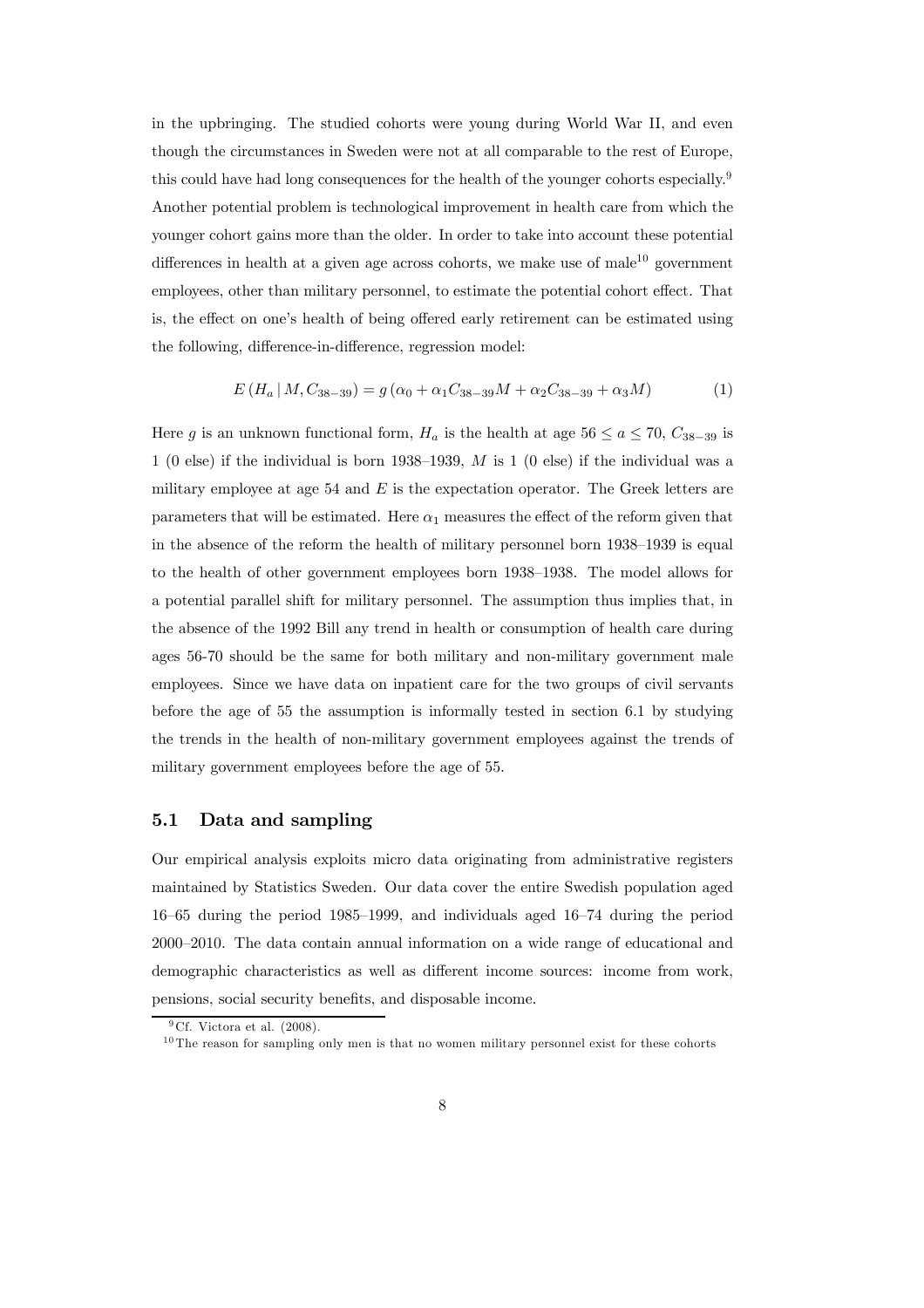We sample all males born in the period  $1931-1939$  who were civil servants at the age of 54 years, i.e., employed in the central government sector. This provides the panel of interest from which we can observe all inpatient visits for relevant birth cohorts from age 56 until 70. We observe all death until 2010, which means that the survival time of the cohort born in 1931 is censored at the age of 79, while the survival time of the cohort born in 1939 is censored at the age of 71.

Information on hospitalizations and the causes of death for the period 1961-2010 was provided by the National Board of Health and Welfare and covers all inpatient medical contacts at public hospitals from 1987 through 1996. This is no major restriction since virtually all medical care in Sweden at that time was performed by public agents. From 1997 onward, the register also includes privately operated health care. In order for an individual to be registered with a diagnosis, (s)he must have been admitted to a hospital. As a general rule, this means that the person has to spend the night at the hospital. However, starting in 2002 the registers also cover outpatient medical contacts in specialized care. In this analysis we restrict outcomes in hospitalization to inpatient care (i.e., hospital nights).

We use three measures of labor market status at 55-59 years of age. All measures make use of data from LOUISE (or SYS), administrated by Statistics Sweden. The first and primary measurement is prevalence of occupational pensions between the ages  $55$  to  $59^{11}$  The two alternative measures used in sensitivity analyses are i) prevalence of labor market earnings larger than one price base amount  $(PBA)^{12}$  and ii) gainful employment in November each year as registered in administrative registers (RAMS, Statistics Sweden), following the definition used by the International Labour Organization (ILO). The ILO definition means that all who performed gainful work for at least one hour per week are considered employed.

Income is measured in several ways. Disposable income is net-of-tax income from work, capital, and social security income (in Sweden many of these benefits are subject

 $11$  There are data limitations with regard to pensions, since these data started in 1990. This means that we do not have complete information on pensions before age 59 (58) for the oldest cohort born 1931 (1932). However, since it is very unlikely that individuals with take-up of pensions stopped receiving their pensions in a subsequent year (except due to death), we can safely impute individual pension take-up using the information given in 1990. We do this imputation in ages 55-58 for cohorts 1931 and for ages 55-57 for cohort 1932. This imputation does not affect our measure of labor market status based on the take-up of occupational pension in the age span 55-59 but improves our knowledge regarding the exact age when take-up started before age 60.

 $12 \text{ In } 2013$  the PBA was 44,500 SEK (5,170 Euro).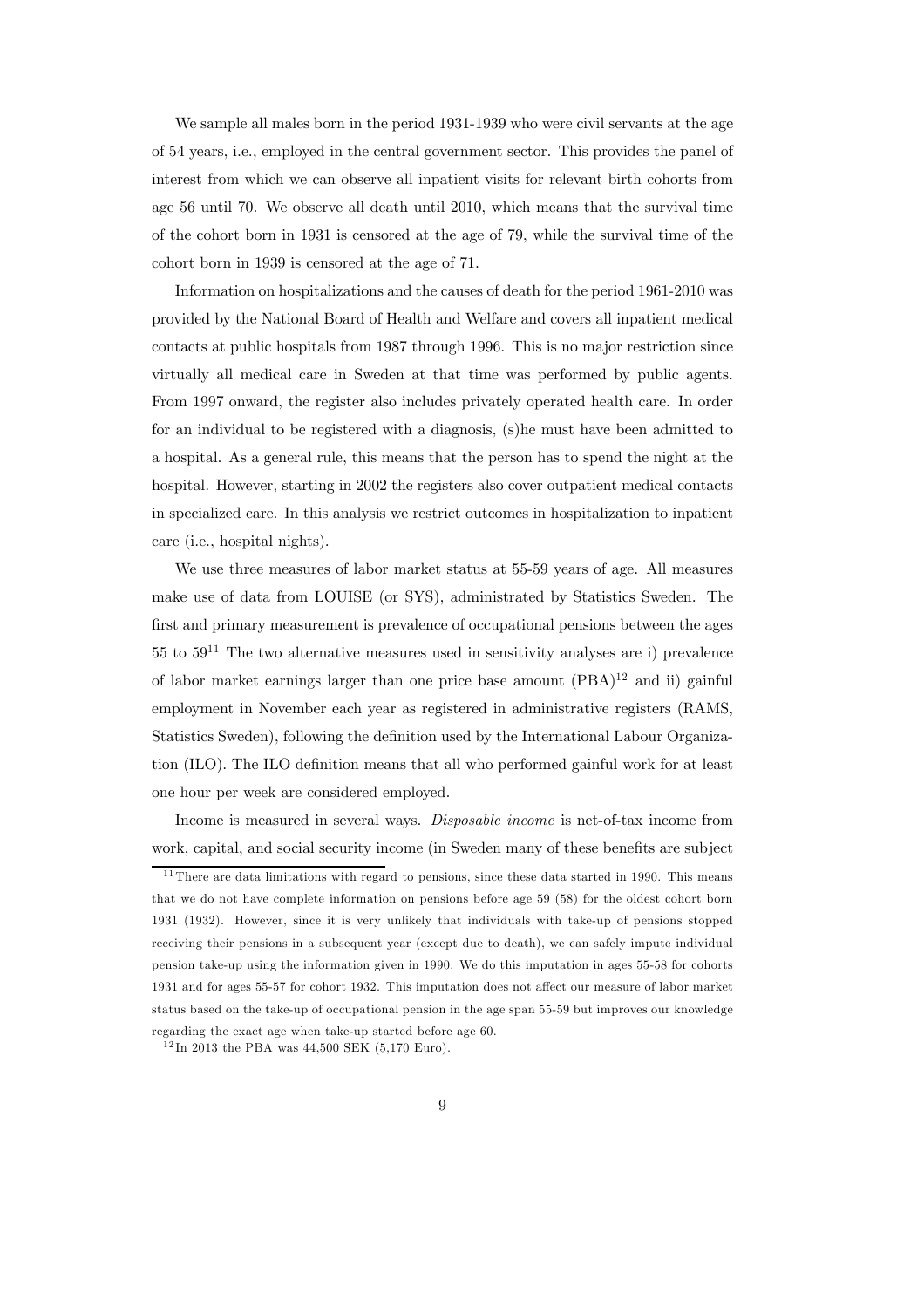to income tax), combined with social benefits and transfers. Due to the age restriction on our population (i.e.,  $16-65$  during  $1987-1999$  and  $16-74$  during  $2000-2010$ ), there is a gap in data on disposable income for cohorts  $1931-1934$ .<sup>13</sup> We impute the missing data by making a linear approximation between the last observation before year 2000 and year 2000, when we start observing the disposable income again (at least, until the person exits the population via death or emigration). Labor income is measured as income from work and entrepreneurship before income tax.

Table 2 provides some descriptive statistics for our analysis population. From this table we can see that on average, military employees have higher labor incomes at age 54 and that the income distribution of the military is more compressed than that of the other government employees. On the other hand, disposable income at age 59 is relatively similar across groups. As mentioned above, large shares of civil servants have income above the income cap in the public pension system. We find that for military personal born 1931-1932 and 1938-1939 respectively, 23 percent and 55 percent had labor incomes above the cap at age 54. For other civil servants, the corresponding shares are 18 percent and 33 percent respectively. The fraction of occupational pension recipients at ages 55-59 is, as expected, higher for military employees born 1938-39, compared to other government employees and older military personnel. Alternative measures of employment (i.e., prevalence of labor market earnings larger than one price base amount and being registered as gainfully employed in administrative registers) show that employment is lower for military employees born 1938-39, compared to other government employees and older military personnel. Military employees have on average a longer education period than the non-military employees. The majority of military employees have a college degree (i.e., post-secondary 2 years or more). Obviously the variance is much larger for the non-military employees.

The table shows furthermore that the average number of days in inpatient care (at ages 56-70, 56-60, and 61-70) is higher for older cohorts of military employees compared to the same cohorts of other civil servants, but lower for younger cohorts of military personnel compared to the same cohorts of other civil servants. A raw difference-indifference estimate suggests a statistically significant reduction of 8.11 days for the younger cohort. There is no difference across military and non-military employees with regard to the probability of having any inpatient care visits (70 and 65 percent for the

<sup>&</sup>lt;sup>13</sup> For the 1931 cohort the disposable income at ages 66-69 are not observed, and for those born 1932, the disposable income at the ages 66-68 are not observed.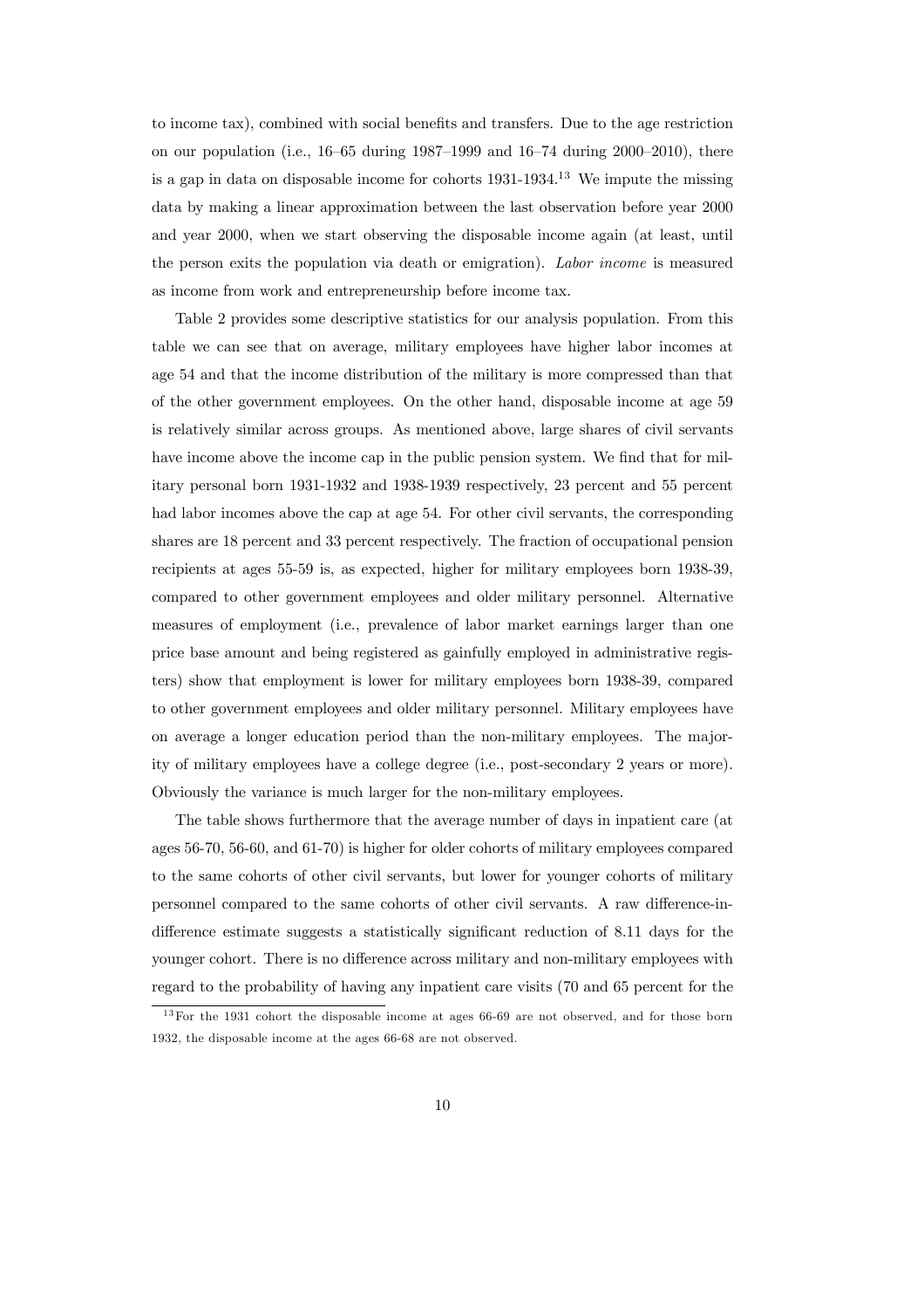1931-1932 and 1938-1939 cohorts respectively). From the second row from the end, where the fraction of the dead is presented, we can see a reduction of mortality over time for both groups of civil servants. However, this reduction is larger among military employees.

# 6 Analysis

In this section we first show the impact of the reform on early retirement and labor supply. In sections 6.2 and 6.3 we then present the results for days in inpatient care and mortality respectively. In order to gain an understanding about possible causes to the effects described in section 6.2 and 6.3, section 6.4 provides an analysis of heterogeneous treatment effects. Section 6.5 provides a sensitivity analysis in which we discuss results from alternative morbidity outcomes.

# 6.1 The impact of the reform on early retirement and labor supply

The fraction (given as a percentage) of individuals entering occupational pensions at a given age, from the government employees born 1931-1940, is displayed in Figure 1.14 The age-specific incidence for the military personnel is displayed in the left panel and the incidence for the nonmilitary employees is displayed in the right panel. From this figure, we can see that for the 1931 cohort, more than 60 percent of the military employees received an occupational pension at the age of 60 and that around 10 percent received it at the age of 55.

For the other civil servants from the same birth cohort, the corresponding numbers are around 10 percent for both ages. However, what is most interesting in the figure is the dramatic variation across cohorts in age, when entering occupational pension within the military. This is not the case among the other civil servants. The most striking variation is that more than 60 percent of the military employees born 1938- 1939 entered retirement at the age of 55, while between 5 to 10 percent only of the cohorts born 1931-1932 did. The most prevalent age of retirement for the non-military

<sup>&</sup>lt;sup>14</sup>The 1940 cohort is included in the figure primarily to show the temporariness of the reform. As mentioned previously, the reduction in personnel was expected to be completed already by 1994; hence, this cohort was not given the same opportunities as the older cohorts. This is also clearly visible in the figure.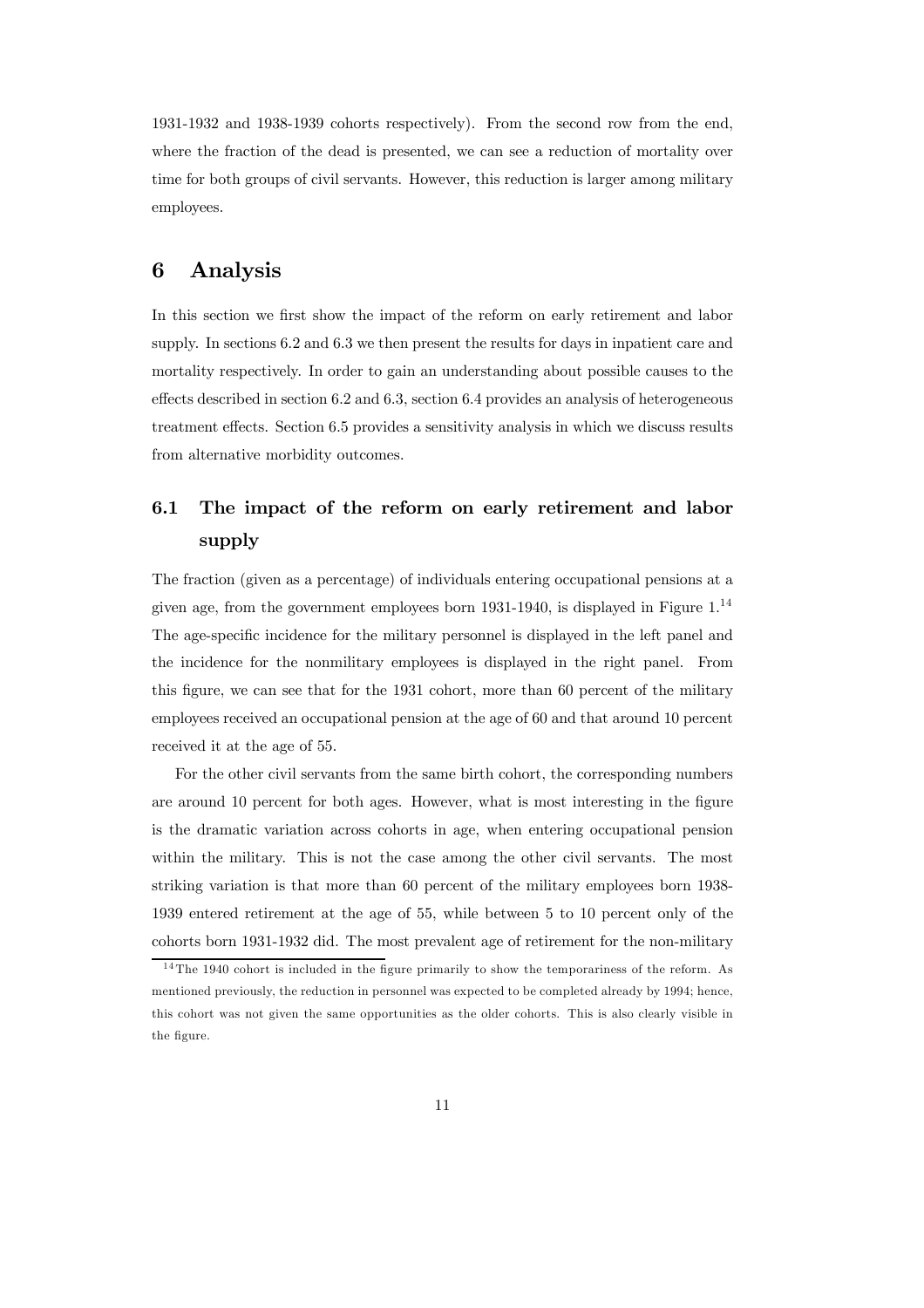employees across all cohorts is between the ages 61-64; the second most common age of occupational pension incidence is age 65. For the non-military there is a rather stable fraction of retirees at age 60, while there is a tendency toward an increase in the fraction receiving occupational pensions at 56-59 years of age.

In order to provide further graphical evidence of the relevance of the reform, we display the probability of having occupational pensions, of having labor income, and of being registered as gainfully employed according to the ILO definition, for the cohorts 1938-1939 and 1931-1932 for both military and non-military government employees in Figure 2, Figure 3, and Figure 4 respectively. From these figures it is clear that the Defense Bill affected the fraction that received occupational pensions, thereby also affecting the age of retirement (measured as the leap in either the take-up rate of occupational pension or fraction employed) for the military personnel born 1938-1939. There is no similar discontinuity for the same cohorts among the non-military government employees. Furthermore, the alternative measures of labor market status tell the same story.

The estimates of  $b_{1a}$  from the following regression model

$$
D_{ia} = b_{0a} + b_{1a}C_{i38-39}M_i + b_{2a}C_{i38-39} + b_{3a}M_i + \varepsilon_{ia}, \quad a = 55, ..., 70,
$$
 (2)

are provided in Figure 5. Here  $D_{ia}$  is one (zero else) if individual *i* enters an occupational pension at age  $a$ . From this figure we can clearly see that the probability of entering early retirement (occupational pension) at the ages 55-59 increases by 60 percentage points on average, or an increase of around 600 percent. The variation in labor supply due to the 1992 Defense Bill is thus what we expected.

Since the number of days is a count variable, it is restricted to be positive and it is also right-skewed. The mean is thus restricted to be positive, and for this reason we use the canonical link function for a Poisson regression model in our main specification when analyzing the effects on health. In the following equation,  $HD_{ia}$  denotes days in inpatient care of individual  $i$  at age  $a$ . The implication is that we estimate log linear models, i.e.:

$$
\ln E\left(HD_{ia}|M_i, C_i\right) = \alpha_0 + \alpha_1 C_{i38-39} M_i + \alpha_2 C_{i38-39} + \alpha_3 M_i \tag{3}
$$

The identifying assumption is that the model should be additive separable at the log  $level<sup>15</sup>$ 

 $15$  We have also, as a robustness test, estimated linear regression models; the results are not sensitive to the model specification.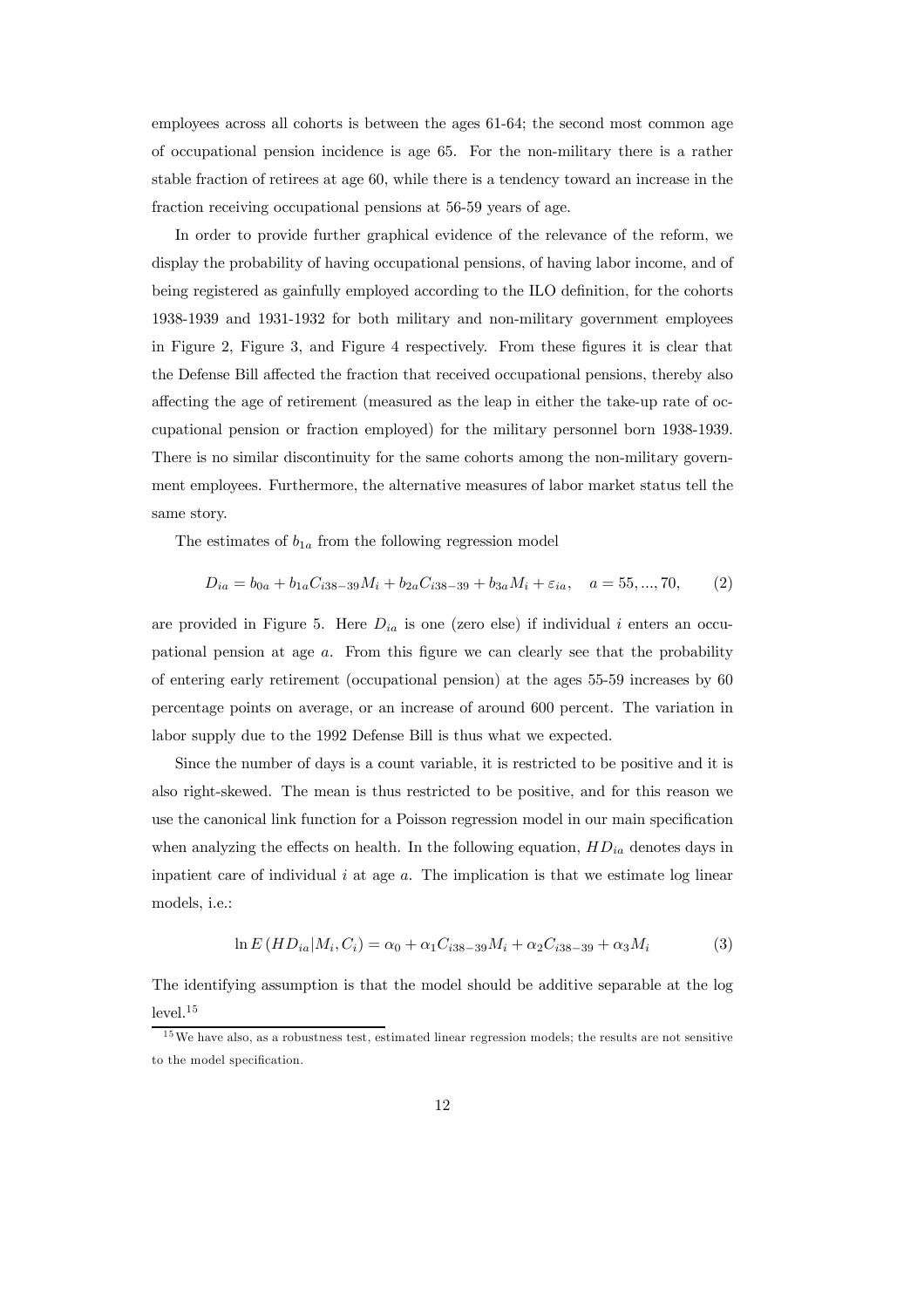Before turning to the analysis, we first provide an informal test for the identifying assumption of parallel trends in health  $-$  in the absence of the Defense Bill  $-$  for the military personnel and other government employees at 56-70 years of age.

Unfortunately due to data restrictions we cannot study the evolvement of health at 56-70 years of age before the 1992 Defense bill. The first cohort that we observe in our data is those born in 1931. We have data on inpatient care from 1987. The implication is that we have data on inpatient care from the age of 56 for the 1931 cohort. We have basically two unaffected cohorts, those born 1931 and 1932 (the Bill was taken in February 1992, which means that the birth cohort 1933 may also have been affected) for which we can measure health using inpatient care data at ages 56-60 in the years 1991 and 1992.

We have however, the possibility to study the evolvement of days in inpatient care for individuals in the age span 50-54 years of age from 1987 and onwards. Under the assumption that the health in the age groups 50-54 is proportional and constant over the study period to the health in age span 56-70 for both groups of civil servants, a graph of days in inpatient care at ages 50-54 for the two groups over the study period will provide an informal test of the identifying assumption. The advantage with such an informal test, in contrast to a more traditional difference-in-difference before reform test, is that we can study the evolvement for the two groups (1) in the pre reform period for the same cohorts as being used in the estimation and (2) under the study period, however for other cohorts. The drawback is that we do not study the trends of same outcome as in the main analysis.

In order to provide an understanding for the informal test we show the (predicted) log average number of days in inpatient care at ages 56-60 in the period 1987 to 1999 in Figure 6. From this figure one can see a decreasing trend for both groups. One can potentially also see that the trends for the two groups are similar and that the level of inpatient care is the same or higher for the military personnel before 1994 and lower from 1994 and onwards. In 1994 the 1934 cohort is affected by a maximum of two years of potential early retirement while the 1938 and 1939 cohorts have had a maximum of 5 years of potential early retirement in 1998 and 1999.

Figure 6 consists of real data for the 1993-1999 period but of predicted values for the 1987-1992 period. Figure 7 displays the raw data of log average number of days inpatient care at ages 50-54 over the same period. These data forms the base for the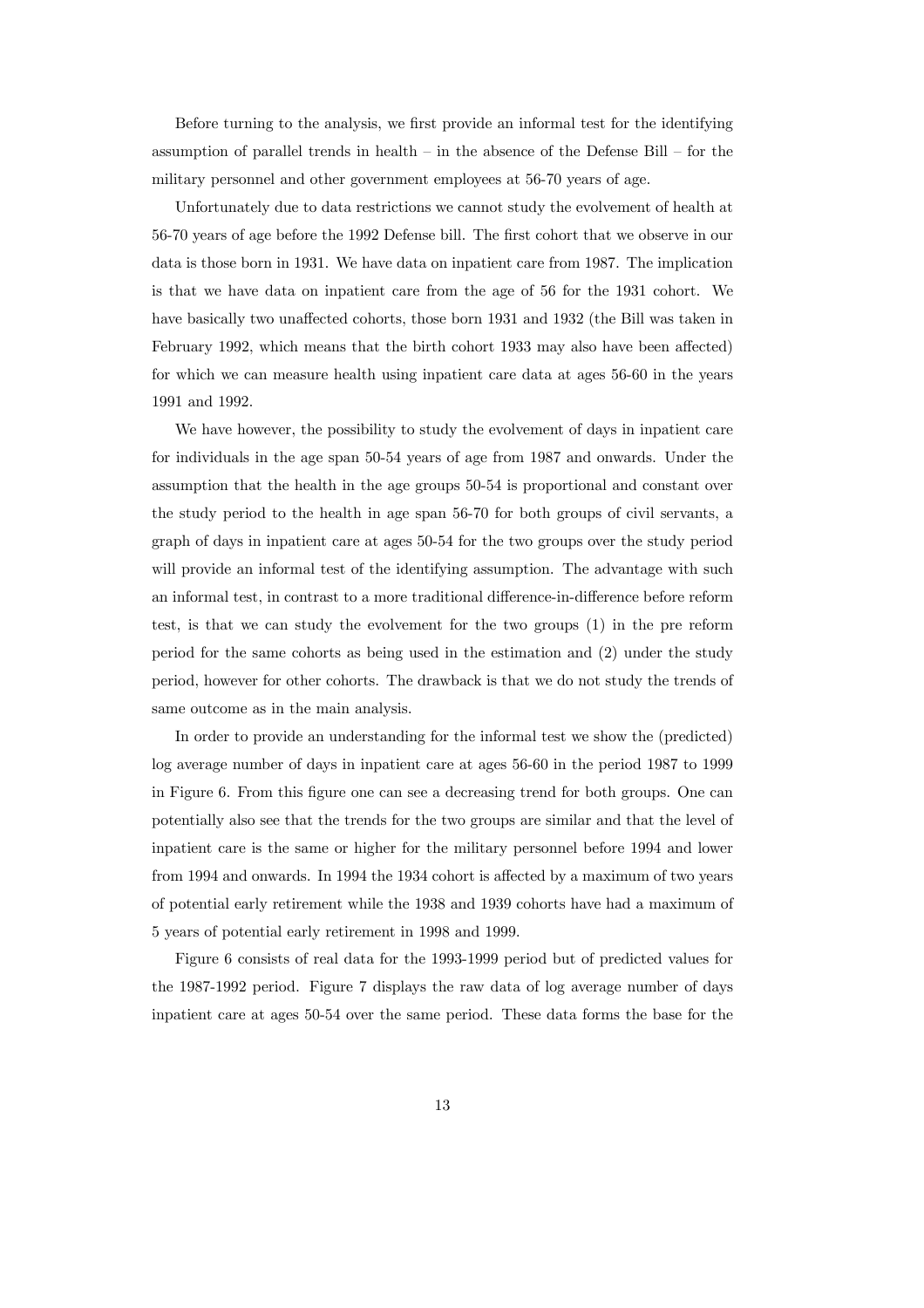informal test and for the predictions made in the  $1987-1992$  period.<sup>16</sup> Figure 7 shows a decreasing trend for both groups of civil servants. Based on regression analysis we cannot reject that the trends of the two groups are parallel (p-value of different slopes is slopes is  $0.6097$ .<sup>17</sup> Hence, this informal test provides no support for rejecting parallel trends in health for the two groups of civil servants after the age of 54, in absence of the 1992 Defense Bill.

Given the extent of studies examining the effects of unemployment on health, the main reason for studying the effect of timing of early retirement on health is that it potentially measures something other than the effect of unemployment on health. One such important difference is that in contrast to being unemployed there should be small or non-existent effects on income of early retirement. For this reason we examine the effects on disposable income for the studied cohorts of military and other civil servants.

Figure 8 shows ordinary least squares (OLS) estimates of  $\alpha_{1a}, a = 59, 60, 61, ..., 70$ from the estimation of:

$$
Income_{ia} = \alpha_{0a} + \alpha_{1a}C_{i38-39}M_i + \alpha_{2a}C_{i38-39} + \alpha_{3a}M_i + \varepsilon_{ia}, \quad a = 59,...,70, \quad (4)
$$

where *Income<sub>ia</sub>* is disposable income of individual *i* at age  $a^{18}$ . The estimates of  $\alpha_{1a}$  are thus the difference-in-difference estimates for each age from 59—70 years of age. From this figure we can see some reform effects on disposable income in ages 59 through 61. However, the effects are relatively small. We find a statistically significant reduction in disposable income, by 20,000 SEK (2,324 Euro) at ages 59-60 and 10,000 SEK (1,162 Euro) at age 61. These represent a reduction by about 10 and 5 percent, respectively. At all other ages there is no effect on disposable income. The early retirement program studied here left the retirement income value at normal retirement age unchanged, given that the individual had a full record of 30 years of service. Therefore the long-run effects on income are negligible. All things considered, we conclude that the potential income effects on health are small.

 $16$  To predict days in inpatient care visit at ages 56-60 we multiply days in inpatient care at age 50-54 in 1987 to 1992 with the fraction of inpatient care days at ages 56-60 (cohorts 1931-1932) to that at ages 50-54 (cohorts 1939-1940) in the period 1991-1992.

<sup>&</sup>lt;sup>17</sup>The p-value for a test of different slopes is  $0.5375$  for the age group 45-49 years of age. We also estimated second-order polynomial regressions models and tested for differences in gradients between the two groups, but we could not reject the null of equal gradient (results are available upon request).

<sup>&</sup>lt;sup>18</sup> Note that we have data on disposable income from 1990 and onwards. As a consequence, the age span for model (4) is restricted to starting from age 59, since the oldest birth cohort (born 1931) was 59 years old in 1990.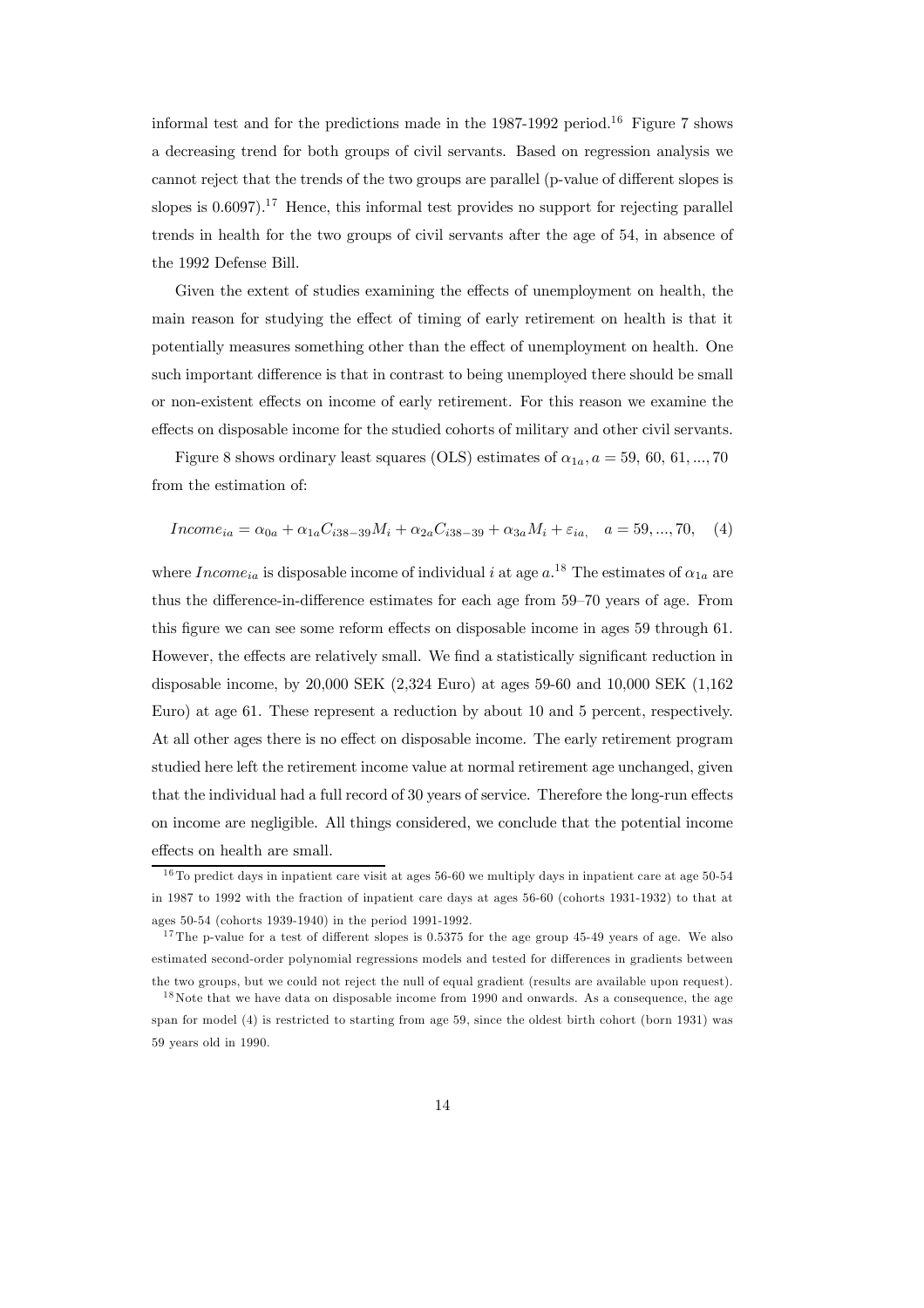#### 6.2 The effect on inpatient care

The analysis of the effects on the number of days in inpatient care is based on the log linear specification shown in (3). The parameters are estimated using a pseudomaximum-likelihood estimator (using the Poisson distribution in the maximization). The standard errors are estimated using the robust covariance matrix (or the sandwich estimator) and are hence robust to overdispersion. The geographic location of military employees differs from that of other government employees. As there could potentially be different business cycles across regions and regional differences in health care which both could affect health we control for the residential county of the employees when they are 54 years old. In addition we control for labor income at age 54 and education level in a separate regression.

The result from the estimation is displayed in Table 3. The results without controls are provided in columns  $(1)$ ,  $(3)$  and  $(5)$ , while columns  $(2)$ ,  $(4)$  and  $(6)$  provide results when we add control variables. The results when estimating the effects over the age span 56-70 are presented in columns (1) and (3). In order to study if the effect stems mainly from the first 5 years (when the comparison group is mainly working) or if the effect is more long lasting, we also present results in columns  $(3)-(6)$  where the number of days in inpatient care is measured at ages 56-60 and 61-70, respectively.

We find that the number of days in inpatient care for ages 56-70 is reduced by approximately 35 percent on average, due to the opportunity for early retirement. Translating this percentage into the average number of days, the Bill reduced inpatient care days by 6.7 days for ages  $56$ -70.<sup>19</sup> We can also see that the results are quite robust to the inclusion of control variables.

The results in columns (4) and (6) for the age spans 56-60 and 61-70 (which include controls) respectively, indicate that the point-estimates of the reform effects are almost the same as in age group 56-70 (about 35 percent reduction in comparison to the control group), but that the estimate is less precise for the outcome restricted to the age span 56-60. The effect is statistically significant when measuring outcomes at ages 61-70. Translating this percentage into the average number of days in inpatient care, the reform reduced inpatient care by 2.0 days and 4.7 days in the age spans 56-60 and 61-70 respectively.

<sup>&</sup>lt;sup>19</sup>That is,  $0.35*19.19 = 6.7$  days, where 19.19 denotes the weighted averages for number of days in the sample (see Table 2).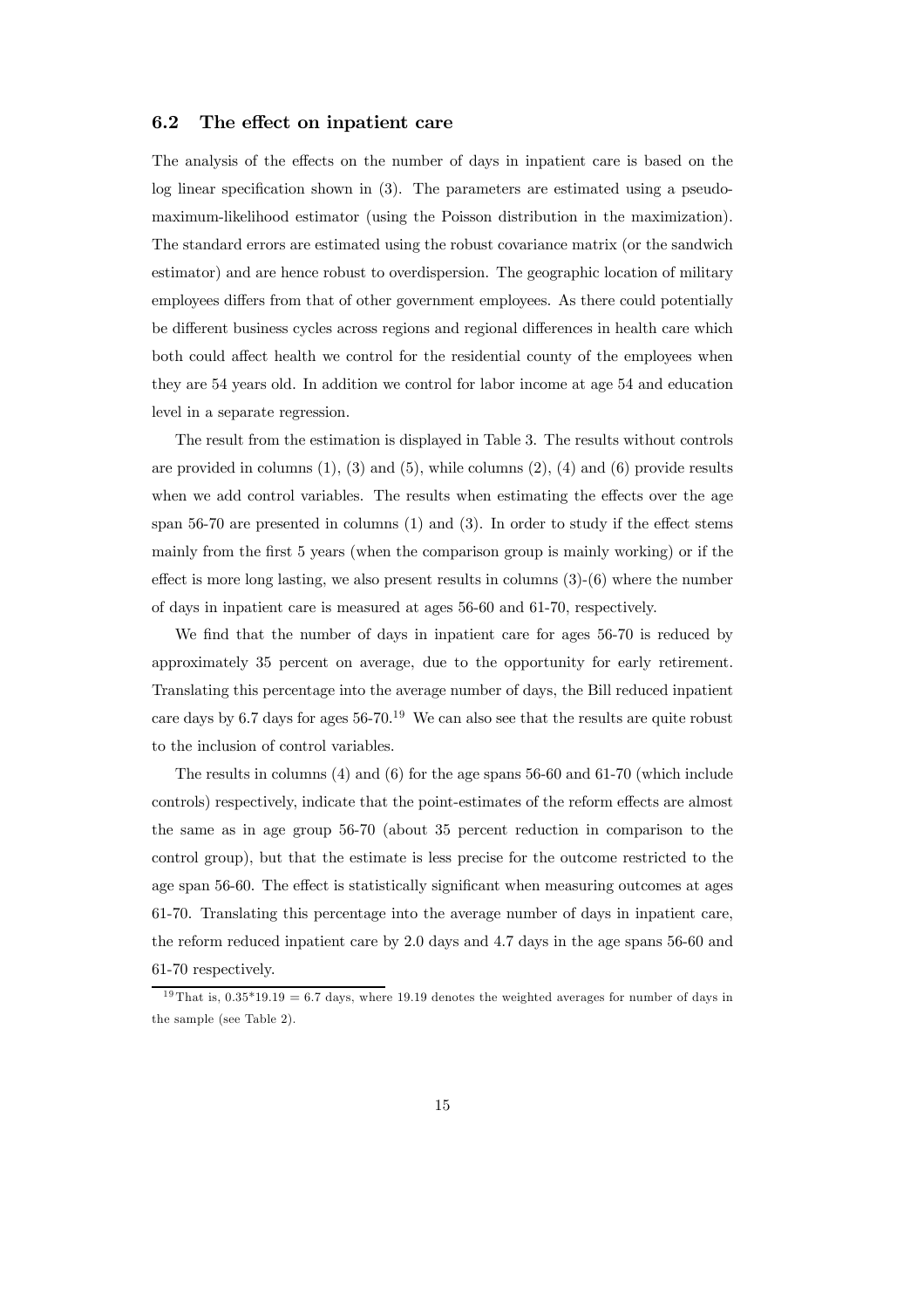#### 6.2.1 Pooling birth cohorts

Until now, we have focused our analysis on cohorts that are not affected (i.e., born 1931-1932) and cohorts that are most affected by the 1992 Bill (i.e., born 1938-1939). However, the "middle" cohorts (born 1934-1937) are affected somewhat by the reform (that is, they were given the early retirement offer later than age 55, but before age 60). Hence, these "middle" cohorts may also contribute to a pooled estimation of the reform effect. Pooling birth cohorts should increase the precision of the reform estimate. One way to pool birth cohorts is to estimate the following model:

$$
\ln(E(HD_{ia} | M_i, C_i, Z_i)) = \alpha_0 + \alpha_1 Z_i * M_i + \sum_j \alpha_{2j} I(C_i = j) + \alpha_3 M_i + \beta X_i,
$$

where *j* denotes cohort and  $Z_i$  is  $0, 0, 0, 1, 2, 3, 4, 5$ , and 5 for the cohorts born 1931, 1932, 1933, 1934, 1935, 1936, 1937, 1938, and 1939. Thus we assume that the reform affected each cohort equal to the number of years the cohort was affected by the 1992 Defense Bill (see Table 1). Military employees born in 1933 are assumed not to be affected by the reform. In this case  $\alpha_1$  is the average effect on days in inpatient care if the early retirement offer was increased by an additional year of early retirement. We also estimate:

$$
\ln(E(HD_{ia} | M_i, C_i)) = \alpha_0 + \alpha_1 I (1934 \le C_i \le 1939) * M_i + \sum_j \alpha_{2j} I (C_i = j) + \alpha_3 M_i + \beta X_i
$$

In this case  $\alpha_1$  is the pooled effect averaged for all treated cohorts within the range 1934-1939. Finally, we estimate a fully flexible specification:

$$
\ln(E(HD_{ia} | M_i, C_i)) = \alpha_0 + \sum_{j} \alpha_{1j} I(C_i = j) * M_i + \sum_{j} \alpha_{2j} I(C_i = j) + \beta X_i
$$

In this case, the parameters  $\alpha_{1j}$  ( $j = 1931, ..., 1939$ ) are separate reform effects for each cohort. This includes no pooling over cohorts.

Table 6 shows the results for the number of days in inpatient care during the period of 56 to 70 years of age. All models include controls for cohort, income, education, and county, in a very flexible manner. From columns (1) and (2) we observe that pooling the cohorts increases the precision. The first column shows that an offered additional year of retirement would decrease the number of days in inpatient care by around 8 percent. This estimate is consistent with the base line results, where an offered 5-year reduction of retirement age (from age 60 to 55) was found to reduce the number of days in inpatient care by about 35 percent (see Table 3). The estimate of the effect,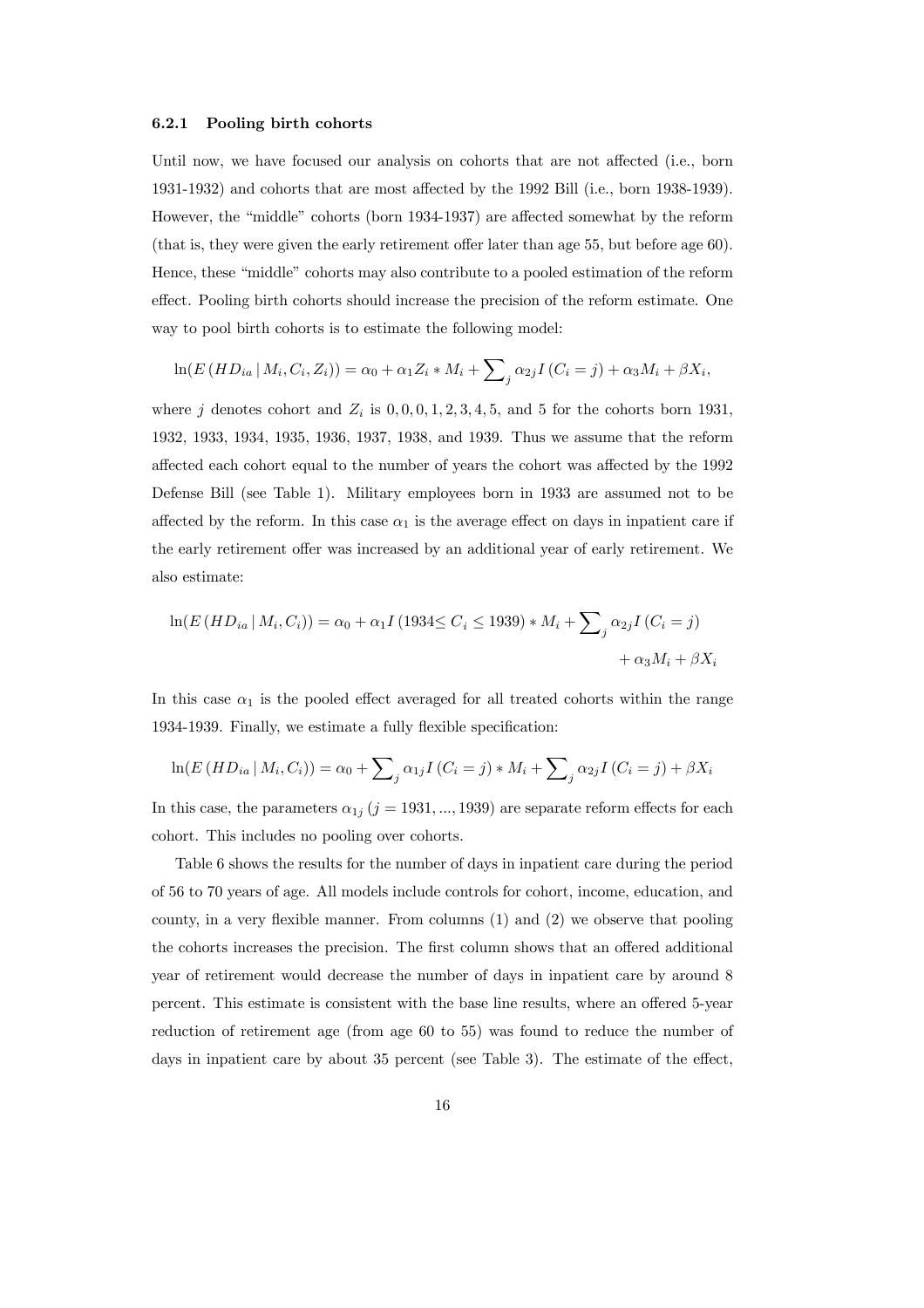when we pool the effect over all treated cohorts from 1934-1939, is presented in column (2). From this column we see an overall reduction in the number of days by around 38 percent, which is almost the same as the estimate in the baseline specification in Table 3.

From column (1) we can see that in comparison with the cohort born 1931 (reference) there is, as expected, no statistically significant effect for the cohort born 1932. Nor do military employees born 1933 display an effect from the reform, which also corresponds to our expectations, given the timing of the reform. There are statistically significant negative effects of increasing amplitude for the cohorts born 1934 to 1939, except for the cohort born 1937.

In the analyses above, we decided not to censor individuals who died during the age span studied (i.e., before the age of 71). If there is a negative health effect of being offered an early retirement, resulting in increased mortality, then this would reduce the number of days in inpatient care. The implication of this procedure  $-$  of not censoring individuals at time of death — is such that it would bias our results downwards. That is, our results could simply stem from an increased mortality of those being offered the occupational pension. Hence it is imperative also to study potential effects on mortality.

#### 6.3 The effect on mortality

In this section we again turn to cohorts that are not affected (i.e., cohorts born 1931- 1932) and cohorts that are most affected by the 1992 Bill (i.e., cohorts born 1938-1939).

Figure 9 shows Kaplan-Meier estimates of the survival function (including a 95 percent confidence interval) by group, depending on cohort and military status. In comparison with the older cohorts, the survival rates are higher for the younger cohorts. There is also an indication that the increase is greater among the military employees in relation to other civil servants. A rough estimate of the double difference yields an increase of about 4 percentage points in the survival rate. Table 5 shows the results from estimated Cox regression models, in the form of hazard ratios. The first thing to note is that the results are robust to the inclusion of control variables. The risk of dying, up to age 70, is reduced by approximately 26 percent  $((1-0.7424)^*100)$  by the reform. The effect is larger when censoring the survival time at age 66.

All in all, the results from the Cox regression models suggest that, if anything, the above estimates for the number of days in inpatient care are biased toward zero.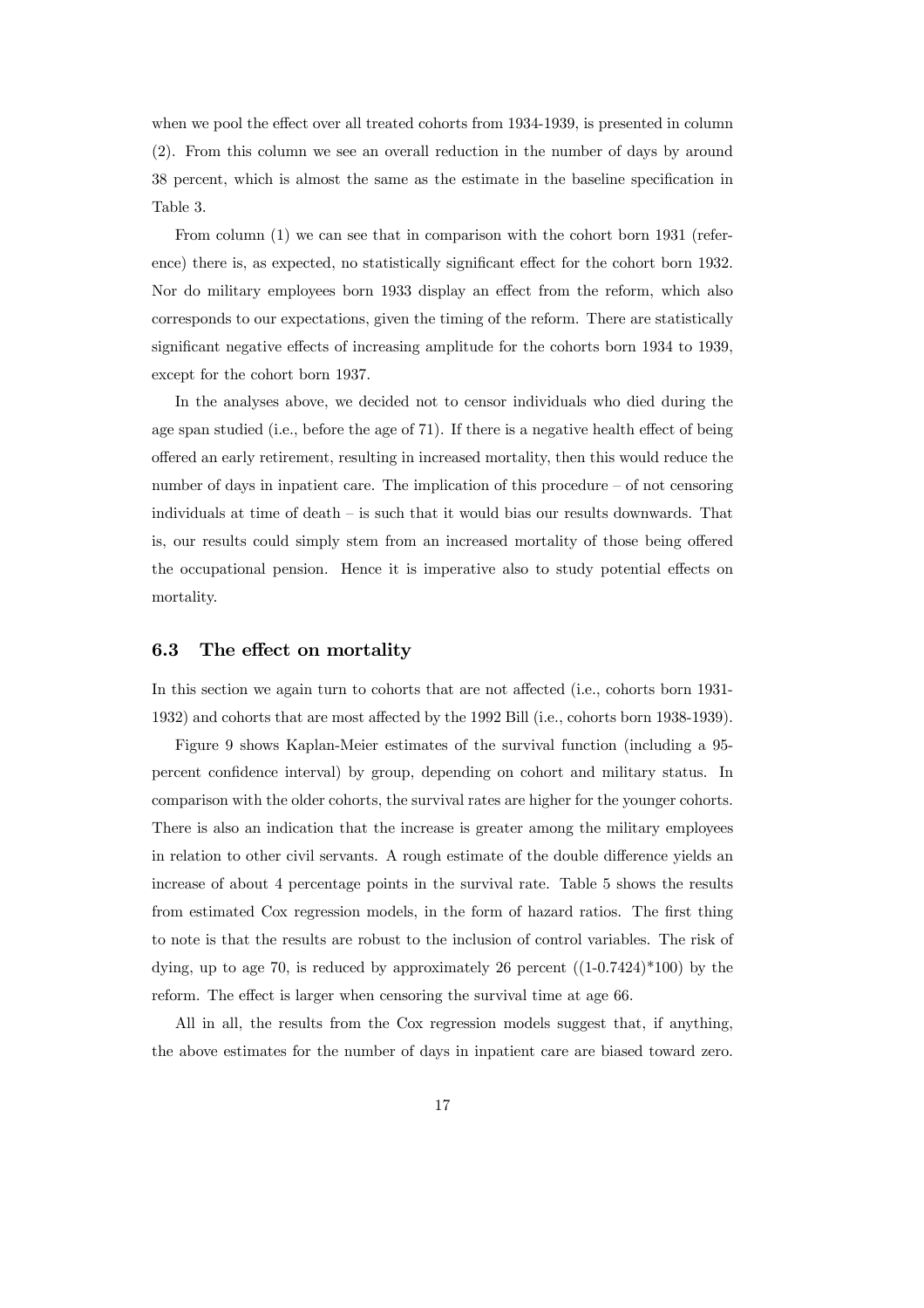That is, by not censoring individuals who died within the age span studied, we are potentially underestimating the effect of the early retirement offer on the number of days in inpatient care.

#### 6.4 Heterogeneous treatment effect

The question remains if we can identify which factors in the offer of early retirement that protects from health problems. One might, for example, expect health problems related to a hazardous work environment to be reduced, especially since the effect is potentially larger at younger ages, i.e., at ages before the normal retirement age. Another, complementary, hypothesis is that early retirement lowers the risk of stressrelated heart problems among recipients of the offer (e.g., Steptoe & Kivimäki, 2013). On the other hand, there is no obvious link between working and cancer. There can be an increased risk for cancer in occupations with specific risk exposures, but then the neoplasm (tumor) should not directly be related to early retirement.

Table 6 gives descriptive statistics of the cause of death for eight classifications (and a separate category, "other", which includes all remaining deaths) in our sample, by cohort and by military status. There is some indication that deaths in acute myocardial infarction, ischemic heart diseases, and neoplasms (tumors) are reduced by the reform (simple difference-in-difference estimator gives estimates ranging from -1.0 to -1.7 percentage points for these three diagnoses), while deaths by external causes or stroke are somewhat increased by the reform (simple difference-in-difference estimator in the order of  $+0.4$  percentage points for both).

As can be seen from Table 6, some causes of death are quite infrequent (alcohol, narcotics, mental and behavioral disorders, and stroke), so in order to estimate a competing risk model, we aggregate alcohol and narcotics, and add mental and behavioral disorders to the "other" group. This leaves us with six large groups in the competing risk model: (1) acute myocardial infarction, (2) stroke and ischemic heart diseases, (1) alcohol and narcotics, (3) external causes, (5) neoplasms (tumors), and (6) other. Estimated results from the competing risk model are presented in Table 7.

From this table, we can see that the risk of dying of acute myocardial infarction, up to the age of 65, is reduced substantially by the reform. The effect is robust when we include additional controls. There is no other statistically significant cause of death before age 65. Nor can we find any single cause that is statistically significant up to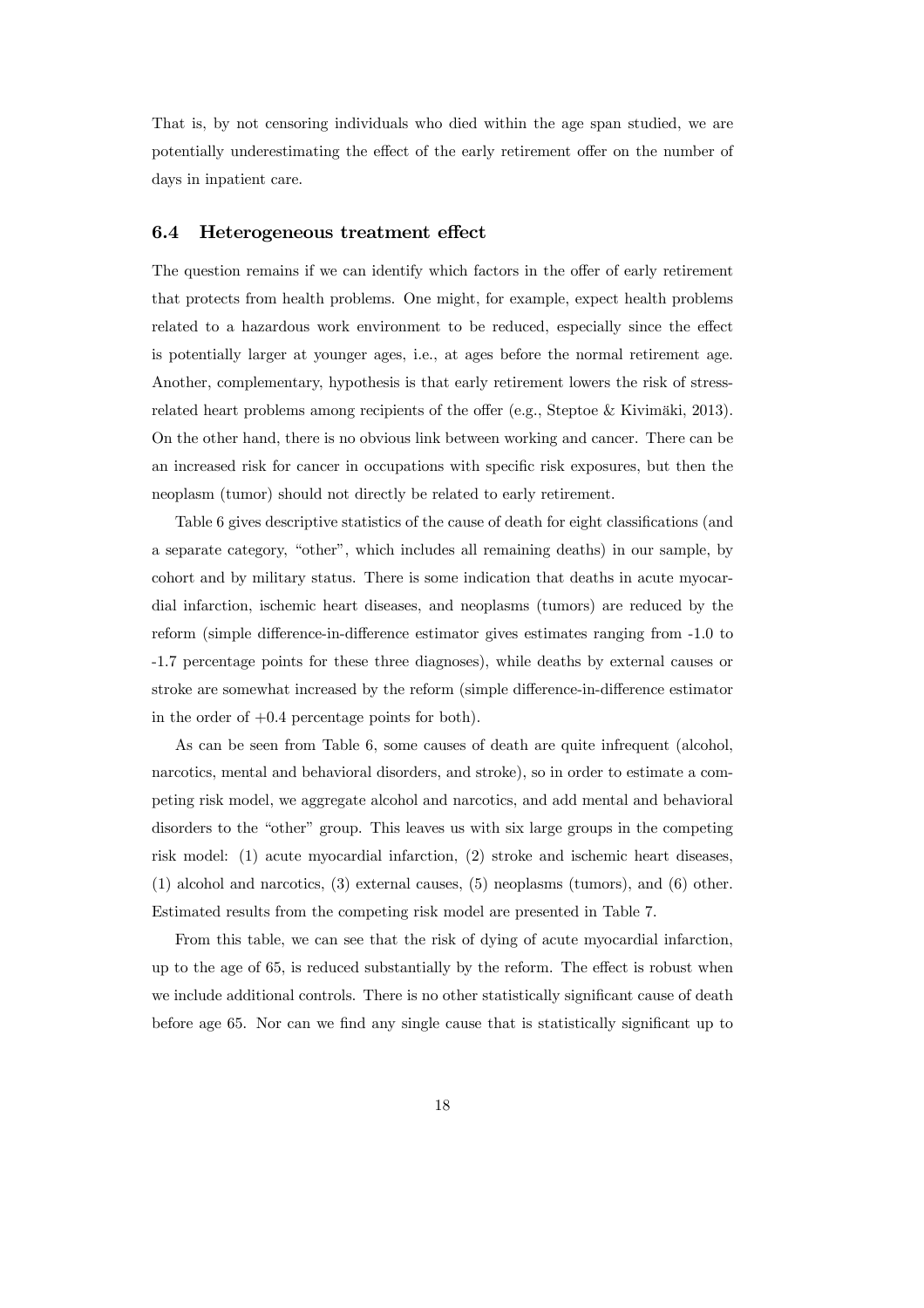age  $70<sup>20</sup>$  In order to study heterogeneous treatment effects further, we estimate effects on the number of days in inpatient care, subdivided into different diagnoses in the next section.

#### 6.4.1 Effects on number of days in inpatient care due to different diagnoses

Table 8 provides the results from the estimation of the effect of the offer on the number of days in inpatient care for six diagnosis groups (mental and behavioral disorders, injuries and poisoning, acute myocardial infarction, other ischemic heart diseases, stroke and tumors, and the remaining (other). There is no statistically significant effect on acute myocardial infarction or other ischemic heart diseases. One potential problem or concern regarding the interpretation of this result is the above-observed reduced mortality in these diseases. The implication is that an effect on the number of days in inpatient care could be biased towards zero (or even be positive). There is, however a large reduction in the number of days in inpatient care due to external causes (e.g. injuries and poisoning), by 76-89 percent (see columns (a) and (b)). This indicates that some of the effect stems from less exposure to risks related to the work environment. However, with the full set of controls included in the regression model (see column (c)), the only effect that remains statistically significant is the estimate for diagnosis group "other". We tried to single out a specific diagnosis from this group, without any success. Thus, all things considered, we cannot disentangle a single cause from the collective causes that make up the effect on this morbidity outcome. The main problem is that the occurrence of single diagnoses is a rare event (see column d), which influences the power of the tests.

# 6.4.2 Heterogeneity in effects depending on pre-retirement income and education

One other question is whether the reform effect differs across individuals by education and pre-retirement income. The income loss from accepting the offer, in absolute values, is lower for those with low pre-retirement incomes. If there is only a small negative effect of reduced income on health, the positive effect on health could thus

 $20$ The assumption made in the competing risk model is that, conditional on the observed covariates, the risks between the 6 causes of death should be independent. This assumption may be too restrictive, as unobserved health may jointly affect all exits. We tried estimating mixed proportional hazards models (that is, we allowed for unobserved heterogeneity). However, we did not obtain convergence in these models.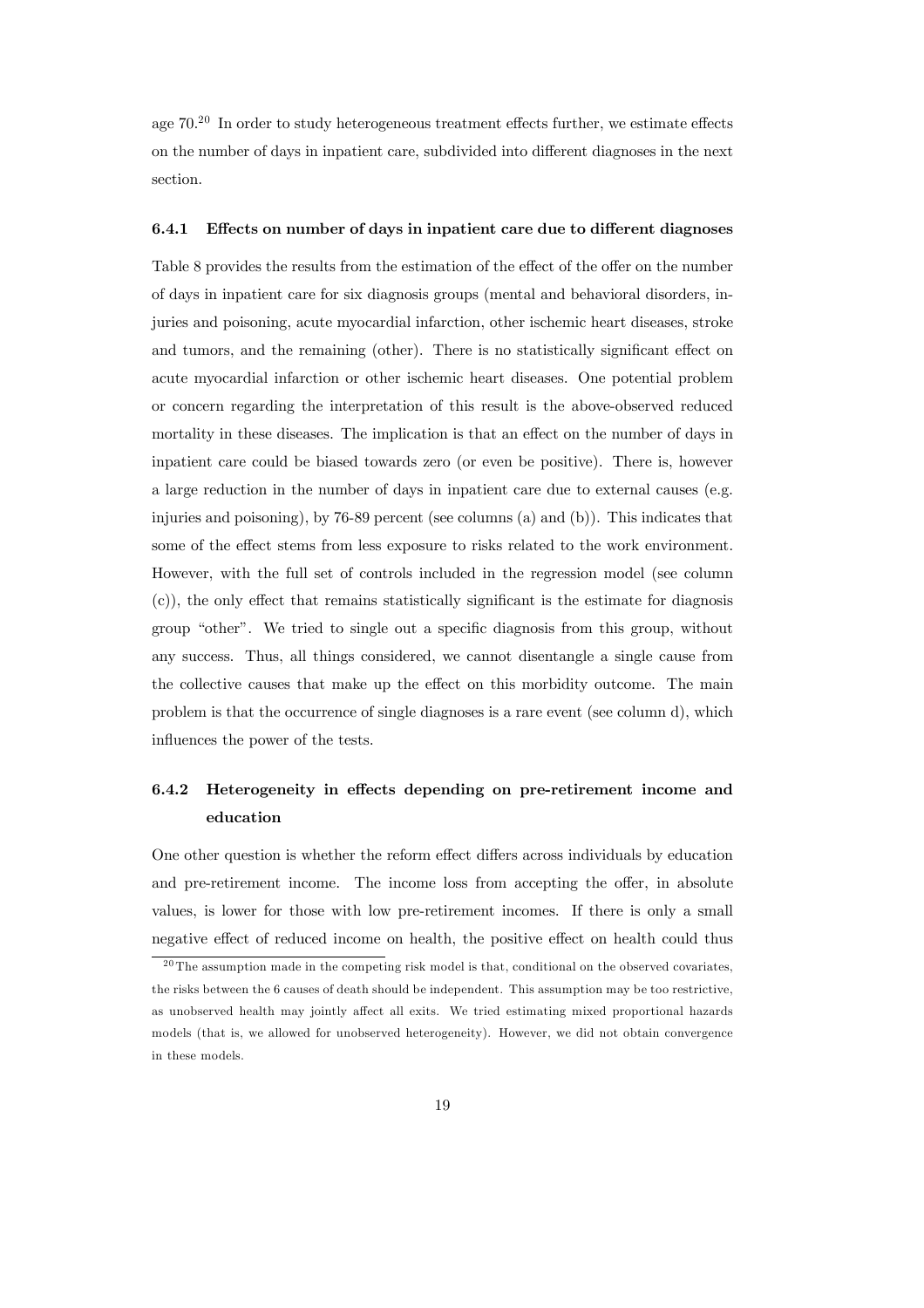be larger for those with low incomes. Another reason for a larger relative health effect among the low-educated and those with low income, is that their work environments and/or their health may be worse than those of high-educated/high-income individuals. This potentially larger effect may be from the instant larger risk reduction, but it is more likely to stem from overall poorer health of the low-educated at the time of being offered retirement. That is, we have the context of a Grossman model in our minds (Grossman 1971). Individuals with low education (low income) have had a more physically demanding working career than those with high education (high income), and consequently their health has deteriorated faster than that of the highly educated. So, at age 55, low-educated individuals' health is worse than the health of those with a higher level of education. However, this effect could also go in the other direction. The reasoning for this is that individuals with a higher education and higher income may value leisure more than individuals with less income and fewer outside options. That is, increasing leisure time may increase life-satisfaction more for those with high education, compared to those with less education, and thus better preserve the health status of individuals with high education, and resulting in more positive health effects for individuals with higher education.

In order to study whether there are any observed differences in effects, we parameterized the intent-to-treat-model to be heterogeneous in both pre-retirement income and education.<sup>21</sup> For the model that we allow to be heterogeneous with respect to income, we assume the treatment effect to be linear in pre-retirement income; that is, we specify the model as:

$$
\ln E(HD_{ia}|C_{i38-39}, inc54_i, educ_i) = \alpha_0 + \alpha_{01}C_{i38-39}M_i + \alpha_{02}C_{i38-39}M_iinc54_i
$$

$$
+ \alpha_1inc54_i + \alpha_2C_{i38-39} + \alpha_3M_i + \alpha_4educ_i,
$$

where  $inc54_i$  is annual labor income at age 54, adjusted for prices and  $educ_i$  is 1 (0 else) if the individual has a college education. For the model that we allow for heterogeneous effects from education we instead specify:

$$
\ln E(HD_{ia}|C_{i38-39}, inc54_i, educ_i) = \alpha_0 + \alpha_{01}C_{i38-39}M_i + \alpha_{02}C_{i38-39}M_ieduc_i
$$

$$
+ \alpha_1inc54_i + \alpha_2C_{i38-39} + \alpha_3M_i + \alpha_4educ_i.
$$

 $21$ We have also estimated models where we have stratified on income and education respectively. The problem with these estimations is the small sample sizes, which are why the precision is too low. The precision in the following non-saturated models enables testing for differences in effects across income and education.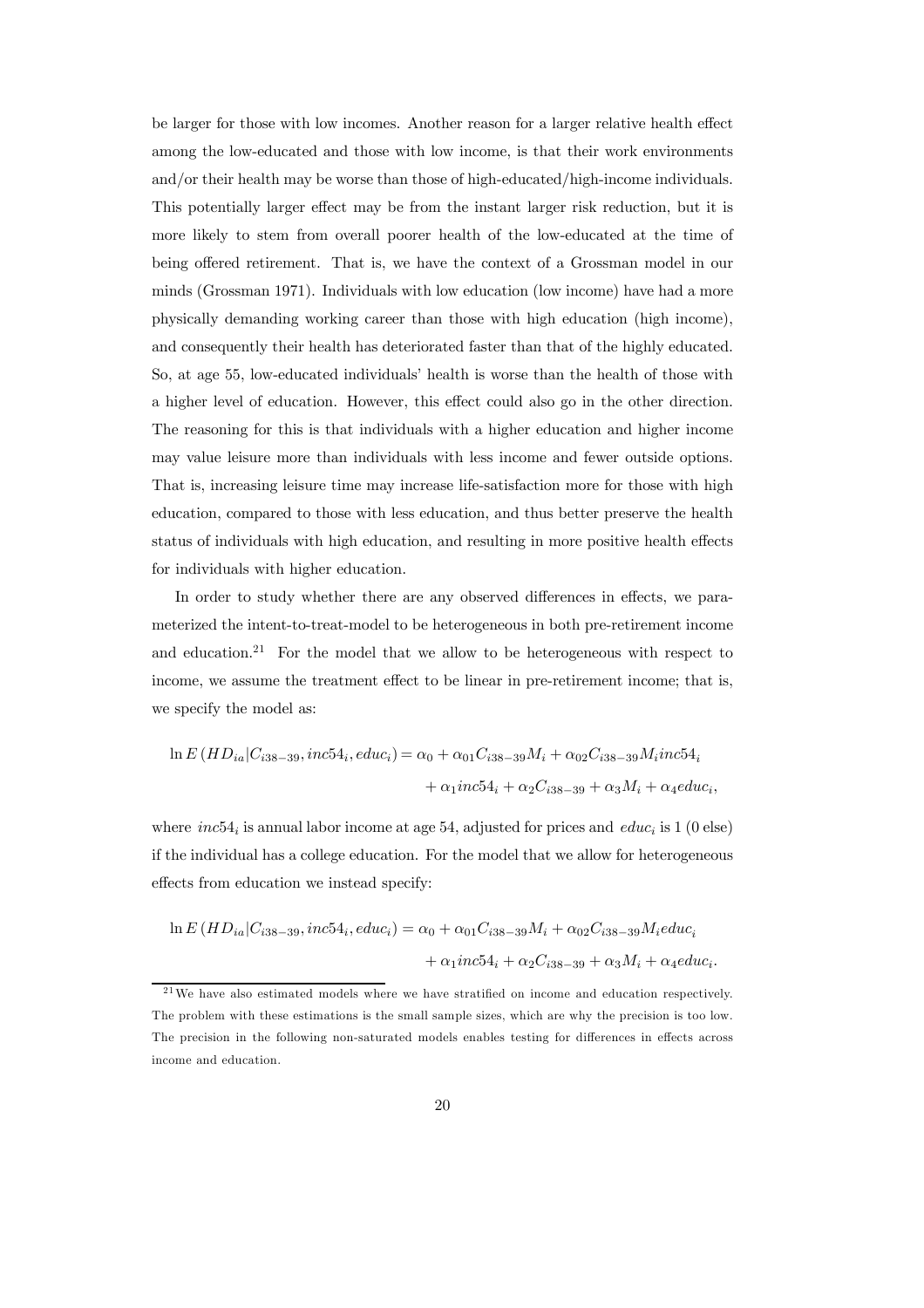The heterogeneous effect thus equals  $\Delta_i(x) = \alpha_{01} + \alpha_{02} x_i$ , where x is either  $inc54$  or  $educ.$ 

The results from the income and education heterogeneity analysis are shown in columns (1) and (2) respectively of Table 9. These results indicate that the reform effect is much stronger for low pre-retirement income employees compared to employees with high income before retirement (i.e., at age 54). In Table 9 the effect is evaluated at three income levels: the  $25<sup>th</sup>$  percentile, mean, and the  $75<sup>th</sup>$  percentile (231,000 SEK (26,837) Euro), 295,000 SEK (34,273 Euro), and 335,000 SEK (38,920 Euro), respectively, all in the 2013 price level). The reform resulted in an effect on the number of days in inpatient care which is approximately 20 percentage points (or 50 percent) larger for individuals with a pre-retirement income at the 25th percentile compared to individuals with a pre-retirement income at the  $75<sup>th</sup>$  percentile.

As for education, the estimate of the reform effect is smaller for those with a college education in comparison to those without. For individuals who did not attend college the retirement offer reduced the number of days in inpatient care by more than 100 percent while it reduced inpatient care days by about 34 percent for individuals with high education $22$ 

To summarize, this analysis provides evidence of a larger effect of reduced number of inpatient care days for those with low pre-retirement income or with low education. The effects could stem from the larger negative income effect of those with higher income (higher education) or from a more positive effect on health that stems from poorer work environments and/or worse health among those with low income (lower education)

#### 6.5 Sensitivity analyses using alternative morbidity outcomes

Based on our detailed register data, we can define an (almost) infinite number of outcome variables. To this end is, thus, the choice of number of days in inpatient care an arbitrary measure of a health outcome. Aside from testing for selective censoring due to death, the analysis of mortality provides a sensitivity analysis for the results obtained using inpatient care outcomes. However, for completeness we also estimated

<sup>&</sup>lt;sup>22</sup>In order to disentangle a potential separate effect from income and education, we specified a model in which both education and income were integrated with the "treatment" and with each other. However, we could not find significant effects with this specification. The problem is that there is not enough variation in the data to separately identify the effects from income and education.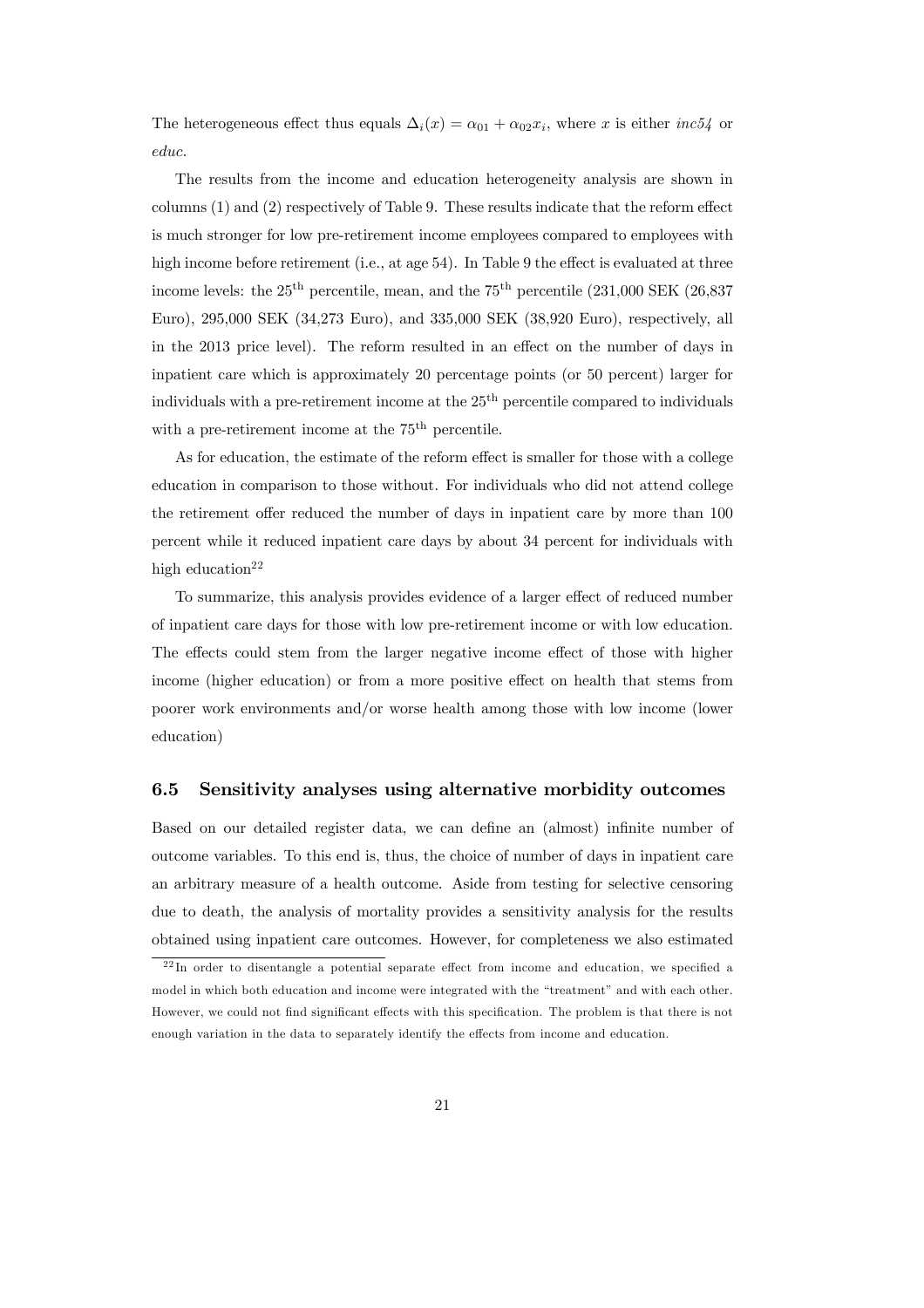the same type of regressions as with the number of days using the number of episodes (visits that meant inpatient care), and annual prevalence of inpatient care (1 if at least one visit during a year and 0 else) as well.

In all these regressions, receipt of the offer of early retirement decreases both the yearly prevalence of inpatient care and inpatient care visits, and all the estimates are robust to the inclusion of control variables.23 These results therefore confirm the previous results, using the number of days in inpatient care only.

### 7 The effects of retirement on health

Earlier studies — discussed in Section 2 — have focused on the effects of retirement on health. We argued that cross-sectional analyses could be questioned, as individual decisions to retire are most likely influenced by health reasons. That is, the population sector that retires early has worse health overall than the population sector retiring later. In the previous chapter we focused on the effects of the offer (i.e., the intentto-treat estimate). However, for comparison we also provided estimates with regard to the effects of retirement on the number of days in inpatient care, using (1) a crosssectional OLS estimator and (2) a two-stage least squares (2SLS) estimator. For the latter, the interaction term military and cohorts 1938-1939 is used as an instrument for the actual retirement decision. Note that the 2SLS estimator allows us to estimate the effect for the individuals who accept early retirement due to the Bill, what is known as the compliers. Potentially this group of individuals differs in their response to early retirement from the group of always-takers by having less severe health problems and by having better work attachment. The implication is that the 2SLS estimator estimates the local average treatment effect (the LATE) instead of the average treatment effect.

The results from these regressions are displayed in panels A and B in Table 10. The results using OLS (panel A) show that early retirement is positively correlated with the number of inpatient care days. These findings subsequently confirm results obtained in other studies (see Section 2 for references) using, for instance, cross section data together with covariate adjustments in regression models. The results from  $2SLS^{24}$ clearly show that early retirement decreases the number of days in inpatient care over

 $23$ The results can be obtained from the authors upon request.

<sup>&</sup>lt;sup>24</sup>The results from the first step regression, already displayed in Figure 5, show that early retirement (occupational pension in ages 55-59) increases by 67 percentage points for the group that was given the early retirement offer compared to other groups  $(F = 949.11)$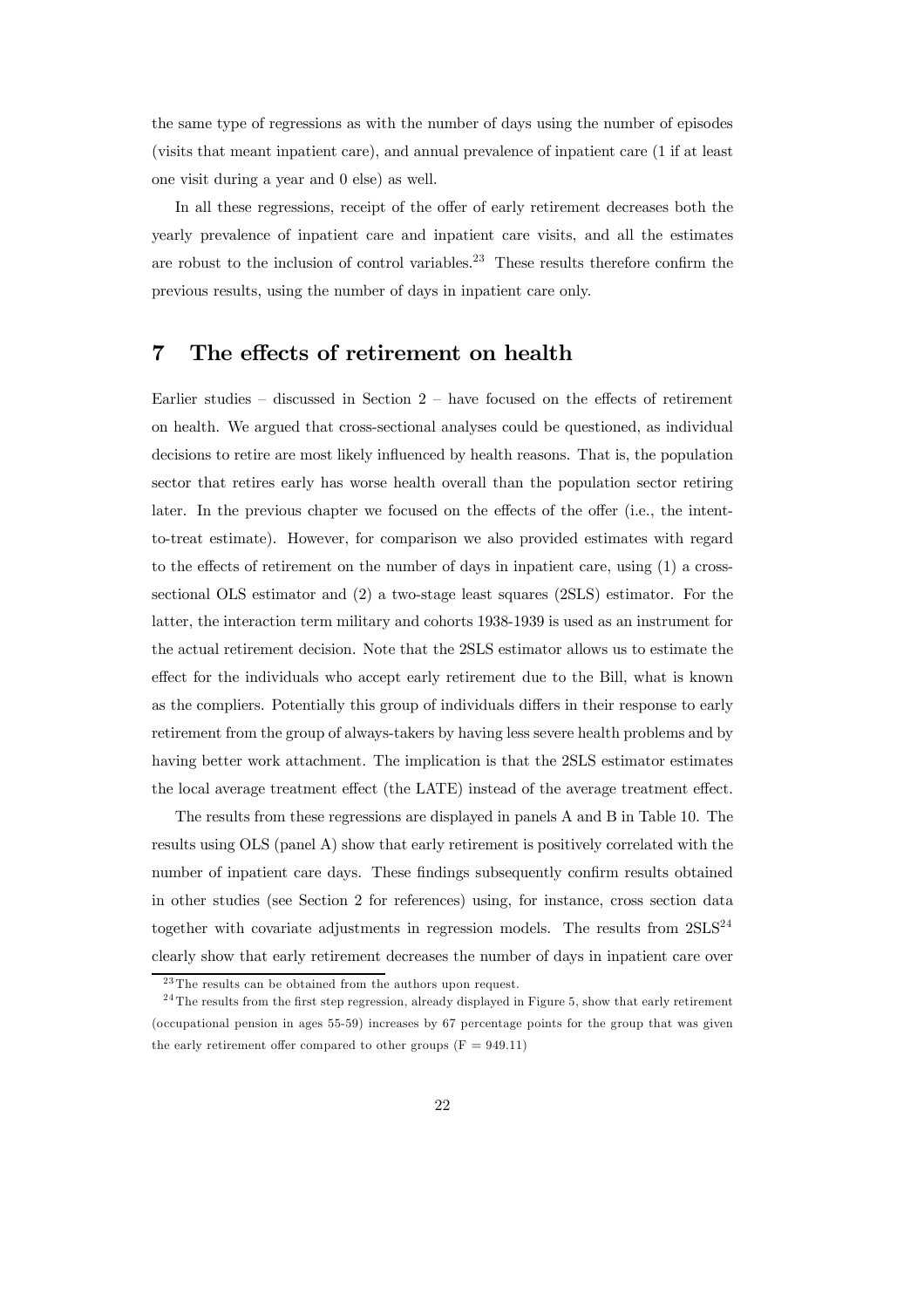the 15 years under study (from 56 to 70 years of age) by around 8.5 days. The major part of the reduction occurs at later ages, i.e., between ages 61-70.

### 8 Conclusions

This study contributes to the empirical literature by increasing the understanding of the effects of retirement on health. The analysis makes use of detailed longitudinal data on inpatient care, mortality and labor market outcomes. The estimation exploits a targeted retirement offer during 1992-1994 to military employees 55 years of age or older. Before the offer was made, the normal retirement age for military officers was 60 years of age. We estimate the effect on individuals' health during ages 56-70, after being offered retirement at age 55. The identification strategy is based on cohort variation in the timing of the offer, and by using other civil servants not affected by the early retirement offer, to control for secular trends in schooling, nutrition (i.e., early childhood difference at the cohort level), health care technology, and general period effects.

We show that the reform increased early retirement and decreased labor market work in ages 55-59. Moreover, the reform had only short-run effects on disposable income, which is very different from the literature on the effects of job loss or unemployment (e.g., Eliason & Storrie, 2009a, 2009b, 2011; Browning & Heinesen, 2012; Black et al., 2013).<sup>25</sup> More importantly, we find that the opportunity to retire early had positive effects on health; it decreased the number of days in inpatient care and also reduced mortality. Our result is robust to different specifications and alternative inpatient care outcome measures. The effect on mortality is larger when we censor our data at the age of 66 instead of at age 71, and we also find that the risk of dying in acute myocardial infarction is reduced before age 66. This suggests that some of the effect of early retirement on health is from reduced workplace stress.

When we estimate the effect of retiring for the compliers, we find that the number of days in inpatient care is reduced by around 8 days over the 14 years under study

<sup>&</sup>lt;sup>25</sup> This literature makes use of displaced worker and not unemployment per se. The results from US studies find that the earnings losses of displaced workers are large: up to 25 percent five to six years after the displacement (see Kletzer 1998). Using Norwegian data Huttunen et al (2011 finds that a 31 percent increase in the exits from the labor market for the displaced. The long run effect for those remaining in the labor force is modest however. Seven years after the displacement the income loss is estimated to be 3 percent.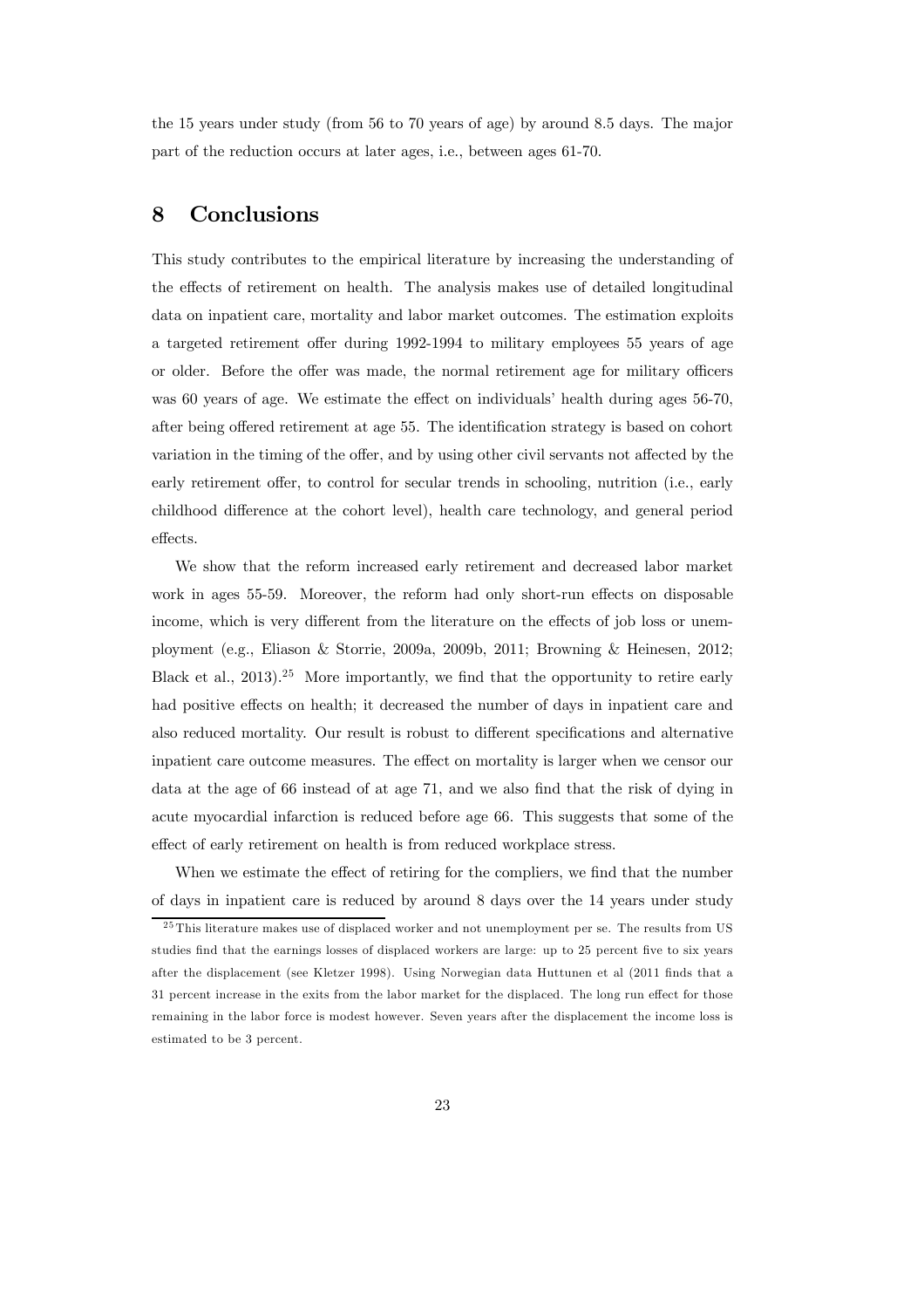(i.e., from 56 to 70 years of age).

The question is how the results compare with earlier results? There are no other comparable studies using inpatient care data why there is no possibility to compare the magnitude of these effects. Based on our point estimates from the Cox regression we find a yearly reduction in mortality by around 26 percent, which implies a yearly reduction by around 0.36 percentage points and a reduction by around 5.4 percentage points over the 15 years study period.<sup>26</sup> This may seem to be a quite large effect when comparing with the results from the only known earlier study using Swedish employees (Hult et al. 2010). They could not find an effect of early retirement on mortality using data on male builders born 1920 to 1932. However, in a recent study, also using a quasi-experimental design, Bloemen et al. (2013) found point estimates of the same magnitude as ours. They found no effects for females but a decrease in mortality due to an early retirement offer for male civil servants by 42.3 percent over a 5-year period or a reduced probability to die within five years by 2.5 percentage points.

Our results indicate a larger negative effect on inpatient care days, both for those with low pre-retirement incomes and for those without college education. Those with low income before retirement (or with low education level) most likely have worse work environments on average and/or less good health, in comparison to others, which means that the improved health is linked to less exposure to workplace hazards, which would result from the immediate risk reduction of the retirement or from an indirect effect via a poorer health at the time of the retirement offer.

Most OECD countries are undertaking measures to prolong the careers of older workers. A natural question concerns the effect that postponing retirement may have on individual well-being and, in particular, on health. Unfavorable (or favorable) effects from retirement timing on post-retirement health not only influence individual health but also directly affect health care costs among retirees. Taking cross-sectional studies as evidence of negative effects of retirement on health, suggests a "win-win" situation for extending retirement age in the population. Our findings suggest that increasing mandatory retirement may not, unfortunately, be a "win-win" situation. Early retirement is instead shown to have positive health effects. The positive income effect for the government will most likely also create negative side-effects in terms of

 $^{26}$ The estimation is based on the upper left panel of Figure 9. From this panel we can see that we have have a survival rate of approxiamtly 0.80. This yields an aproximatly 1.5 percent yearly hazard. A 26 percent decrease imply an yearly reduction by  $0.36 (= 1.5*(1-0.76))$  percentage points and hence a total of 5.4 percentage points over the 15 years period.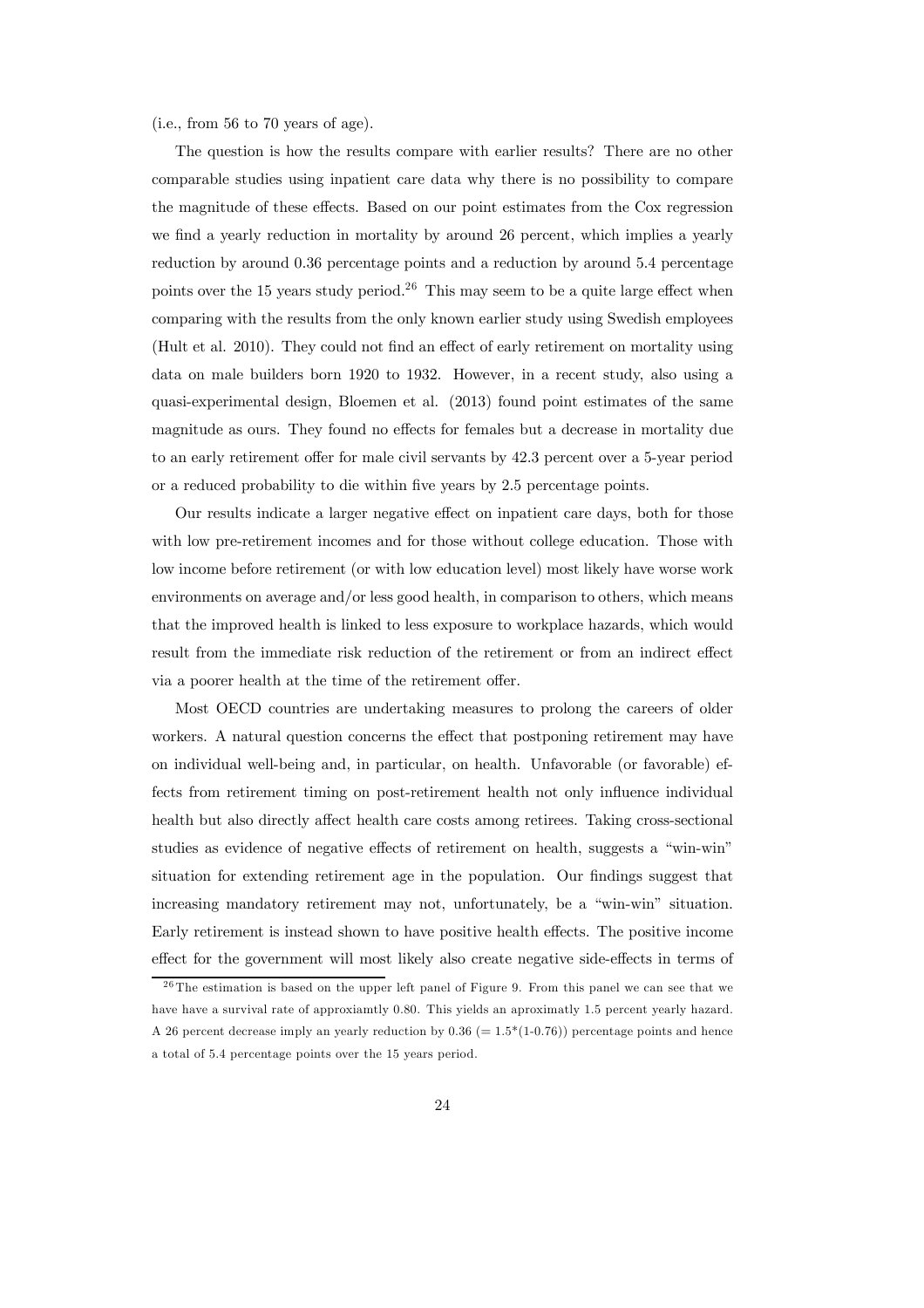increasing costs for health care.

Sweden has obligatory public sickness and disability insurance schemes that, in an international context, are generous, both when it comes to the levels of income replacement and also in the degree of monitoring and screening. Sweden also offers public health care at low fees. Given the Swedish institutions, the positive effect on health, generated by the opportunity to retire early, is large and to some extent surprising. We believe that in countries with less generous institutions for sickness (disability) absence and provision of health care, an offer of early retirement, for the same type of employees, would produce a greater effect.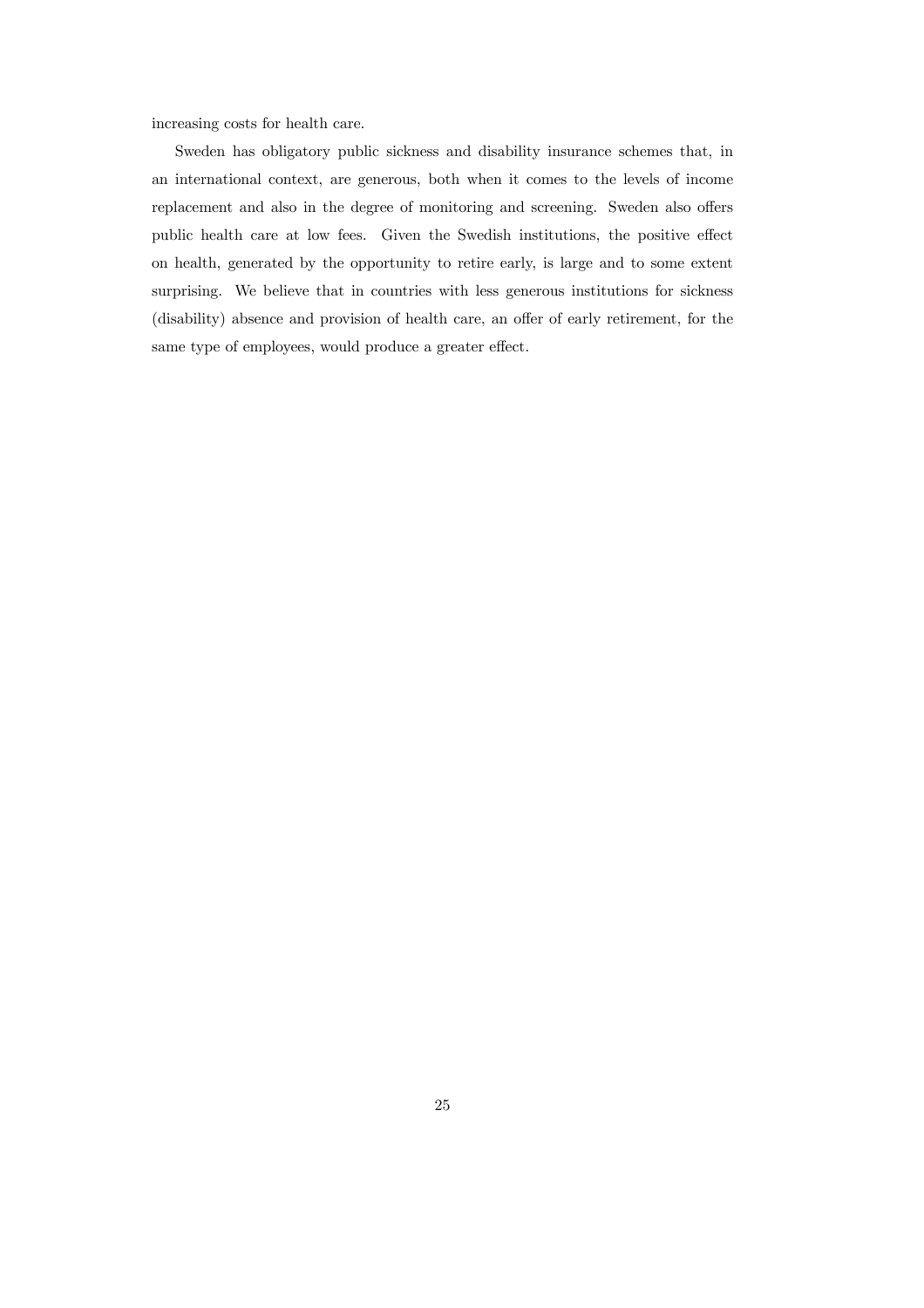### References

- [1] Black, S. E., Devereux, P. J. & Salvanes, K. G. (2013). Losing heart? The effect of job displacement on health. NBER Working Paper 18660.
- [2] Bloemen, H., Hochguertel, S. & Zweerink, J. (2013). The causal effect of retirement on mortality: Evidence from targeted incentives to retire early. IZA Discussion Paper 7570.
- [3] Bound, J. & Waidmann, T. (2008). Estimating the health effects of retirement. University of Michigan Retirement Research Center Working Paper, July 2008.
- [4] Browning, M. & Heinesen, E. (2012). Effect of job loss due to plant closure on mortality and hospitalization. Journal of Health Economics, 31, 599-616.
- [5] Charles, K. K. (2002) Is retirement depressing? Labor force inactivity and psychological well-being in later life. NBER Working Paper 9033.
- [6] Coe N. B. & Zamarro, G. (2011) Retirement effect on health in Europe. Journal of Health Economics, 30, 77-86.
- [7] Coe N. B. & Lidboom, M (2008). Does retirement kill you? Evidence from early retirement windows. IZA Discussion Paper 3817.
- [8] Eliason, M. & Storrie, D. (2009a). Does job loss shorten life? Journal of Human Resources, 44, 277-302.
- [9] Eliason, M. & Storrie, D. (2009b). Job loss is bad for your health Swedish evidence on cause-specific hospitalization following involuntary job loss. Social Science & Medicine, 68, 1396-1406.
- [10] Eliason, M. (2011). Income after job loss: the role of the family and the welfare state. Applied Economics, 2011 (43), 603-618.
- [11] Försäkringskassan (2012). Socialförsäkringsrapport 2012:6.
- [12] Grossman, M. (1972). On the concept of health capital and the demand for health. Journal of Political Economy, 80, 223-255.
- [13] Hernaes, E., Markussen, S., Piggott, J. & Vestad, O. (2012). Does retirement age impact mortality? CEPAR ARC Working Paper 18.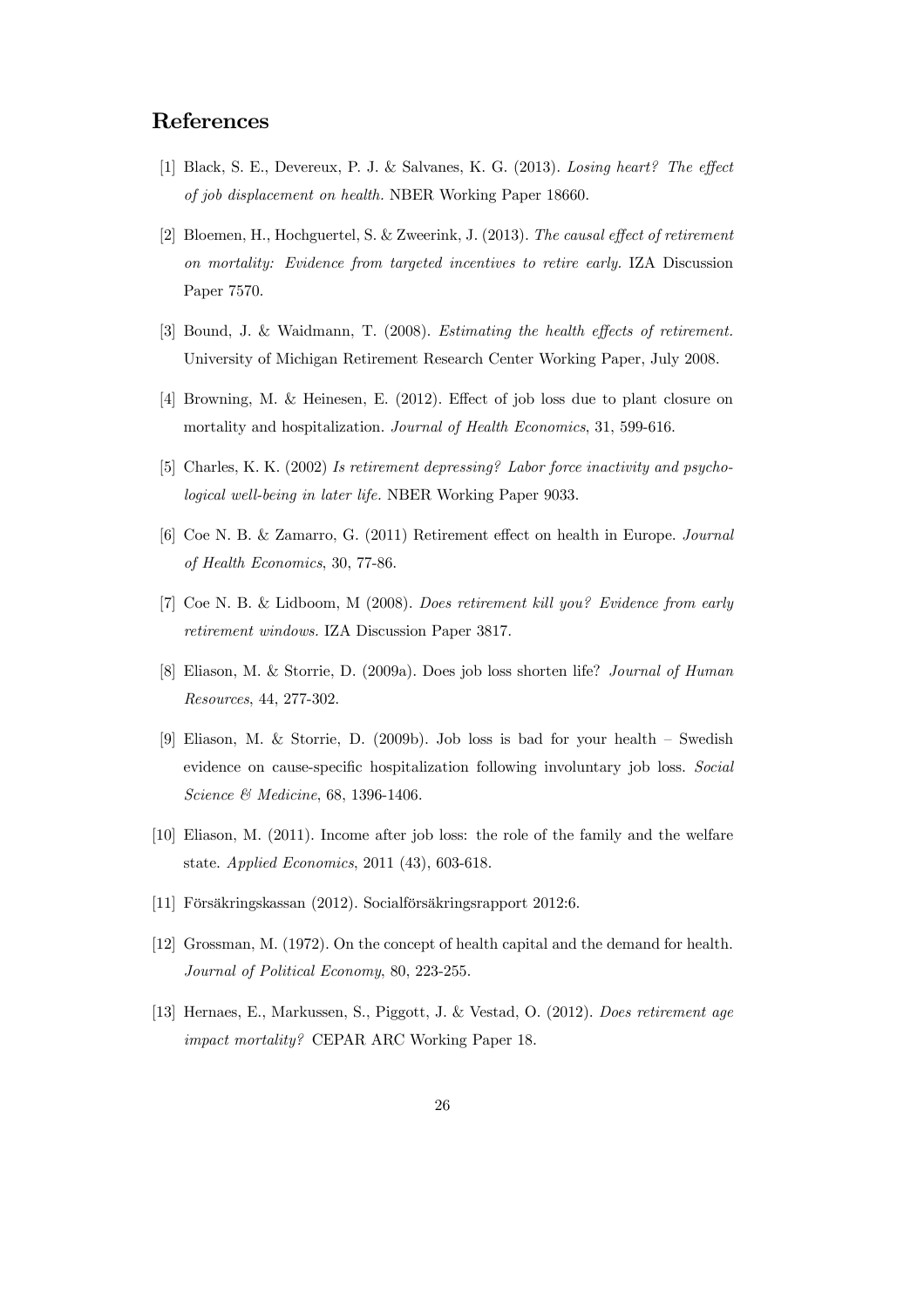- [14] Hult, C., Stattin, M., Janlert, U. & and Järvholm, B. (2010) Timing of retirement and mortality: A cohort study of Swedish construction workers. Social Science in Medicine, 70, 1480-1486.
- [15] Huttunen, K., Moen, J. & Salvanes, K. G. (2011). How destructive is creative destruction? Effects of job loss on job mobility, withdrawal and income. Journal of the European Economic Association, 9, 840-870.
- [16] Kletzer, L. G. (1998). Job Displacement. Journal of Economic Perspective, 12, 115-136.
- [17] Kuhn, A., Wuellrich, J. P. & Zweimüller, J. (2010). Fatal attraction? Access to early retirement and mortality. IZA Discussion Paper 5160.
- [18] Neuman, K. (2007). Quit your job and get healthier? The effect of retirement on health. Journal of Labor Research, 29, 177-201.
- [19] Prop. 1986/87:95. Försvarsbeslut 1986.
- [20] Prop. 1991/92:102. Försvarsbeslut 1992.
- [21] SOU (1991:87) Yrkesofficerarnas pensionsålder och åldersstruktur: betänkande av Militära pensionsåldersutredningen. ISBN 91-38-10890-9. Stockholm: Allmänna förl., 1991. Statens offentliga utredningar. (in Swedish)
- [22] Steptoe, A. & Kivimäki, M. (2013). Stress and cardiovascular disease: An update on current knowledge. Annual Review of Public Health, 34, 337-345.
- [23] Swedish Association of Local Authorities and Regions. (2005). The Swedish health care system in an international context: A comparison of care needs, costs, and outcomes. http://www.skl.se/MediaBinaryLoader.axd? MediaArchive FileID=6b25ef48-5afa-43a4-9800-911324bc42f3
- [24] Vahtera, J., Westerlund, H., Hall, M., Sjösten, N., Kivimäki, M., Salo, P., Ferrie, J. E., Jokela, M., Pentti, J., Singh-Manoux, A., Goldberg, M. & Zins, M. (2009). Effect of retirement on sleep disturbances: The GAZEL prospective cohort study. Sleep, 32, 1459-1466.
- [25] Westerlund, H., Kivimäki, M., Singh-Manoux, A., Melchior, M., Ferrie, J. E., Pentti, J., Jokela, M., Leineweber, C., Goldberg, M., Zins, M. & Vahtera, J.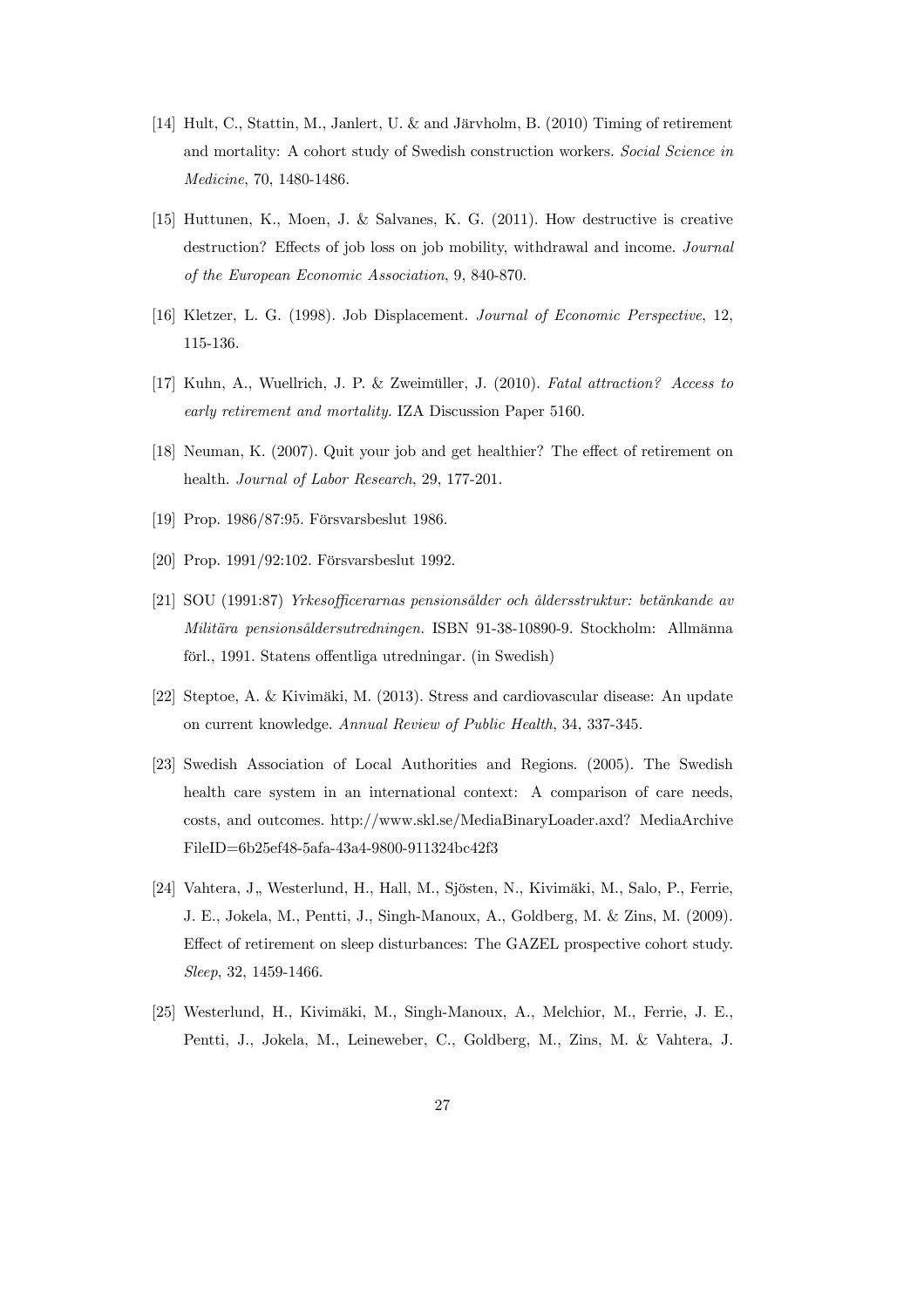(2009) Self-rated health before and after retirement in France (GAZEL): A cohort study. Lancet, 2099, 1889-96.

- [26] Westerlund, H., Vahtera, J., Ferrie, J. E., Singh-Manoux, A., Pentti, J., Melchior, M., Leineweber, C., Jokela, M., Siegrist, J., Goldberg, M., Zins, M. & Kivimäki, M (2010). Effect of retirement on major chronic conditions and fatigue: French GAZEL occupational cohort study. British Medical Journal, 341, c6149.
- [27] Victora, C. G, Adair, L., Fall, C., Hallal, P. C., Martorell, R., Richter, L. & Sachdev, H. S. (2008). Maternal and child undernutrition: Consequences for adult health and human capital. Maternal and Child Undernutrition Study Group, Lancet, 371, 340-57.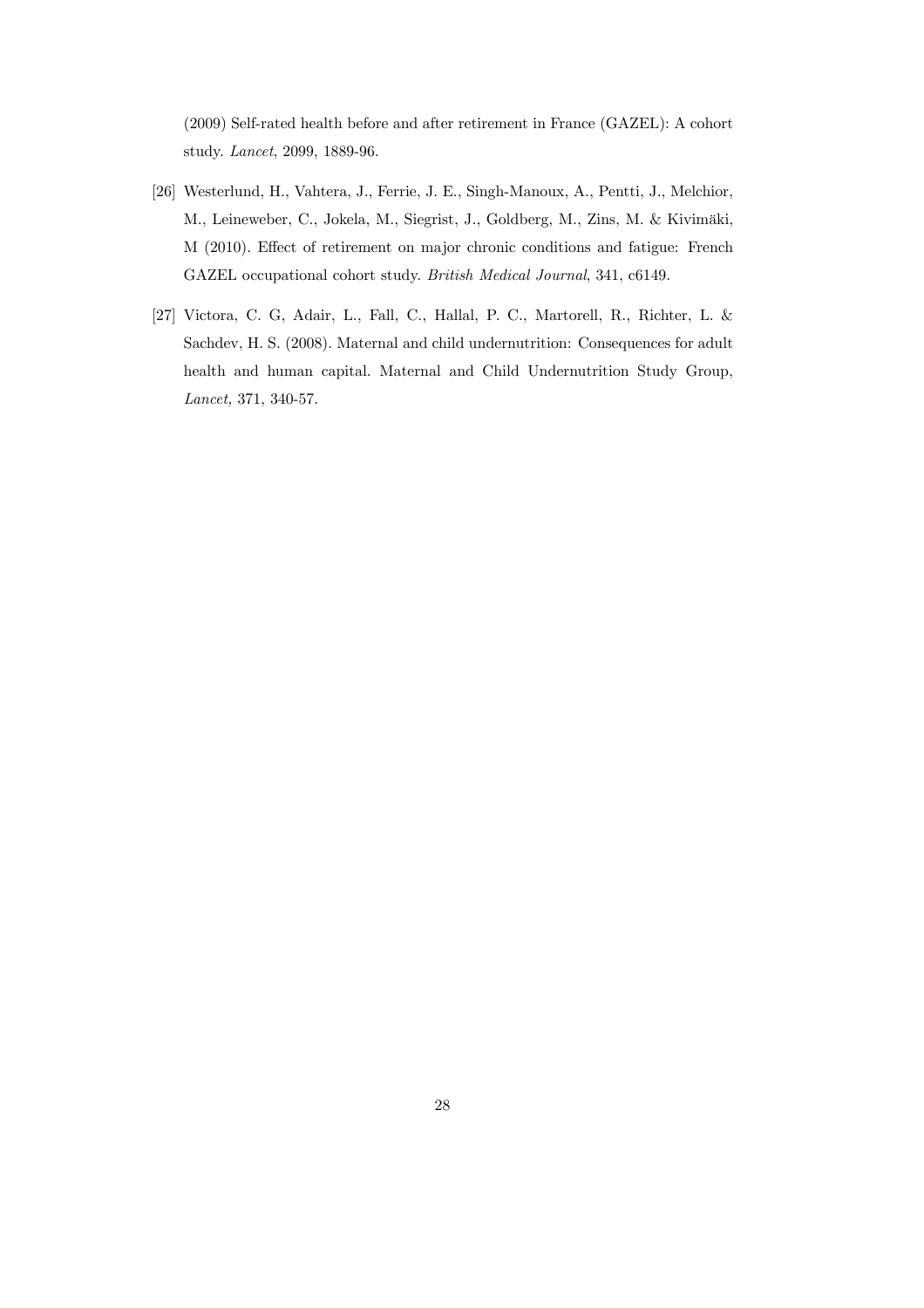# Appendix: Swedish institutions

#### The pension system

The Swedish public pension system was reformed in 1998. The 1938 cohort was the first to receive old-age pensions from the new scheme, with  $4/20$  of their pension benefits coming from the new scheme and 16/20 coming from the old scheme. Each successive cohort receives an additional  $1/20$  from the new scheme and  $1/20$  less from the old scheme (the cohorts born 1954 or later receive their pensions only from the new scheme). Since there is a cohort-based element that slowly phases in the new pension scheme, individuals born 1938-1953 are in both the new and the old schemes. Thus the cohorts studied here — born 1931 to 1939 — receive public pensions mainly from the former system.

The former old-age public pension system was a defined benefit scheme consisting of a flat-rate basic pension and an income-related supplementary pension based on the best 15 out of 30 years of earnings.<sup>27</sup> The new system is a combination of notional defined contributions on a pay-as-you-go basis, which is based on pension contributions to income throughout the whole working career, rather than just the 15 best years, and a smaller defined contribution scheme in which the contributions are invested in mutual funds or bonds. Individuals with small or no pension claims receive a guaranteed pension. The old system had a normal pension age of 65 but in the new system the retirement age is flexible. The main factor determining replacement rates in the old system was the age at retirement in relation to the normal pension age of 65, through actuarial adjustments. The replacement rate in the new system is instead determined by a cohort-specific devisor that is governed by life expectancy at age 65, and periodspecific indexation that may slow down or speed up the development of pension benefits in relation to wages, depending on the financial situation in the pension system as a whole.

The current public pension system has a cap at 424,500 SEK in 2013 prices (about 49,000 Euro). During the time period of studied in this paper the old public pension system operated, and the cap was 333,750 SEK in 2013 prices (about 38,000 Euro). For most employees, incomes above the cap are covered by occupational pension schemes, which are supplemental pensions arising from collective agreements made by the unions and employers' federations.

 $27$  For those with less than 30 years of service the benefit was reduced proportionally.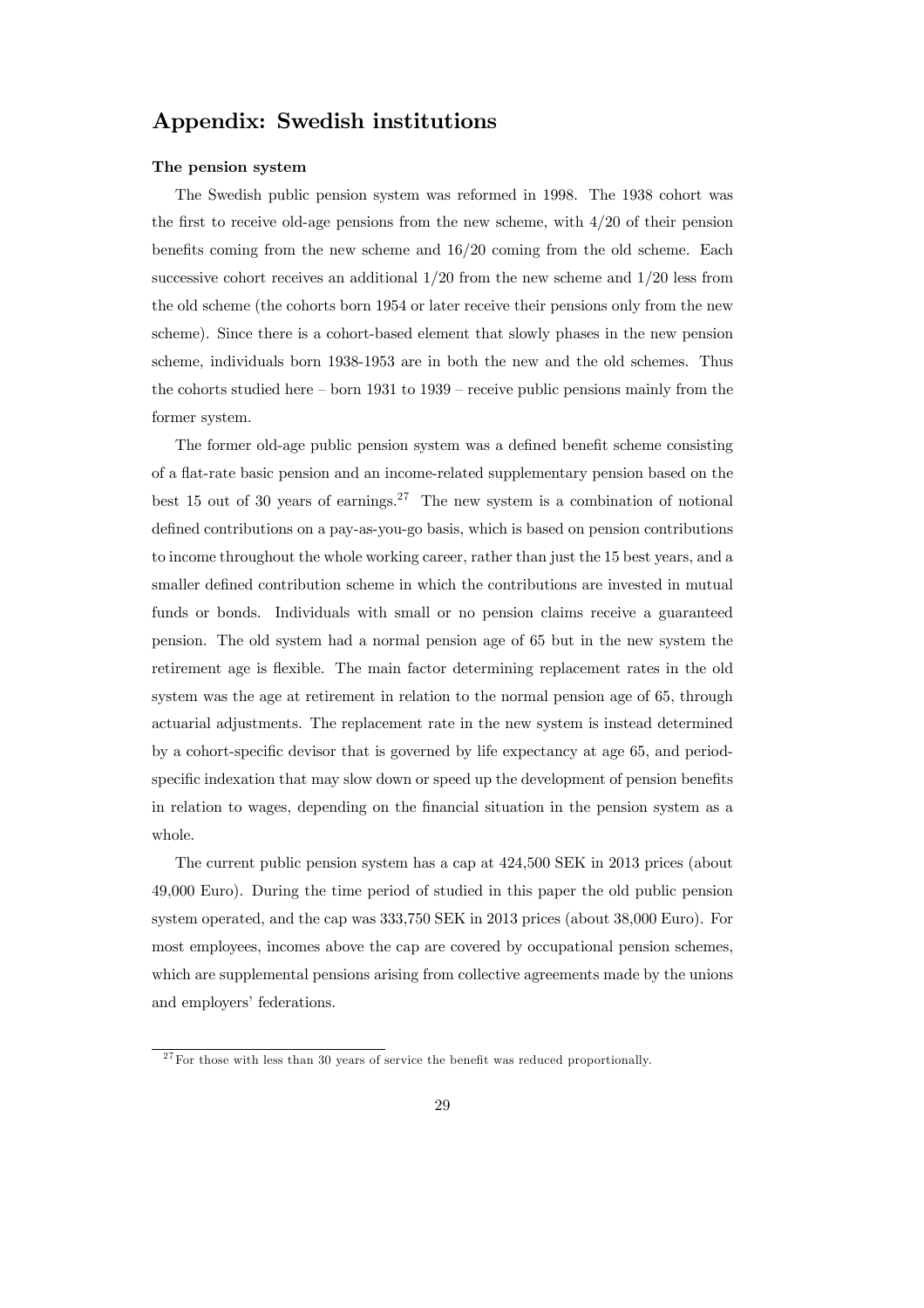#### Social insurances

All workers (employed and unemployed) are covered by the public sickness and disability insurance schemes. Most workers are also covered by an unemployment insurance scheme. Unemployed individuals (either covered or not covered by the unemployment insurance scheme) have access to the sickness insurance scheme. Until July 2008, there was no formal time restriction on the length of sick leave under the sickness insurance scheme. Such formal time restrictions do exist in the unemployment insurance scheme, however. Overall, the benefit requirements are the least generous in the unemployment insurance scheme and the most generous in the sickness insurance scheme.

During the first seven days of sick leave, it is up to the individual to decide whether or not (s)he is ill and the extent to which this warrants absence from work. The individual merely has to inform the employer that he or she is ill. As of the eighth day, a medical certificate is required. For sick leave continuing longer than two weeks, the employer notifies the Sickness Insurance Agency (SIA) about continuation. The SIA sends a letter to the insured person with a form and a request for a medical certificate. In the certificate, the doctor indicates the length and extent of sick leave that (s)he believes is necessary. Based on the medical certificate, the SIA determines the right to sick leave, a process that normally takes at least one to two weeks after the end of the sick-leave period paid for by the employer. When this first sick-leave period with benefits from the SIA has expired, a renewal certificate is issued if required. The renewal certificate is also sent to the SIA and a new assessment of the right to sickness benefits is made. When the renewal certificate expires and if the insured person is still sick, the process is repeated.

#### Health care

The local county councils are the major financiers and providers of Swedish health care. There are 25 county councils and each council is obliged to provide its residents with equal access to health services and medical care. Health care is mostly financed through local taxes. Each county council sets its own patient fees, but a national ceiling limits the total amount that a patient pays during a 12-month period (out-of-pocket). Thus, patient fees only account for about 3 percent of the total revenue. The daily fee for staying at a hospital is about USD 15. There is free choice of provider but referral is required in some cases, particularly when patients seek specialized care, or when they choose health care in another county. The county councils are allowed to contract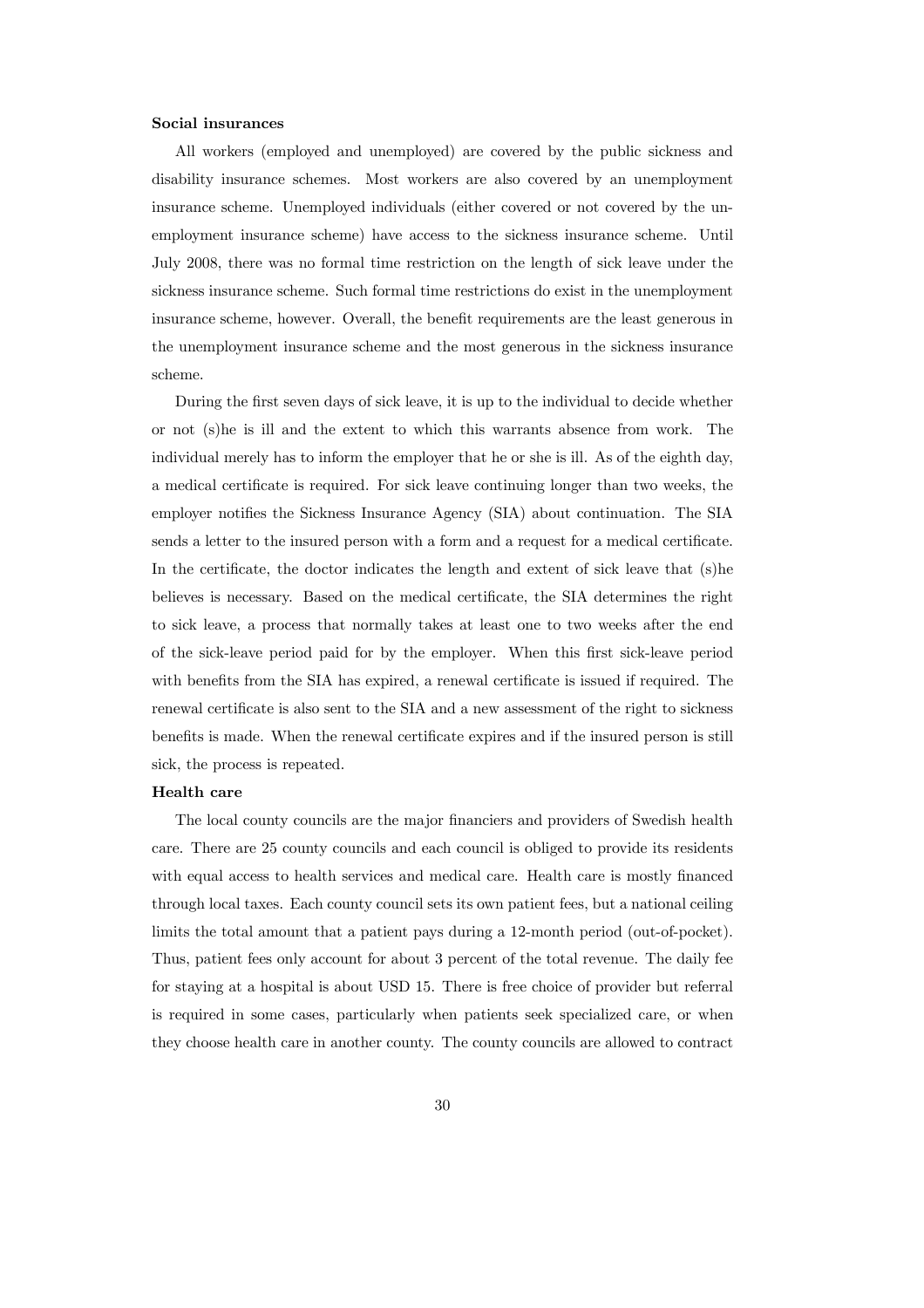private providers, but the majority of the health care is performed by public agents.<sup>28</sup>

<sup>&</sup>lt;sup>28</sup> For more details of the Swedish health care system see the Swedish Association of Local Authorities and Regions (2005).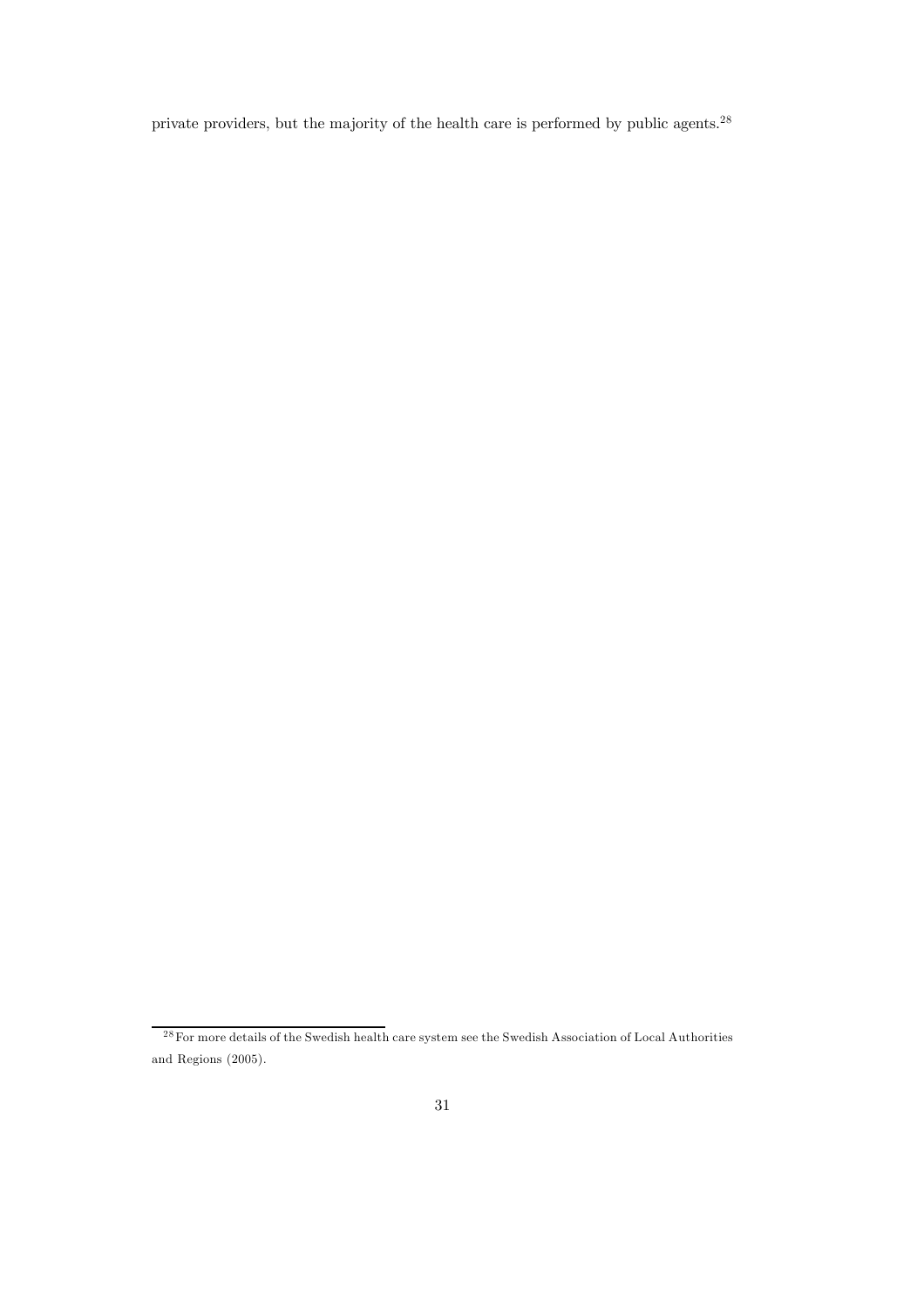| <b>Birth cohort</b> |      |      |      |      | Ages between 55 and 59 affected by the reform per birth cohort |
|---------------------|------|------|------|------|----------------------------------------------------------------|
|                     | 55   | 56   | 57   | 58   | 59                                                             |
| 1931                | 1986 | 1987 | 1988 | 1989 | 1990                                                           |
| 1932                | 1987 | 1988 | 1989 | 1990 | 1991                                                           |
| 1933                | 1988 | 1989 | 1990 | 1991 | 1992                                                           |
| 1934                | 1989 | 1990 | 1991 | 1992 | 1993                                                           |
| 1935                | 1990 | 1991 | 1992 | 1993 | 1994                                                           |
| 1936                | 1991 | 1992 | 1993 | 1994 | 1995                                                           |
| 1937                | 1992 | 1993 | 1994 | 1995 | 1996                                                           |
| 1938                | 1993 | 1994 | 1995 | 1996 | 1997                                                           |
| 1939                | 1994 | 1995 | 1996 | 1997 | 1998                                                           |

Table 1: Age groups and birth cohorts that were affected by the defense bill in 1992 (age as measured by December 31)

Note: The defense bill was taken by the parliament in February 1992 and the reform was implemented thereafter in the course of 1992. We view 1992 as an implementation year, which means that it is difficult to pinpoint exactly whether or not those born in 1933 should be regarded as affected by the reform (they turned 59 in 1992). Therefore the year "1992" is shaded in light grey.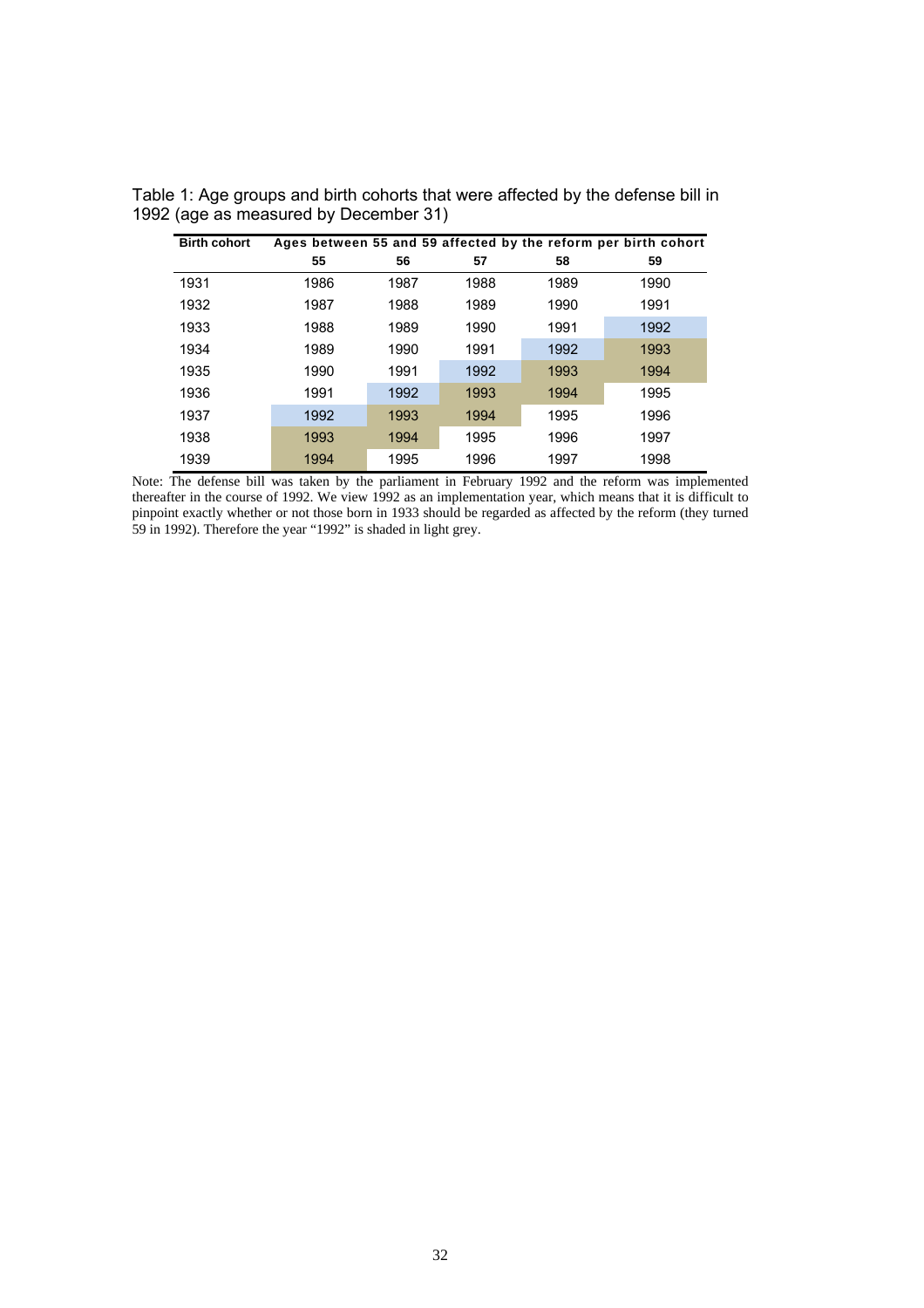Table 2: Summary statistics for estimation sample, by birth cohort and military status

|                                                    | <b>Military</b> |           |       | Non-military |       |           |             |             |
|----------------------------------------------------|-----------------|-----------|-------|--------------|-------|-----------|-------------|-------------|
|                                                    |                 | 1931-1932 |       | 1938-1939    |       | 1931-1932 |             | 1938-1939   |
|                                                    | Mean            | <b>SD</b> | Mean  | <b>SD</b>    | Mean  | <b>SD</b> | Mean        | <b>SD</b>   |
| Labor income at age 54/1000<br>(SEK)               | 288.8           | 74.8      | 383.8 | 134.0        | 272.5 | 99.9      | 319.4 129.3 |             |
| 1 If labor income at age 54 above<br>cap           | 0.23            |           | 0.55  |              | 0.18  |           | 0.33        |             |
| Disposable income at age 59/1000<br>(SEK)          | 235.4           | 62.1      | 226.2 | 87.0         | 217.5 | 78.9      | 231.4 130.5 |             |
| 1 If occupational pension at age<br>54             | 0.00            |           | 0.01  |              | 0.00  |           | 0.01        |             |
| 1 If occupational pension at ages<br>55-59         | 0.09            |           | 0.78  |              | 0.10  |           | 0.18        |             |
| 1 If labor income >1 PBA at ages<br>56-60          | 0.99            |           | 0.62  |              | 0.98  |           | 0.96        |             |
| 1 If gainfully employed at age 55<br>to 59         | 0.98            |           | 0.84  |              | 0.98  |           | 0.97        |             |
| Education level (yrs of schooling)                 | 14.8            | 0.8       | 14.9  | 0.5          | 12.7  | 3.1       | 12.7        | 3.2         |
| Number of days in inpatient care                   |                 |           |       |              |       |           |             |             |
| during ages 56-70                                  | 24.99           | 91.82     | 11.17 | 22.62        | 21.62 | 58.75     | 15.91       | 39.69       |
| during ages 56-60                                  | 8.99            | 66.54     | 2.68  | 9.38         | 7.05  | 40.90     | 4.01        | 17.18       |
| during ages 61-70                                  | 16.01           | 38.39     | 8.48  | 19.86        | 14.57 | 36.74     |             | 11.91 32.36 |
| 1 if days $> 0$                                    |                 |           |       |              |       |           |             |             |
| during ages 56-70                                  | 0.70            |           | 0.65  |              | 0.69  |           | 0.65        |             |
| during ages 56-60                                  | 0.33            |           | 0.27  |              | 0.33  |           | 0.29        |             |
| during ages 61-70                                  | 0.58            |           | 0.55  |              | 0.58  |           | 0.55        |             |
| Number of hospital inpatient episodes (prevalence) |                 |           |       |              |       |           |             |             |
| during ages 56-70                                  | 3.25            | 4.56      | 2.37  | 3.50         | 3.24  | 5.07      | 2.86        | 4.61        |
| during ages 56-60                                  | 0.93            | 2.05      | 0.52  | 1.19         | 0.88  | 2.18      | 0.75        | 1.87        |
| during ages 61-70                                  | 2.32            | 3.57      | 1.85  | 3.10         | 2.36  | 4.05      | 2.11        | 3.69        |
| Dead (before age 71)                               | 0.19            |           | 0.12  |              | 0.16  |           | 0.13        |             |
| Number of observations                             | 598             |           | 695   |              |       | 11,097    |             | 7,596       |

Note: Disposable income is measured at age 59 because this is the earliest point in data for all cohorts. Disposable income and labor income are in the 2013 price level, thousands SEK. Income above the cap means income >7.5\*PBA, where PBA is 1 Price Base Amount (PBA), which is 44,500 SEK in 2013. Gainful employment is defined according to the ILO definition. Years of schooling is calculated from education level data.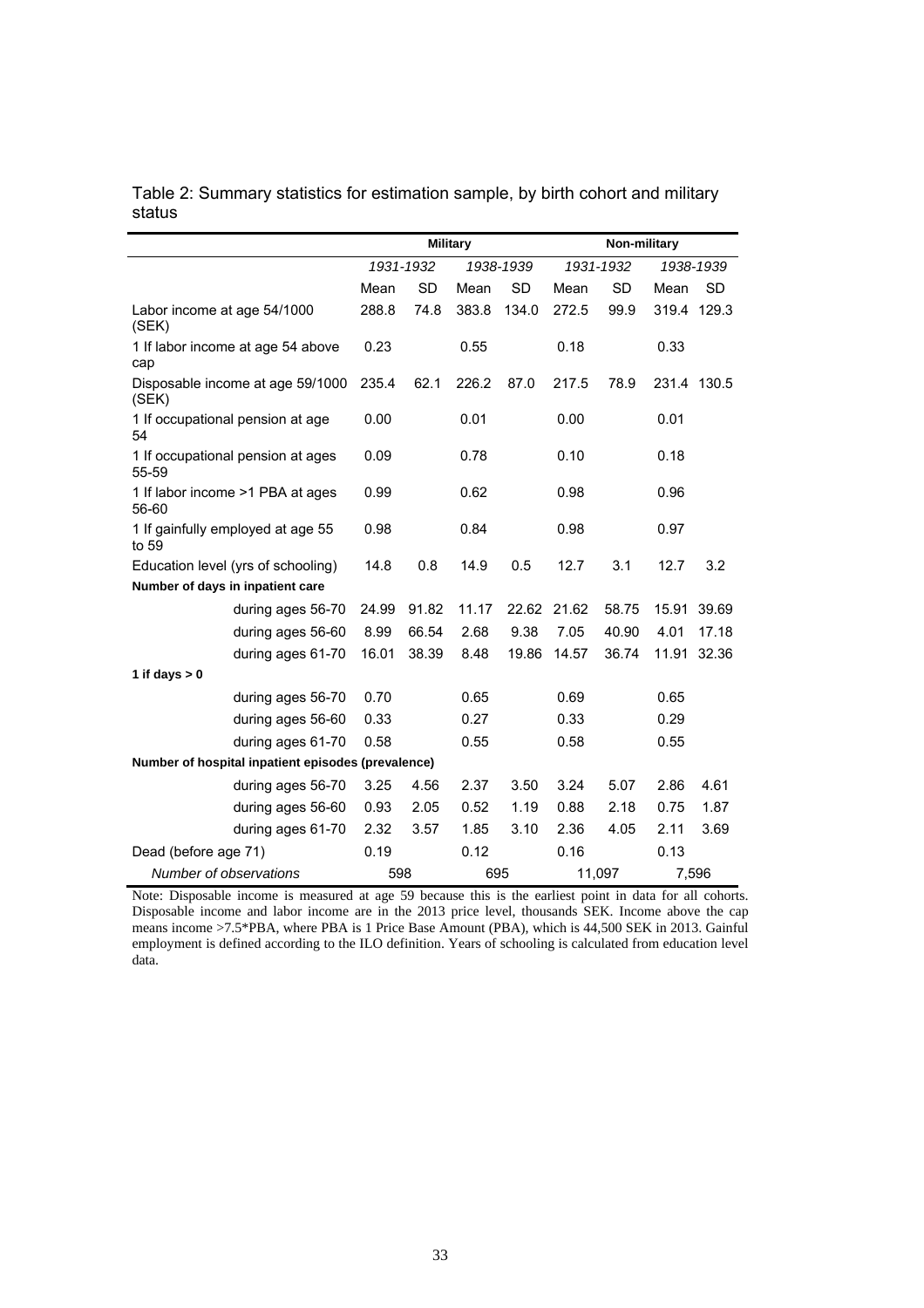|          |             | Ages 56-70 |             | Ages 56-60 | Ages 61-70             |          |  |
|----------|-------------|------------|-------------|------------|------------------------|----------|--|
|          | (1)         | (2)        | (3)         | (4)        | (5)                    | (6)      |  |
| Effect   | $-0.4989**$ | $-0.3472*$ | $-0.6424$ † | -0.3413    | $-0.4331**$ $-0.3540*$ |          |  |
|          | (0.1729)    | (0.1446)   | (0.3383)    | (0.2574)   | (0.138)                | (0.1595) |  |
| Controls | No          | Yes        | No          | Yes        | No                     | Yes      |  |

Table 3: Effects of the early retirement offer on number of days inpatient care

Notes: Estimation is performed with the Poisson maximum likelihood estimator. Robust standard errors in (): † p<.1; \* p<.05; \*\* p<.01. Each cell represents estimates from a separate model. All models include a military dummy and dummy for cohort 1938-1939. Control variables are county dummies, income and education, and interaction terms (interactions between military, income, and education, and interactions between cohort, income, and education). The number of observations is 19,986.

Table 4: Effects of the offer to receive occupational pensions on number of days in inpatient care during 56 to 70 years of age: (1) linear, (2) pooled, and (3) by individual cohort (the 1931 birth cohort as reference)

|                     | (1)                     | (2)                     | (3)                                |
|---------------------|-------------------------|-------------------------|------------------------------------|
| $M^*Z$              | $-0.0833**$<br>(0.0293) |                         |                                    |
| 1934 ≤ Cohort≤ 1939 |                         | $-0.3755**$<br>(0.1258) |                                    |
| 1932 Cohort         |                         |                         | $-0.3101$<br>(0.262)               |
| 1933 Cohort         |                         |                         | $-0.1672$<br>(0.2765)              |
| 1934 Cohort         |                         |                         | $-0.5246$ <sup>+</sup><br>(0.2753) |
| 1935 Cohort         |                         |                         | $-0.5450*$<br>(0.2602)             |
| 1936 Cohort         |                         |                         | $-0.4294$<br>(0.2576)              |
| 1937 Cohort         |                         |                         | $-0.3883$<br>(0.266)               |
| 1938 Cohort         |                         |                         | $-0.6163*$<br>(0.258)              |
| 1939 Cohort         |                         |                         | $-0.6149*$<br>(0.2591)             |

Note. Estimation is performed with the Poisson maximum likelihood estimator. Robust standard errors in (): † p<.1; \* p<.05; \*\* p<.01. Z takes the values 0, 0, 0, 1, 2, 3, 4, 5, and 5 for the cohorts born 1931, 1932, 1933, 1934, 1935, 1936, 1937, 1938, and 1939. All models include controls for military (M), cohort, county, income, and education, and interactions between income and cohort, and education and cohort. The number of observations is 47,038.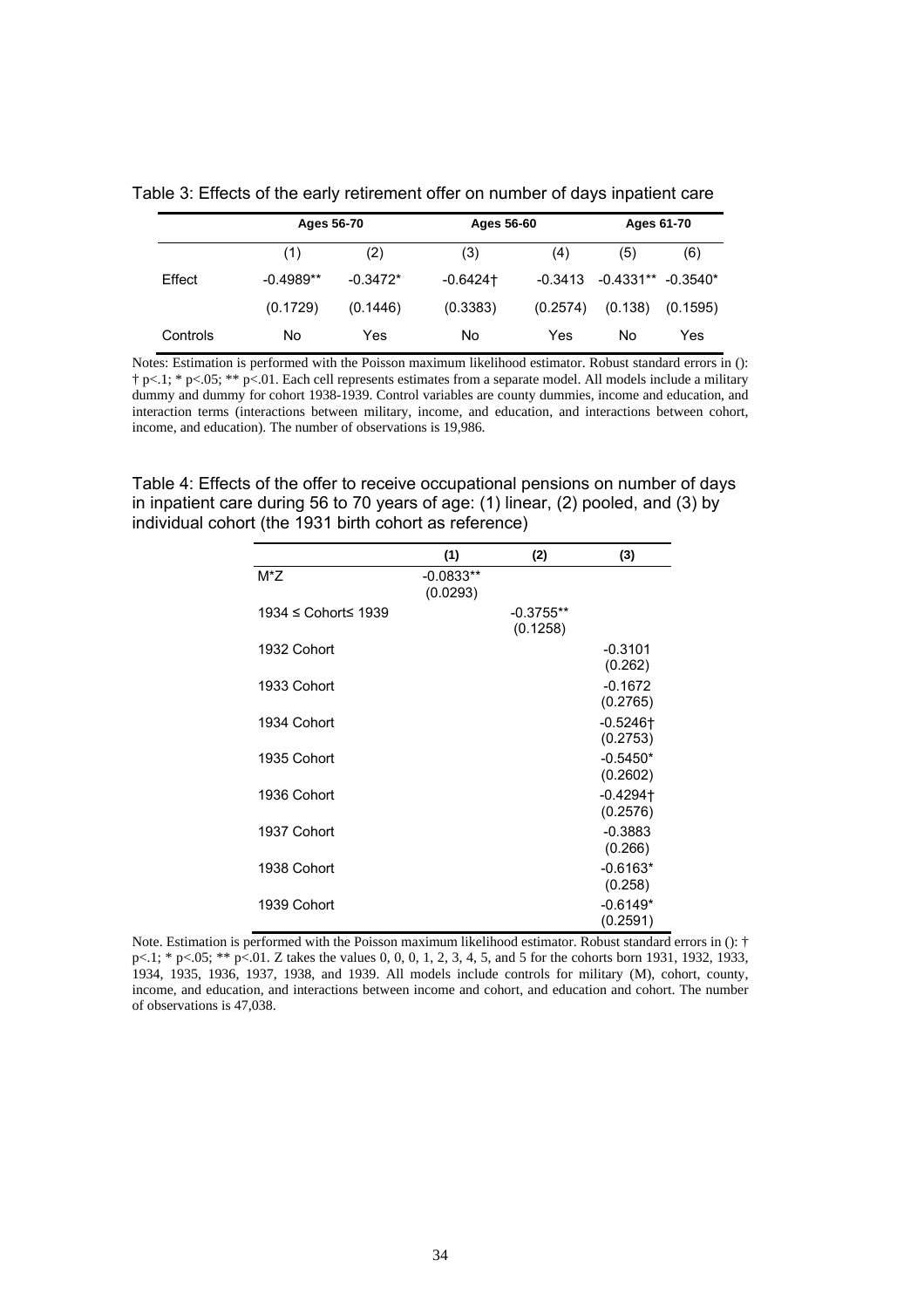|                   |           | Censoring at age 71 |          |           | Censoring at age 66 |           |
|-------------------|-----------|---------------------|----------|-----------|---------------------|-----------|
|                   | (1)       | (2)                 | (3)      | (4)       | (5)                 | (6)       |
| Hazard ratio      | $0.7275*$ | $0.7242*$           | 0.7424+  | $0.5899*$ | $0.5926*$           | $0.6109*$ |
|                   | (0.1107)  | (0.1102)            | (0.1148) | (0.1215)  | (0.1222)            | (0.1283)  |
| County            | No        | Yes                 | Yes      | No        | Yes                 | Yes       |
| Control variables | No        | No                  | Yes      | No        | No                  | Yes       |

Table 5: The effect (hazard ratio) of being offered early retirement on the conditional probability of dying, based on a discrete-time Cox regression model

Note. Estimation is performed with maximum likelihood. Standard errors are adjusted for 19, 906 clusters (individuals):  $\uparrow$  p<.1; \* p<.05; \*\* p<.01. Control variables are income, income interacted with dummy for cohort 1938-1939, and education. All models include a military dummy and dummy for cohort 1938-1939. The number of observations is 283,208 and 232,087 for the estimates that are censored at age 71 and age 66 respectively.

|                                 | <b>Military</b> |       |        | Non-military |
|---------------------------------|-----------------|-------|--------|--------------|
| Cohort                          | 31-32           | 38-39 | 31-32  | 38-39        |
| Acute myocardial infarction     | 4.5             | 1.6   | 3.0    | 1.8          |
| Ischemic heart diseases         | 2.0             | 0.7   | 1.2    | 0.9          |
| Alcohol                         | 1.2             | 0.9   | 0.5    | 0.5          |
| <b>Narcotics</b>                | 0.0             | 0.0   | 0.1    | 0.0          |
| Mental and behavioral disorders | 0.0             | 0.3   | 0.3    | 0.3          |
| External causes                 | 1.0             | 1.2   | 0.9    | 0.6          |
| Stroke                          | 0.5             | 0.7   | 0.4    | 0.2          |
| Neoplasms (tumors)              | 7.0             | 4.9   | 5.9    | 5.5          |
| Other                           | 3.0             | 1.6   | 3.5    | 2.9          |
| Total deaths, ages 55-70        | 19.2            | 11.8  | 15.7   | 12.8         |
| Alive at 70                     | 80.8            | 88.2  | 84.3   | 87.2         |
| Total                           | 100.0           | 100.0 | 100.0  | 100.0        |
| Observations                    | 598             | 695   | 11,097 | 7,596        |

Table 6: Causes of death, ages 55-70, column percentage, by group

Note. ICD-codes (International Statistical Classification of Diseases and Related Health Problems) are: Acute myocardial infarction: ICD10 I21-I22, ICD9 410; Ischemic heart diseases except acute myocardial infarction: ICD10 I20, I23-I25, ICD9 411-414; Alcohol: an alcohol-related diagnosis is mentioned among causes of death (as main or contributing diagnosis); Narcotics: a narcotics-related diagnosis is mentioned among causes of death (as main or contributing diagnosis); Mental and behavioral disorders: ICD10 F00-F99, ICD9 290- 319; External causes of morbidity and mortality: ICD10 V01-Y98, ICD9 E810-E999; Stroke: ICD10 I63-I64, ICD9 433, 434, 435; Neoplasms (tumors): ICD10 C00-D48, ICD9 140-239.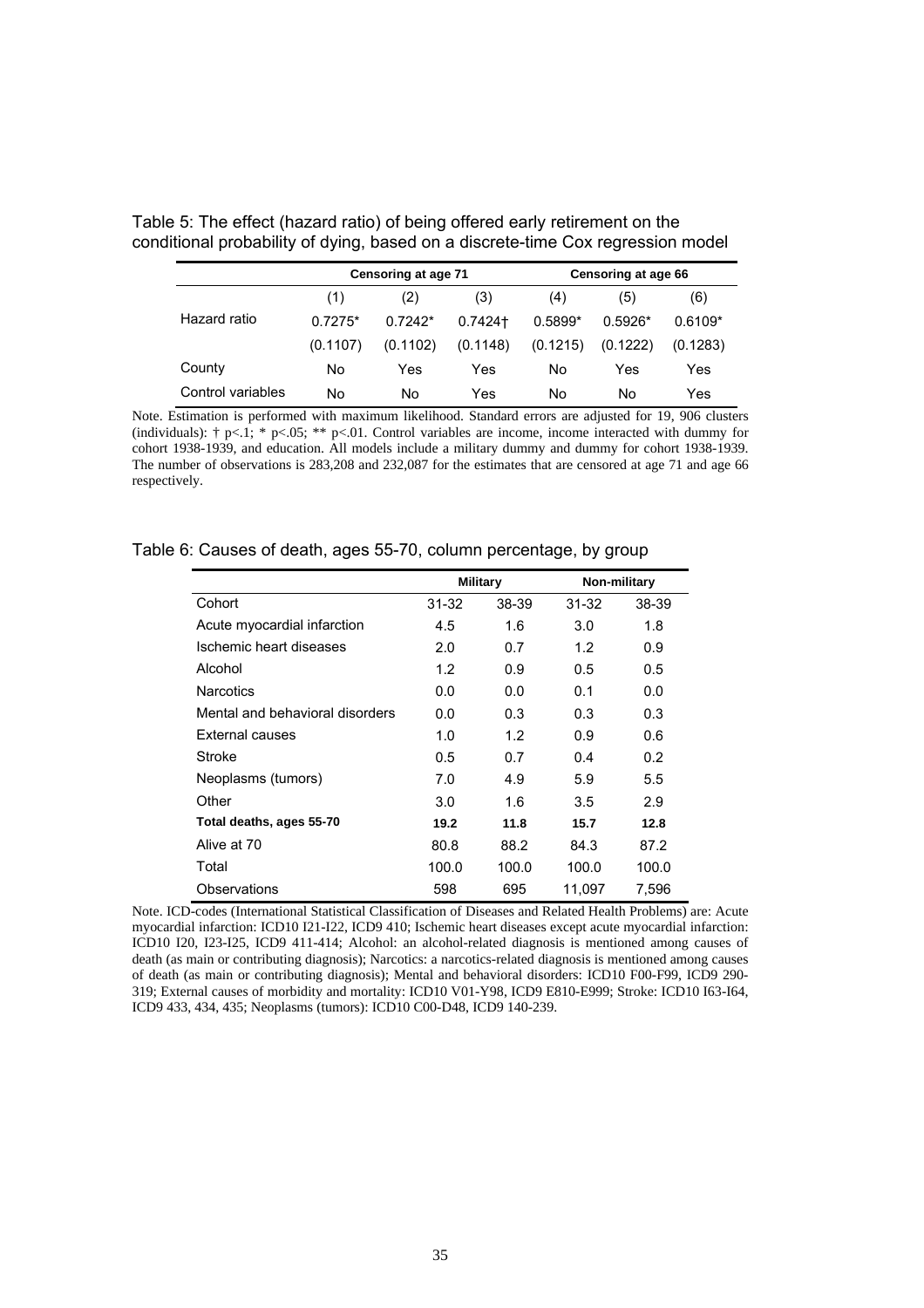Table 7: The effect (hazard ratio) of being offered early retirement on the conditional probability of dying, based on a discrete-time Cox regression model, by cause of death

|                                    |          | <b>Censoring at 71</b> |           | Censoring at 66 |
|------------------------------------|----------|------------------------|-----------|-----------------|
| Acute myocardial infarction        | 0.5889   | 0.5767                 | $0.2670*$ | $0.2776*$       |
|                                    | (0.2189) | (0.2197)               | (0.1515)  | (0.163)         |
| Ischemic heart diseases and Stroke | 0.9183   | 0.917                  | 0.4994    | 0.4955          |
|                                    | (0.4065) | (0.4225)               | (0.2863)  | (0.2964)        |
| Neoplasms (tumors)                 | 0.691    | 0.7057                 | 0.5796    | 0.586           |
|                                    | (0.1675) | (0.1708)               | (0.1971)  | (0.1985)        |
| Alcohol or narcotics               | 0.7851   | 0.8266                 | 0.7446    | 0.8054          |
|                                    | (0.4813) | (0.5377)               | (0.5371)  | (0.6329)        |
| External causes                    | 1.643    | 1.3309                 | 2.1868    | 1.7189          |
|                                    | (0.937)  | (0.7809)               | (1.6744)  | (1.3388)        |
| Other                              | 0.6533   | 0.7402                 | 0.8499    | 1.0908          |
|                                    | (0.2489) | (0.287)                | (0.4502)  | (0.591)         |
| Controls                           | No       | Yes                    | No        | Yes             |

Note. Estimation is performed with maximum likelihood. Standard errors are adjusted for 19, 906 clusters (individuals):  $\uparrow$  p<.1; \* p<.05; \*\* p<.01. All models include a military dummy and dummy for cohort 1938-1939. 'Controls' are income, income interacted with dummy for cohort 1938-1939, and education. The number of observations is 283,208 and 232,087 for the estimates that are censored at age 71 and at age 66 respectively. The exact ICD-codes for groups are given in Table 6.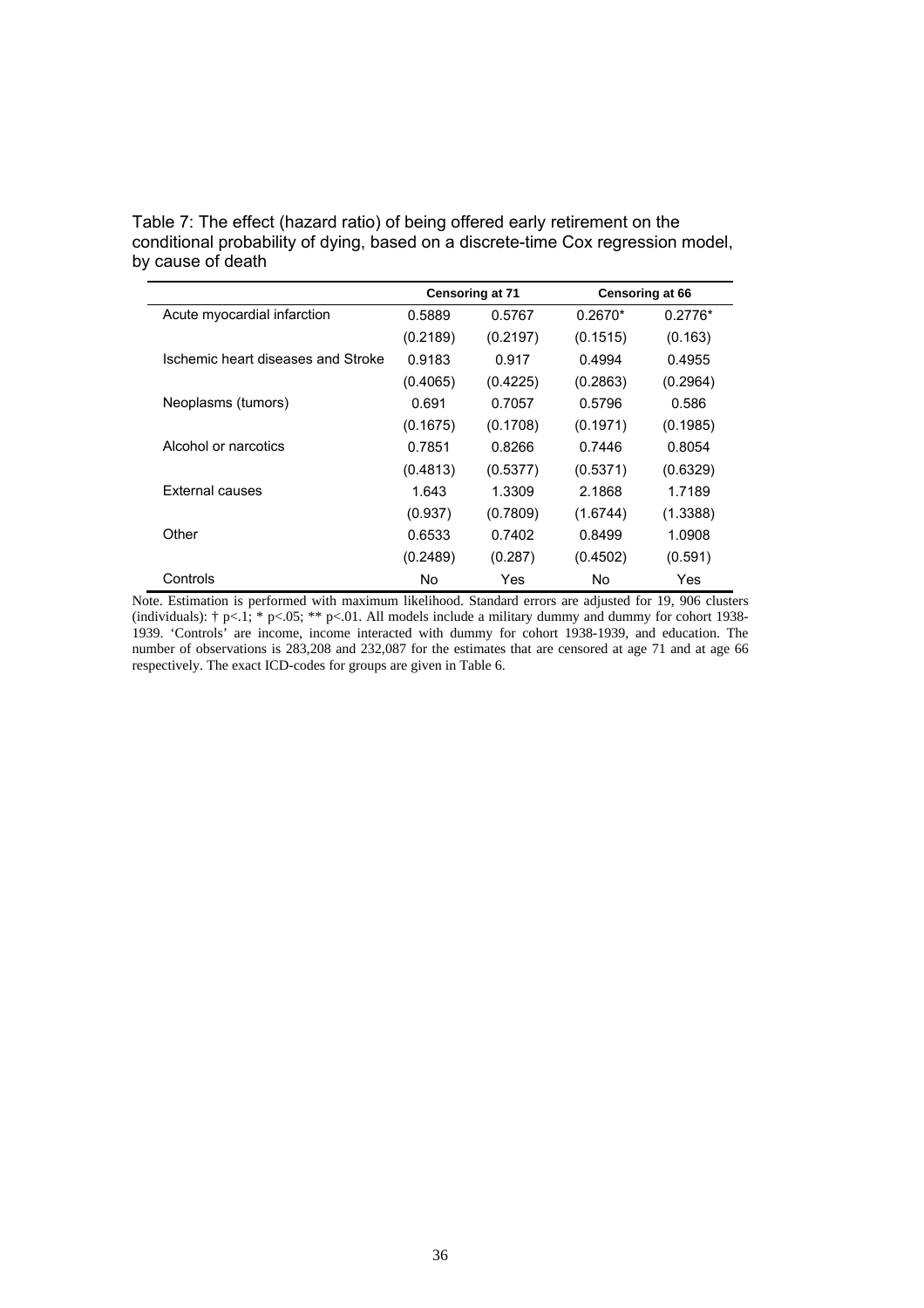|                                           | (a)                    | (b)        | (c)        | (d)<br>Mean number of<br>days [SD] |
|-------------------------------------------|------------------------|------------|------------|------------------------------------|
| Acute myocardial infarction               | $-0.2787$              | $-0.1865$  | $-0.1361$  | $0.65$ [3.30]                      |
|                                           | (0.2498)               | (0.2512)   | (0.3427)   |                                    |
| Ischemic heart diseases                   | 0.2065                 | 0.2848     | 0.2641     | $1.04$ [4.71]                      |
|                                           | (0.2396)               | (0.2389)   | (0.2803)   |                                    |
| Mental and behavioral disorders           | 0.1805                 | 0.6234     | 0.1065     | 1.66 [22.05]                       |
|                                           | (0.6562)               | (0.6643)   | (0.704)    |                                    |
| External causes (e.g., injury, poisoning) | $-0.8855**$            | $-0.7587*$ | $-0.2879$  | 1.04 [7.80]                        |
|                                           | (0.3171)               | (0.3151)   | (0.3881)   |                                    |
| Stroke                                    | $-0.4532$              | $-0.3332$  | $-0.3714$  | $1.11$ [9.71]                      |
|                                           | (0.5686)               | (0.5754)   | (0.6913)   |                                    |
| Neoplasms (tumors)                        | $-0.4238$ <sup>+</sup> | -0.3747    | $-0.4095$  | 3.68 [16.79]                       |
|                                           | (0.2452)               | (0.2449)   | (0.289)    |                                    |
| Other                                     | $-0.5971*$             | $-0.4421$  | $-0.3932*$ | 10.19 [38.33]                      |
|                                           | (0.2565)               | (0.2504)   | (0.1818)   |                                    |
| County                                    | No                     | Yes        | Yes        |                                    |
| Income and education                      | No                     | Yes        | Yes        |                                    |
| "Full interaction"                        | No                     | No.        | Yes        |                                    |

Table 8. Effects of the offer to receive occupational pensions on number of days in inpatient care during the period of 56 to 70 years of age: Subdivided into different causes for the visit

Notes: Estimation is performed with the Poisson maximum likelihood estimator. Robust standard errors in () and standard deviation (SD) in  $[ ]: \dagger p<.1; * p<.05; ** p<.01$ . Each cell represents estimates from a separate model. All models include a military dummy and dummy for cohort 1938-1939. Control variables are income, education, cohort, and military. "Full interaction" means interactions between military, income, and education, and interactions between cohort, income, and education. Column (d) gives the mean and standard deviation in the number of days per diagnosis group. Number of observations is 19,986. ICD-codes (International Statistical Classification of Diseases and Related Health Problems) are: *Acute myocardial infarction*: ICD10 I21-I22, ICD9 410; *Alcohol*: an alcohol-related diagnosis is mentioned among causes of death (as main or contributing diagnosis); *Ischemic heart diseases except acute myocardial infarction*: ICD10 I20, I23-I25, ICD9 411-414; *Narcotics*: a narcotics-related diagnosis is mentioned among causes of death (as main or contributing diagnosis); *Mental and behavioral disorders*: ICD10 F00-F99, ICD9 290-319; *Injury, poisoning and certain other consequences of external causes*: ICD10 S00-T98, ICD9 E810-E999; *Stroke*: ICD10 I63-I64, ICD9 433, 434, 435; *Neoplasms (tumors)*: ICD10 C00-D48, ICD9 140-239.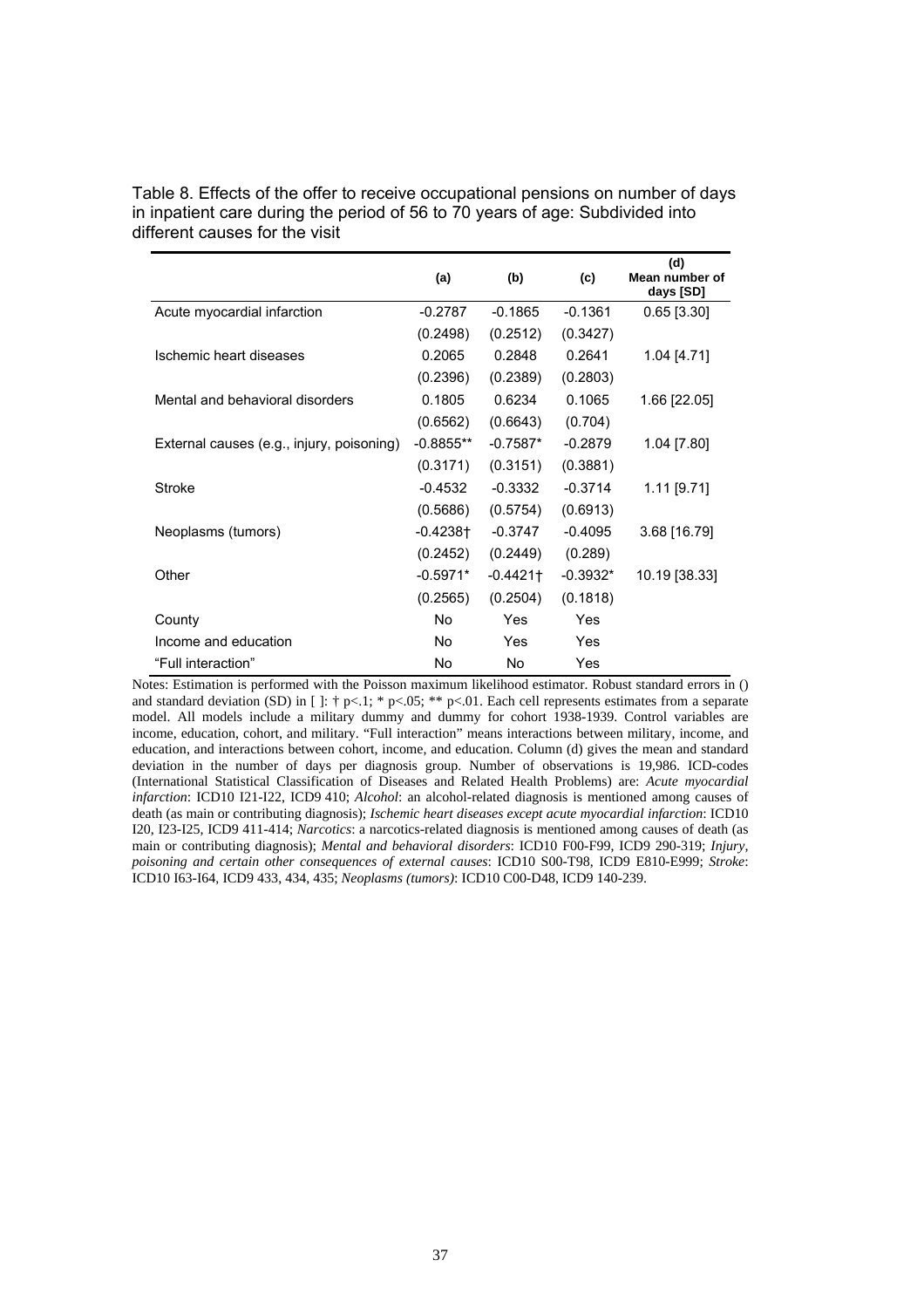|                                                              | Table 9: Heterogeneous effects on inpatient care with respect to pre-retirement |
|--------------------------------------------------------------|---------------------------------------------------------------------------------|
| income (column 1) and education (column 2) during ages 56-70 |                                                                                 |

|                                                                | <b>Income</b>          | <b>Education</b>        |
|----------------------------------------------------------------|------------------------|-------------------------|
| Main effect                                                    | $-0.9779**$<br>(0.328) | $-1.0375**$<br>(0.3726) |
| Heterogenous effect with respect to income                     | $0.0809*$<br>(0.0315)  |                         |
| Heterogenous effect with respect to education                  |                        | $0.7022*$<br>(0.3534)   |
| Evaluated at p25 (231,000 SEK; 26,837 Euro) <sup>&amp;</sup>   | $-0.558$               |                         |
| Evaluated at mean (295,000 SEK; 34,273 Euro) <sup>&amp;</sup>  | $-0.442$               |                         |
| Evaluated at p75 (335,000 SEK; 38,920 Euro) <sup>&amp;</sup>   | $-0.369$               |                         |
| Evaluated at $educ = 1$ (high education, college) <sup>#</sup> |                        | $-0.3353$               |

Note: Estimation is performed with the Poisson maximum likelihood estimator. Robust standard errors in ():† p<.1; \* p<.05; \*\* p<.01. &The evaluation is based on the specification  $\hat{a}_{01} + \hat{a}_{02}$  inc54, where inc54 is income at age 54. #The evaluation is based on the specification  $\hat{a}_{01} + \hat{a}_{02}$  educ, where educ is 1 if college educated. The number of observations is 19,986. All models control for the main effects, that is, inc54, educ, military dummy and dummy for cohort 1938-1939.

Table 10: Results from regressions (OLS and 2SLS) of number of days in inpatient care on early retirement (prevalence of occupational pensions between the ages 55-59)

|          |                     |                     | A: OLS             |                    |                    |                     |
|----------|---------------------|---------------------|--------------------|--------------------|--------------------|---------------------|
|          | Ages 56-70          |                     |                    | Ages 56-60         |                    | Ages 61-70          |
| Effect   | $12.41**$<br>(1.73) | $14.27**$<br>(1.74) | $7.33**$<br>(1.36) | $7.98**$<br>(1.37) | $5.08**$<br>(0.87) | $6.29**$<br>(0.88)  |
|          |                     |                     | <b>B: 2SLS</b>     |                    |                    |                     |
| Effect   | $-8.48*$<br>(3.93)  | $-13.34*$<br>(6.50) | $-2.57$<br>(2.22)  | $-5.35$<br>(4.58)  | $-5.92*$<br>(2.80) | $-7.99**$<br>(3.02) |
| Controls | Yes                 | No                  | Yes                | No                 | Yes                | No                  |

Notes: Excluded instrument in the 2SLS estimation is cohort 1938-1939\*military. Robust standard errors in  $()$ :  $\dagger$  p<.1;  $*$  p<.05;  $**$  p<.01. Each cell represents estimates from a separate model. All models include a military dummy and dummy for cohort 1938-1939. Control variables (and interactions) are the same as in Table 3. Number of observations is 19,986.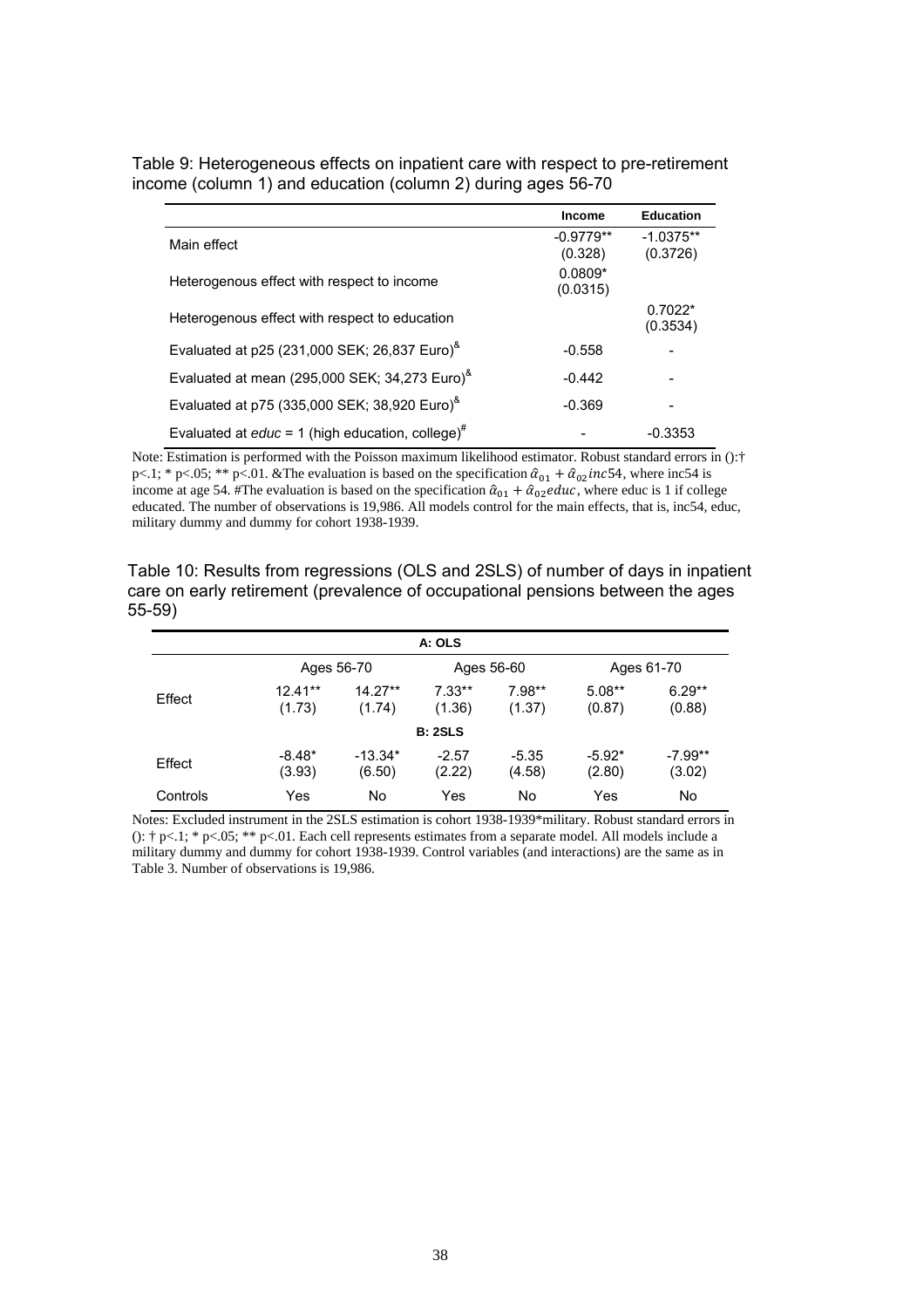

Figure 1: Retirement age (first year with occupational pension take-up) by birth cohort, percent (fractions sum to 100 per birth cohort); birth cohorts 1931-1940; military personnel (left) and other government employees (right).



Figure 2: The take-up rate of occupational pension among military and nonmilitary government employees for the two cohorts 1931-1932 and 1938-1939. Note: For cohort 1931, ages 55-58, and cohort 1932, ages 55-57, the fractions are estimated with the value in 1990 (data on pension income starts in 1990).



Figure 3: Fraction employed among military and non-military government employees for the two cohorts 1931-1932 and 1938-1939.

Note: Employment status is defined as labor market income above one basic amount in a given year.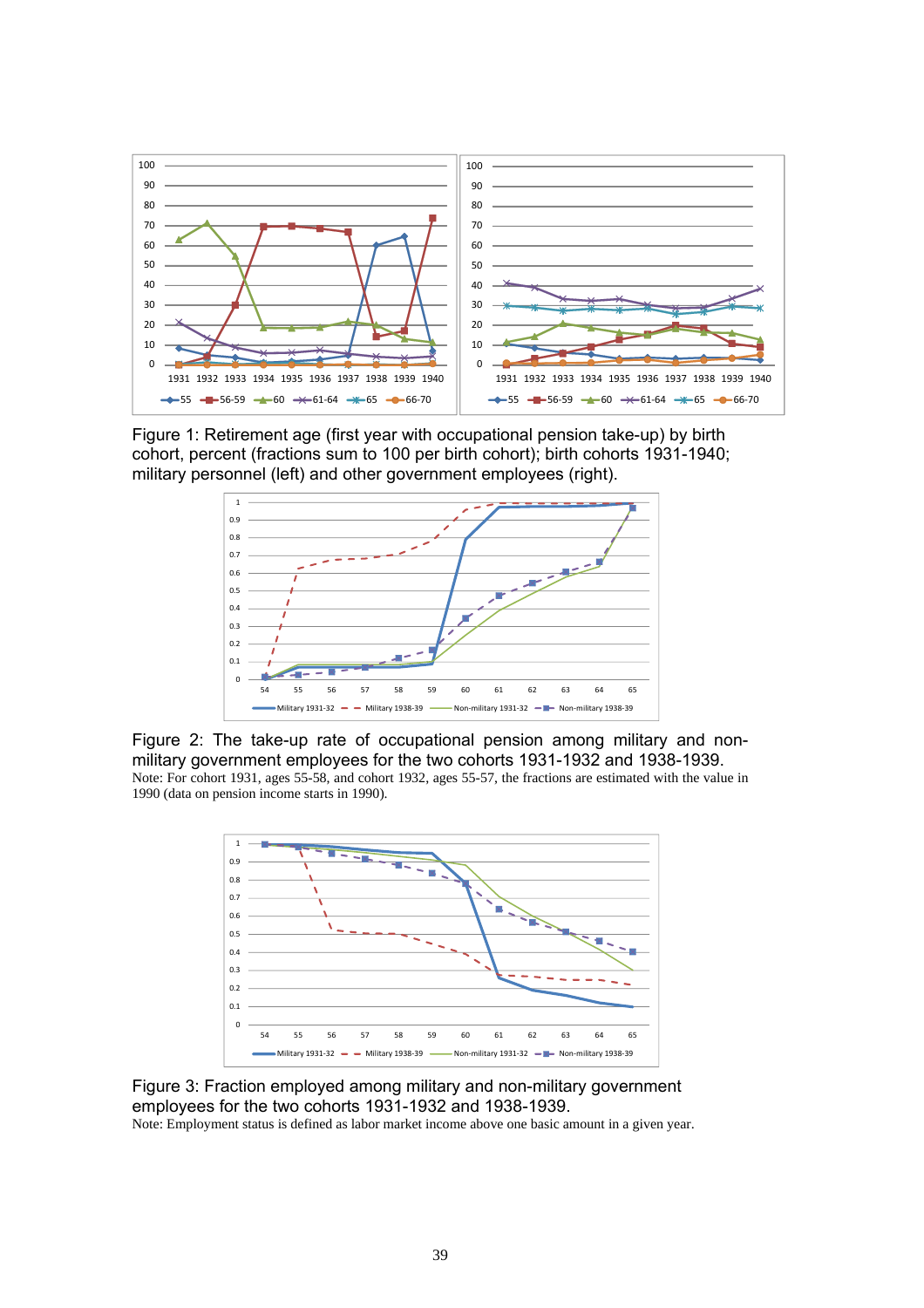

Figure 4: Fraction registered as gainfully employed among military and nonmilitary government employees for the two cohorts 1931-1932 and 1938-1939. Note: Gainful employment is defined according to the ILO definition, November each year, administrative registers (RAMS, Statistics Sweden).



Figure 5: The effect on occupational pension take-up; interaction term in a difference-in-difference-specification; other variables include dummy for military and birth year 1938-1939.

Note: For cohort 1931, ages 55-58, and cohort 1932, age 55-57, the fractions are estimated with the value in 1990 (data on pension incomes starts in 1990).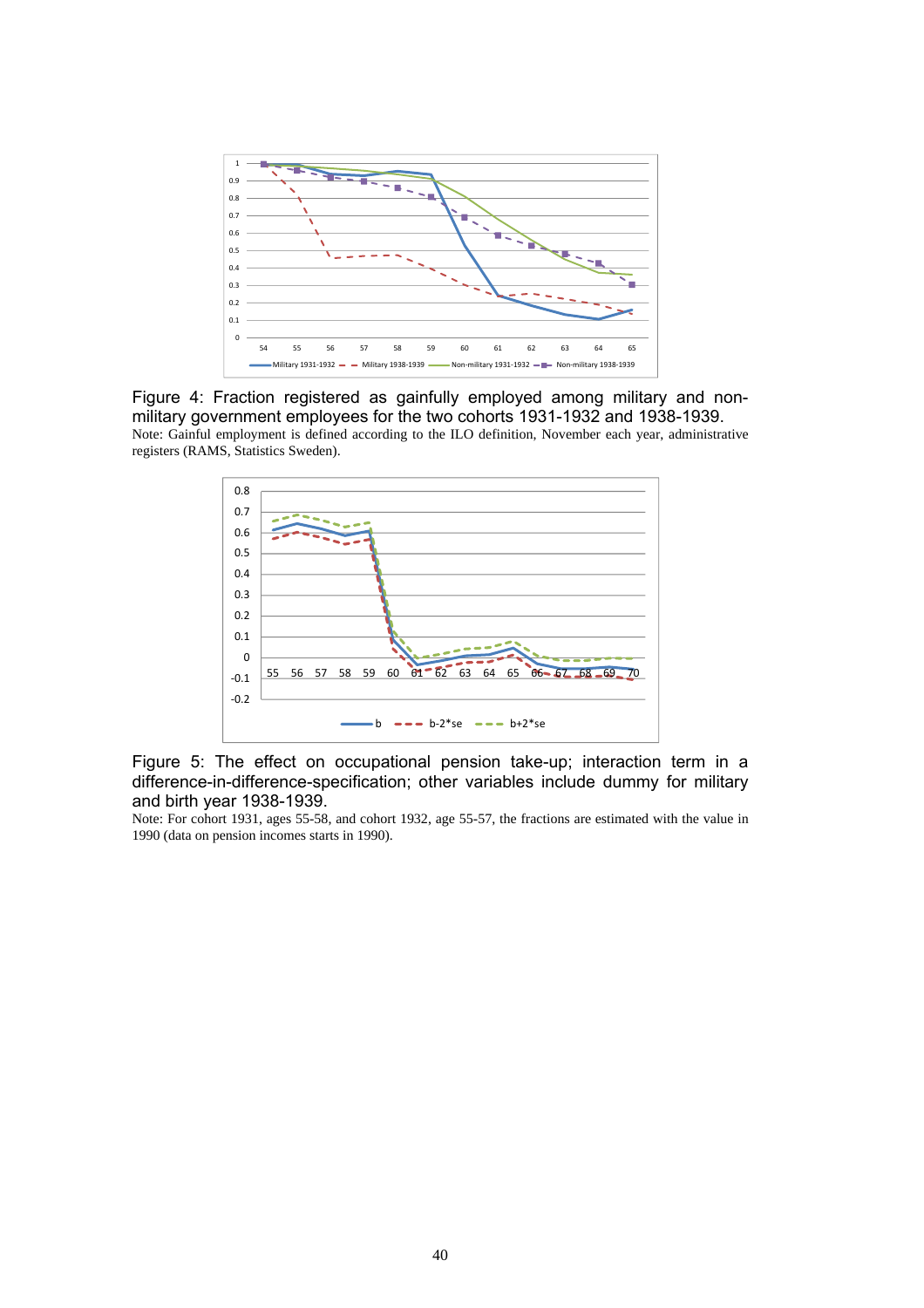

Figure 6: Log average days in inpatient care at 56-60 years of age (based on predicted values for 1987-1992 and real data for 1993-1999) before and after the reform and estimated linear trends 1987-1993; 1987-1999; the estimated slopes of the trend (before 1993) are -0.0742 and -0.0694 for military and non-military, respectively.



Figure 7: Log average days in inpatient care at 50-54 years of age and estimated linear trends; period 1987-1999; the estimated slopes of the trend are -0.0611 and -0.0701 for military and non-military, respectively.